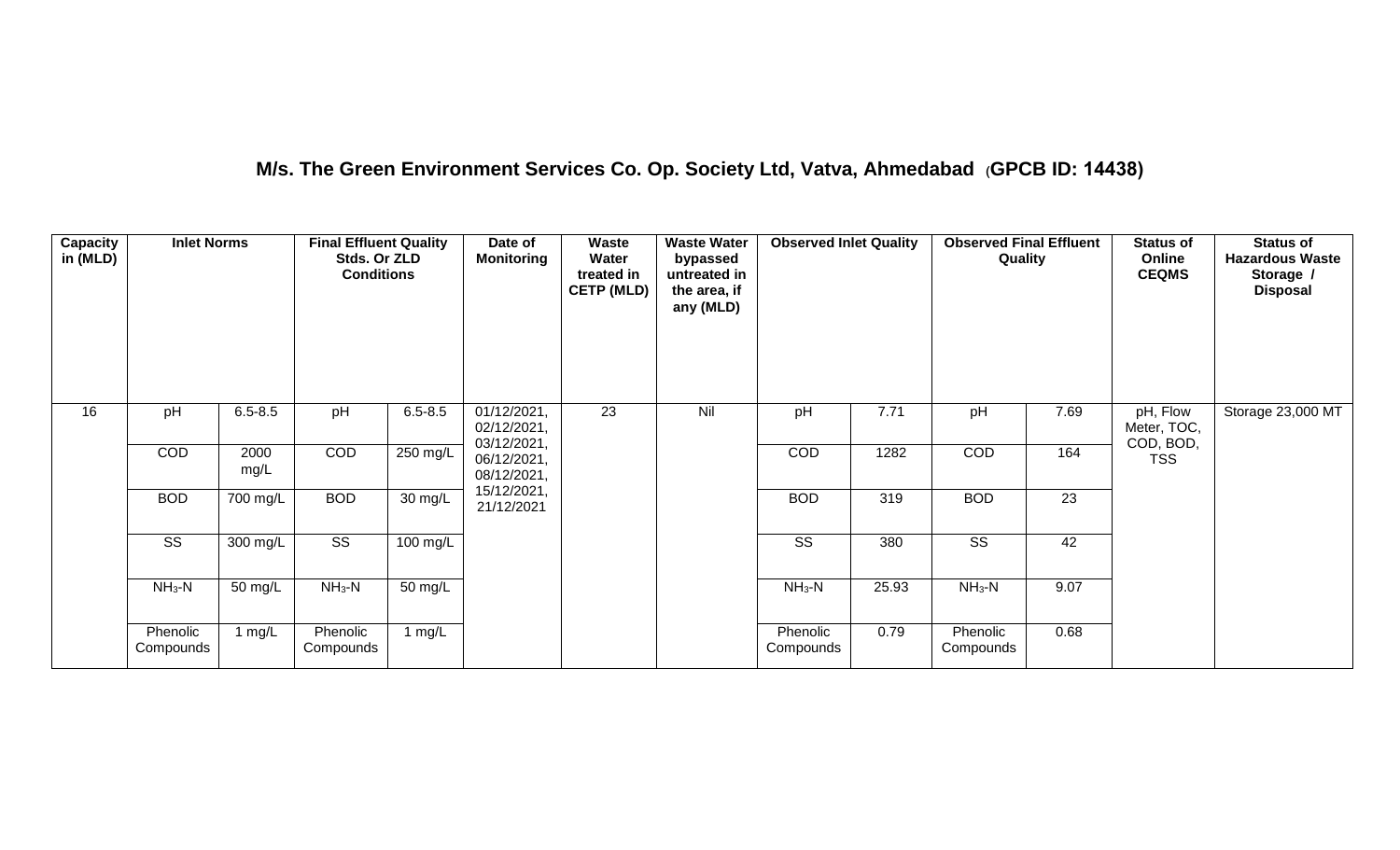## **M/s. Odhav Enviro Project Ltd., Odhav, Ahmedabad (GPCB ID: 12890 )**

| Capacity<br>in (MLD) | <b>Inlet Norms</b>     |              | <b>Final Effluent Quality</b><br>Stds. Or ZLD<br><b>Conditions</b> |                      | Date of<br><b>Monitoring</b> | Waste<br>Water<br>treated in<br><b>CETP (MLD)</b> | <b>Waste Water</b><br>bypassed<br>untreated in<br>the area, if<br>any (MLD) | <b>Observed Inlet Quality</b> |        | <b>Observed Final Effluent</b><br>Quality |        | <b>Status of</b><br>Online<br><b>CEQMS</b> | <b>Status of</b><br><b>Hazardous Waste</b><br>Storage /<br><b>Disposal</b> |
|----------------------|------------------------|--------------|--------------------------------------------------------------------|----------------------|------------------------------|---------------------------------------------------|-----------------------------------------------------------------------------|-------------------------------|--------|-------------------------------------------|--------|--------------------------------------------|----------------------------------------------------------------------------|
| 1.2                  | pH                     | $6.5 - 8.5$  | pH                                                                 | $6.5 - 8.5$          | 10/12/2021,<br>16/12/2021    | 1.1                                               | Nil                                                                         | pH                            | 6.86   | pH                                        | 6.135  | Flow meter at<br>inlet & outlet,           | Storage 1165 MT,                                                           |
|                      | COD                    | 2000<br>mg/L | COD                                                                | 250 mg/L             |                              |                                                   |                                                                             | COD                           | 745    | COD                                       | 458.5  | COD, pH,<br>TSS, BOD                       |                                                                            |
|                      | <b>BOD</b>             | 700 mg/L     | <b>BOD</b>                                                         | 30 mg/L              |                              |                                                   |                                                                             | <b>BOD</b>                    | 149.5  | <b>BOD</b>                                | 51     |                                            |                                                                            |
|                      | $\overline{\text{ss}}$ | 300 mg/L     | $\overline{\text{ss}}$                                             | 100 mg/L             |                              |                                                   |                                                                             | $\overline{\text{SS}}$        | 209    | $\overline{\text{SS}}$                    | 159    |                                            |                                                                            |
|                      | $NH3-N$                | 50 mg/L      | $NH3-N$                                                            | $\overline{50}$ mg/L |                              |                                                   |                                                                             | $NH3-N$                       | 44.355 | $NH3-N$                                   | 16.495 |                                            |                                                                            |
|                      | Phenolic<br>Compounds  | 1 $mg/L$     | Phenolic<br>Compounds                                              | 1 $mg/L$             |                              |                                                   |                                                                             | Phenolic<br>Compounds         | 0.665  | Phenolic<br>Compounds                     | 0.31   |                                            |                                                                            |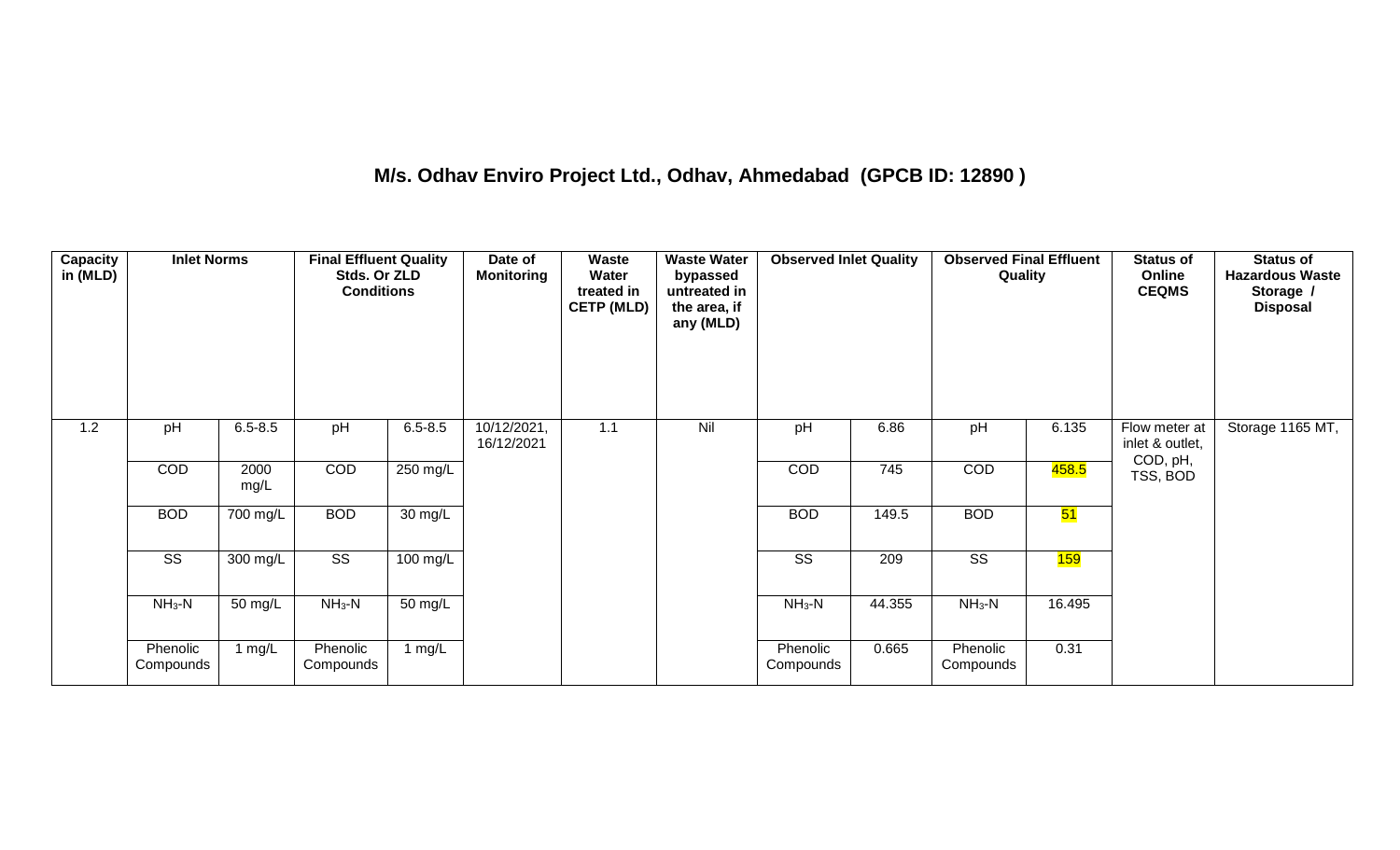#### **M/s. Gujarat Vepari Maha Mandal Sahkari Udhyogik Vasahat Ltd, Ahmedabad (GPCB ID: 11536)**

| <b>Capacity</b><br>in (MLD) | <b>Inlet Norms</b>     |              | <b>Final Effluent Quality</b><br>Stds. Or ZLD<br><b>Conditions</b> |                      | Date of<br><b>Monitoring</b> | Waste<br>Water<br>treated in<br><b>CETP (MLD)</b> | <b>Waste Water</b><br>bypassed<br>untreated in<br>the area, if<br>any (MLD) | <b>Observed Inlet Quality</b> |        | <b>Observed Final Effluent</b><br>Quality |        | <b>Status of</b><br>Online<br><b>CEQMS</b> | <b>Status of</b><br><b>Hazardous Waste</b><br>Storage /<br><b>Disposal</b> |
|-----------------------------|------------------------|--------------|--------------------------------------------------------------------|----------------------|------------------------------|---------------------------------------------------|-----------------------------------------------------------------------------|-------------------------------|--------|-------------------------------------------|--------|--------------------------------------------|----------------------------------------------------------------------------|
| 0.45                        | pH                     | $6.5 - 8.5$  | pH                                                                 | $6.5 - 8.5$          | 10/12/2021,<br>16/12/2021    | 0.7                                               | Nil                                                                         | pH                            | 7.02   | pH                                        | 6.655  | Flow Meter                                 | Storage 1000-1100<br>MT                                                    |
|                             | COD                    | 2000<br>mg/L | COD                                                                | 250 mg/L             |                              |                                                   |                                                                             | <b>COD</b>                    | 389    | COD                                       | 161.5  |                                            |                                                                            |
|                             | <b>BOD</b>             | 700 mg/L     | <b>BOD</b>                                                         | 30 mg/L              |                              |                                                   |                                                                             | <b>BOD</b>                    | 89     | <b>BOD</b>                                | 32     |                                            |                                                                            |
|                             | $\overline{\text{ss}}$ | 300 mg/L     | $\overline{\text{ss}}$                                             | $100$ mg/L           |                              |                                                   |                                                                             | $\overline{\text{ss}}$        | 370    | $\overline{\text{ss}}$                    | 74     |                                            |                                                                            |
|                             | $NH3-N$                | 50 mg/L      | $NH3-N$                                                            | $\overline{50}$ mg/L |                              |                                                   |                                                                             | $NH3-N$                       | 79.745 | $NH3-N$                                   | 96.405 |                                            |                                                                            |
|                             | Phenolic<br>Compounds  | 1 $mg/L$     | Phenolic<br>Compounds                                              | 1 mg/L               |                              |                                                   |                                                                             | Phenolic<br>Compounds         | 0.975  | Phenolic<br>Compounds                     | 0.365  |                                            |                                                                            |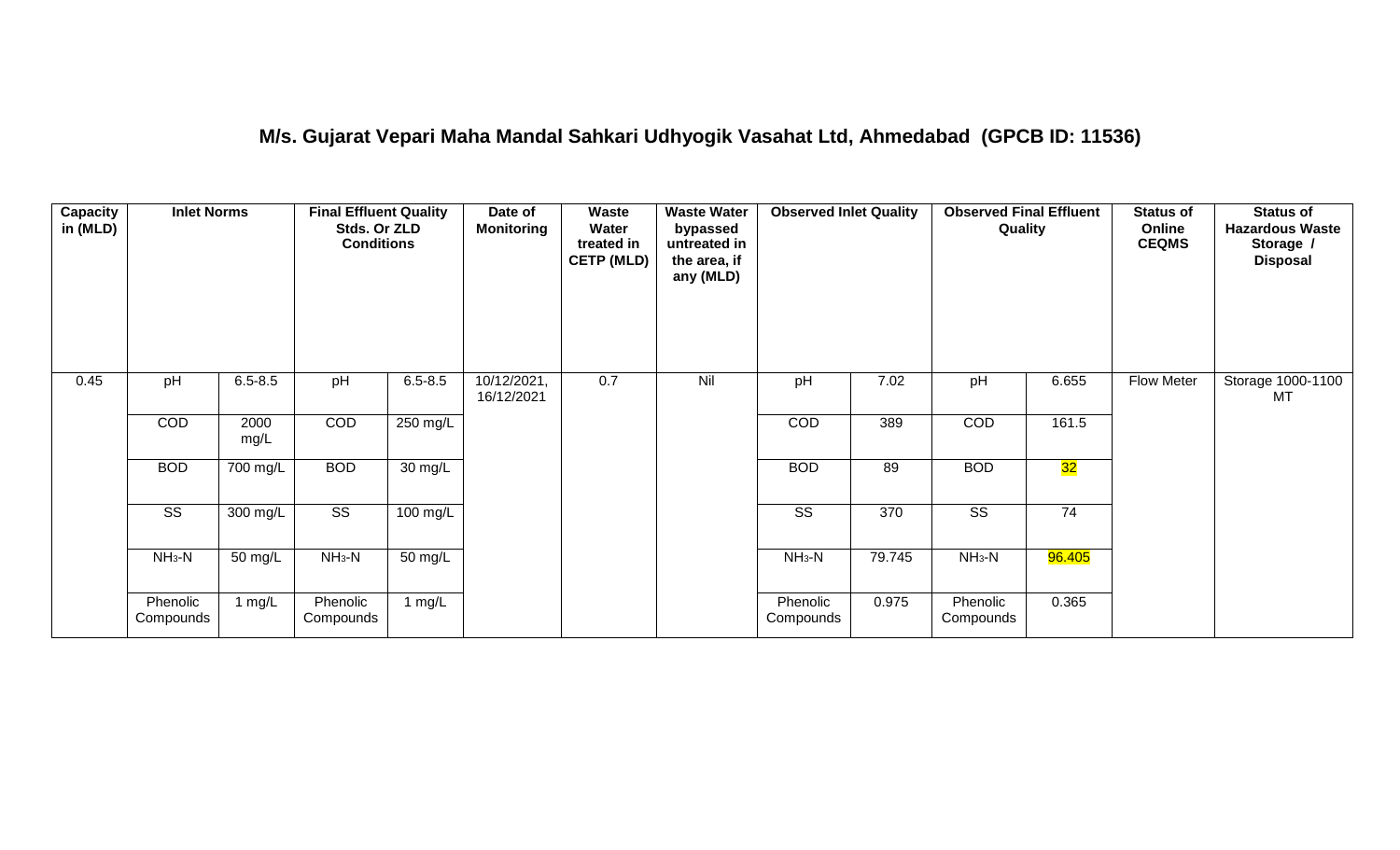## **M/s. Odhav Green Enviro Project Association,Odhav, Ahmedabad (GPCB ID: 12891)**

| <b>Capacity</b><br>in (MLD) | <b>Inlet Norms</b>     |              | <b>Final Effluent Quality</b><br>Stds. Or ZLD<br><b>Conditions</b> |                   | Date of<br><b>Monitoring</b> | Waste<br>Water<br>treated in<br><b>CETP</b><br>(MLD) | <b>Waste Water</b><br>bypassed<br>untreated in<br>the area, if<br>any (MLD) | <b>Observed Inlet Quality</b> |       | <b>Observed Final Effluent</b><br>Quality |            | <b>Status of</b><br>Online<br><b>CEQMS</b> | <b>Status of</b><br><b>Hazardous Waste</b><br>Storage /<br><b>Disposal</b> |
|-----------------------------|------------------------|--------------|--------------------------------------------------------------------|-------------------|------------------------------|------------------------------------------------------|-----------------------------------------------------------------------------|-------------------------------|-------|-------------------------------------------|------------|--------------------------------------------|----------------------------------------------------------------------------|
| 1.00                        | pH                     | $6.5 - 8.5$  | pH                                                                 | $6.5 - 8.5$       | 10/12/2021,<br>16/12/2021    | 0.8                                                  | Nil                                                                         | pH                            | 6.86  | pH                                        | 7.20       | $\sim$                                     | Storage 7 MT                                                               |
|                             | COD                    | 2000<br>mg/L | COD                                                                | 250 mg/L          |                              |                                                      |                                                                             | COD                           | 1605  | COD                                       | <b>588</b> |                                            |                                                                            |
|                             | <b>BOD</b>             | 700 mg/L     | <b>BOD</b>                                                         | $30 \text{ mg/L}$ |                              |                                                      |                                                                             | <b>BOD</b>                    | 400   | <b>BOD</b>                                | 153        |                                            |                                                                            |
|                             | $\overline{\text{SS}}$ | 300 mg/L     | $\overline{\text{SS}}$                                             | 100 mg/L          |                              |                                                      |                                                                             | $\overline{\text{ss}}$        | 1404  | $\overline{\text{SS}}$                    | 108        |                                            |                                                                            |
|                             | $NH3-N$                | 50 mg/L      | $NH_3-N$                                                           | 50 mg/L           |                              |                                                      |                                                                             | $NH3-N$                       | 49.28 | $NH3-N$                                   | 46.70      |                                            |                                                                            |
|                             | Phenolic<br>Compounds  | 1 mg/L       | Phenolic<br>Compounds                                              | 1 $mg/L$          |                              |                                                      |                                                                             | Phenolic<br>Compounds         | 0.42  | Phenolic<br>Compounds                     | 0.30       |                                            |                                                                            |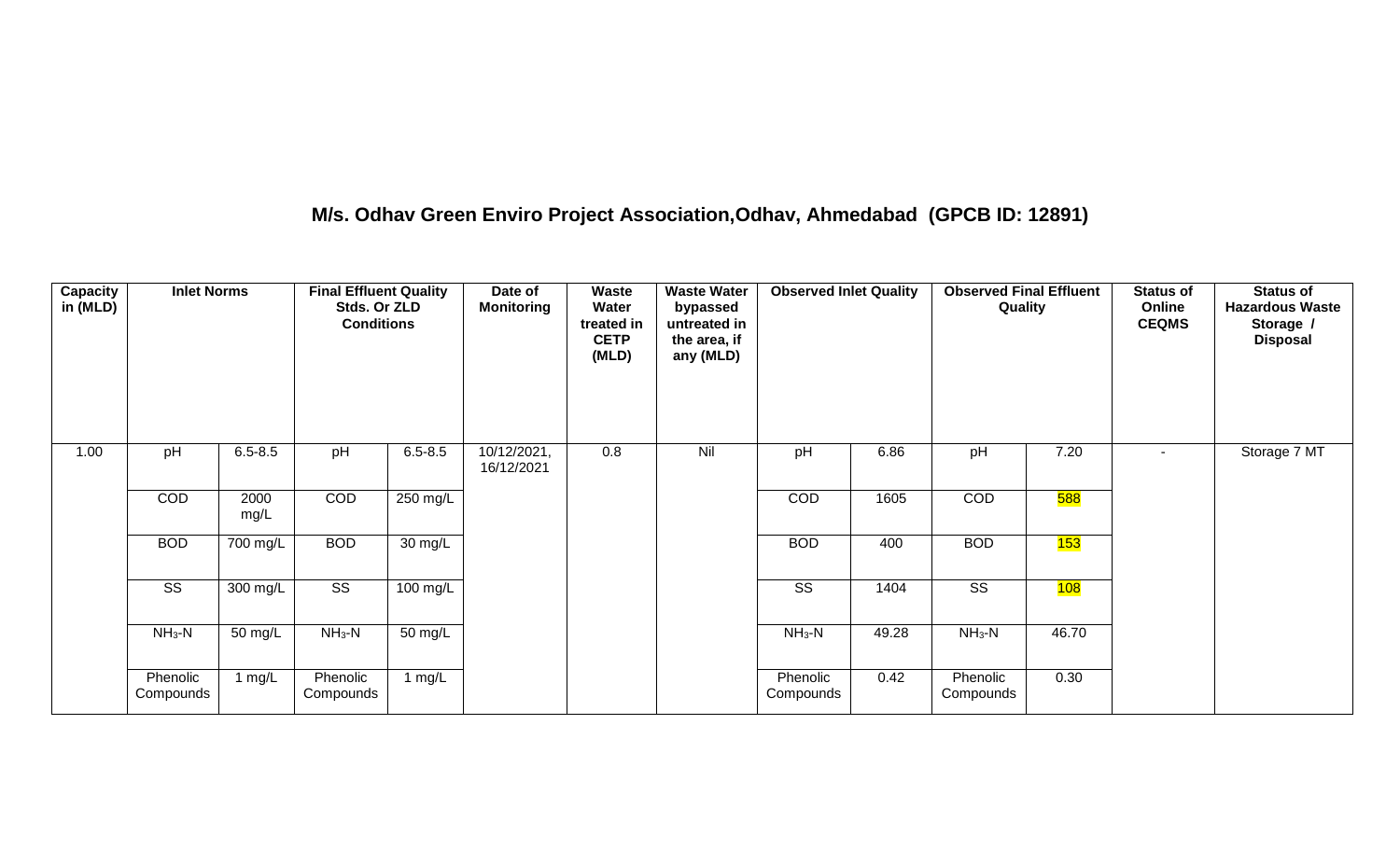#### **M/s. Naroda Enviro Project Ltd., Naroda, Ahmedabad (GPCB ID: 12718)**

| Capacity<br>in (MLD) | <b>Inlet Norms</b>    |              | <b>Final Effluent Quality</b><br>Stds. Or ZLD<br><b>Conditions</b> |             | Date of<br><b>Monitoring</b> | Waste<br>Water<br>treated in<br><b>CETP (MLD)</b> | <b>Waste Water</b><br>bypassed<br>untreated in<br>the area, if<br>any (MLD) | <b>Observed Inlet Quality</b> |          | <b>Observed Final Effluent</b><br>Quality |        | <b>Status of</b><br>Online<br><b>CEQMS</b> | <b>Status of</b><br><b>Hazardous Waste</b><br>Storage /<br><b>Disposal</b> |
|----------------------|-----------------------|--------------|--------------------------------------------------------------------|-------------|------------------------------|---------------------------------------------------|-----------------------------------------------------------------------------|-------------------------------|----------|-------------------------------------------|--------|--------------------------------------------|----------------------------------------------------------------------------|
| 3.00                 | pH                    | $6.5 - 8.5$  | pH                                                                 | $6.5 - 8.5$ | 04/12/2021,<br>16/12/2021    | 4.5                                               | Nil                                                                         | pH                            | 7.198    | pH                                        | 7.325  |                                            |                                                                            |
|                      | <b>COD</b>            | 2000<br>mg/L | COD                                                                | 250 mg/L    |                              |                                                   |                                                                             | COD                           | 3051.333 | COD                                       | 324    |                                            |                                                                            |
|                      | <b>BOD</b>            | 700 mg/L     | <b>BOD</b>                                                         | 30 mg/L     |                              |                                                   |                                                                             | <b>BOD</b>                    | 798.166  | <b>BOD</b>                                | 59.5   |                                            |                                                                            |
|                      | SS                    | 300 mg/L     | SS                                                                 | 100 mg/L    |                              |                                                   |                                                                             | SS                            | 902      | SS                                        | 77     |                                            |                                                                            |
|                      | $NH3-N$               | 50 mg/L      | $NH3-N$                                                            | 50 mg/L     |                              |                                                   |                                                                             | $NH3-N$                       | 58.166   | $NH3-N$                                   | 35.645 |                                            |                                                                            |
|                      | Phenolic<br>Compounds | 1 mg/ $L$    | Phenolic<br>Compounds                                              | 1 $mg/L$    |                              |                                                   |                                                                             | Phenolic<br>Compounds         | 0.575    | Phenolic<br>Compounds                     | 0.335  |                                            |                                                                            |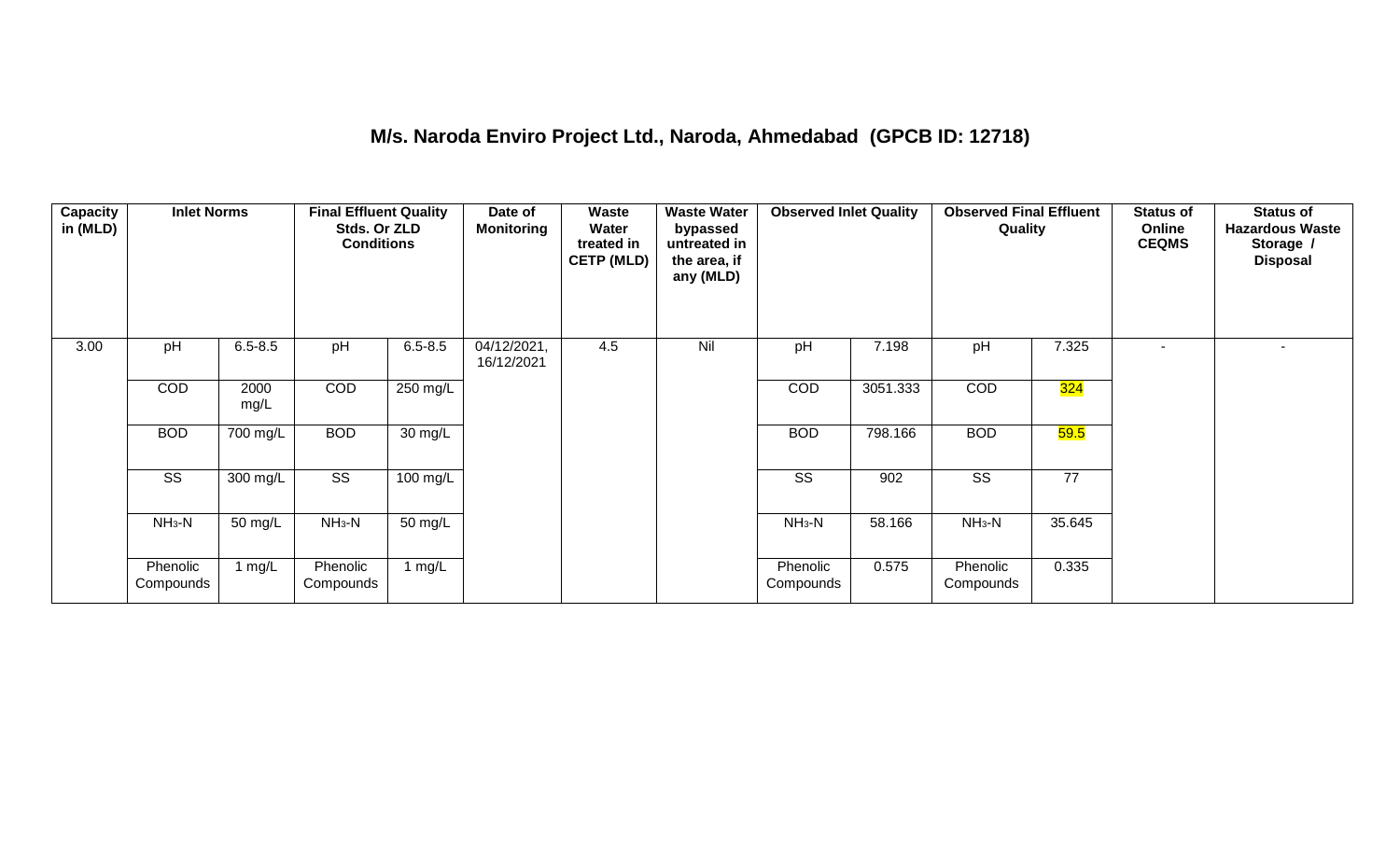## **M/s. Narol Dyestuff Enviro Society., Narol, Ahmedabad (GPCB ID: 12720)**

| <b>Capacity</b><br>in (MLD) | <b>Inlet Norms</b>     |              | <b>Final Effluent Quality</b><br>Stds. Or ZLD<br><b>Conditions</b> |                   | Date of<br><b>Monitoring</b> | Waste<br>Water<br>treated in<br><b>CETP (MLD)</b> | <b>Waste Water</b><br>bypassed<br>untreated in<br>the area, if<br>any (MLD) | <b>Observed Inlet Quality</b> |                 | <b>Observed Final Effluent</b><br>Quality |            | <b>Status of</b><br>Online<br><b>CEQMS</b> | <b>Status of</b><br><b>Hazardous Waste</b><br>Storage /<br><b>Disposal</b> |
|-----------------------------|------------------------|--------------|--------------------------------------------------------------------|-------------------|------------------------------|---------------------------------------------------|-----------------------------------------------------------------------------|-------------------------------|-----------------|-------------------------------------------|------------|--------------------------------------------|----------------------------------------------------------------------------|
| 0.1                         | pH                     | $6.5 - 8.5$  | pH                                                                 | $6.5 - 8.5$       | 10/12/2021,<br>16/12/2021    | 0.020                                             | Nil                                                                         | pH                            | 7.395           | pH                                        | 7.395      | $\sim$                                     | Storage 20 MT                                                              |
|                             | COD                    | 2000<br>mg/L | COD                                                                | 250 mg/L          |                              |                                                   |                                                                             | COD                           | 577.5           | COD                                       | 341.5      |                                            |                                                                            |
|                             | <b>BOD</b>             | 700 mg/L     | <b>BOD</b>                                                         | $30 \text{ mg/L}$ |                              |                                                   |                                                                             | <b>BOD</b>                    | 140             | <b>BOD</b>                                | 67         |                                            |                                                                            |
|                             | $\overline{\text{ss}}$ | 300 mg/L     | $\overline{\text{ss}}$                                             | $100$ mg/L        |                              |                                                   |                                                                             | $\overline{\text{ss}}$        | $\overline{71}$ | $\overline{\text{SS}}$                    | <b>350</b> |                                            |                                                                            |
|                             | $NH3-N$                | 50 mg/L      | $NH3-N$                                                            | $50 \text{ mg/L}$ |                              |                                                   |                                                                             | $NH3-N$                       | 15.875          | $NH3-N$                                   | 9.66       |                                            |                                                                            |
|                             | Phenolic<br>Compounds  | 1 mg/L       | Phenolic<br>Compounds                                              | 1 $mg/L$          |                              |                                                   |                                                                             | Phenolic<br>Compounds         | 0.565           | Phenolic<br>Compounds                     | 0.45       |                                            |                                                                            |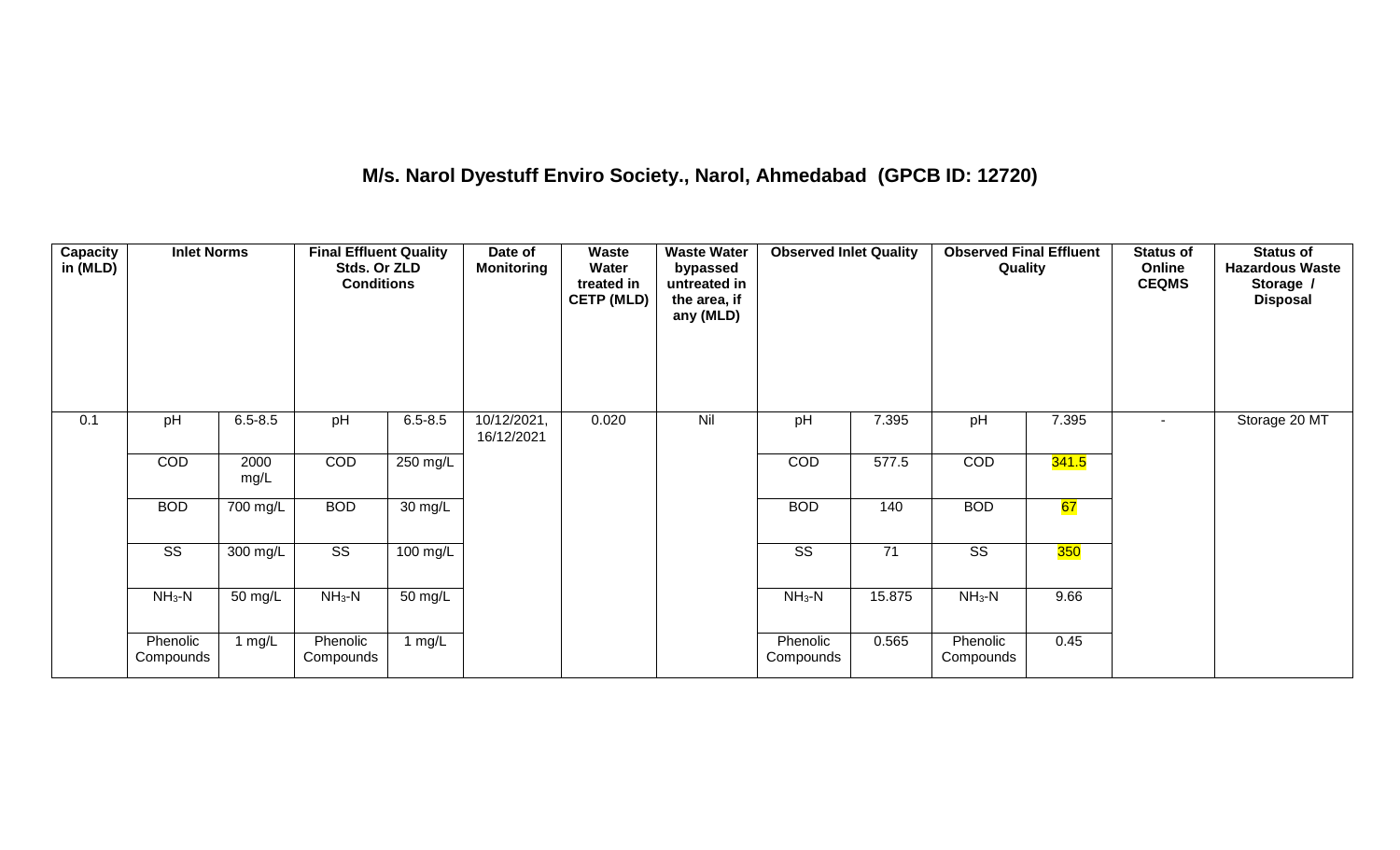## **M/s. Narol Textile Infrastructure & Enviro Management, (ATPA Swarnim Gujarat Enviro P. Ltd), Ahmedabad (GPCB ID: 34244)**

| Capacity<br>in (MLD) | <b>Inlet Norms</b>     |                       | <b>Final Effluent Quality</b><br>Stds. Or ZLD<br><b>Conditions</b> |             | Date of<br>Monitoring                    | Waste<br>Water<br>treated in<br><b>CETP (MLD)</b> | <b>Waste Water</b><br>bypassed<br>untreated in<br>the area, if<br>any (MLD) | <b>Observed Inlet Quality</b> |                 | <b>Observed Final Effluent</b><br>Quality |        | <b>Status of</b><br>Online<br><b>CEQMS</b> | <b>Status of</b><br><b>Hazardous Waste</b><br>Storage /<br><b>Disposal</b> |
|----------------------|------------------------|-----------------------|--------------------------------------------------------------------|-------------|------------------------------------------|---------------------------------------------------|-----------------------------------------------------------------------------|-------------------------------|-----------------|-------------------------------------------|--------|--------------------------------------------|----------------------------------------------------------------------------|
| 100                  | pH                     | $6.5 - 8.5$           | pH                                                                 | $6.5 - 8.5$ | 10/12/2021,<br>14/12/2021,<br>16/12/2021 | 100                                               | Nil                                                                         | pH                            | 7.67            | pH                                        | 7.78   | $\blacksquare$                             | Storage 11,700 MT                                                          |
|                      | COD                    | 1200<br>mg/L          | COD                                                                | 250 mg/L    |                                          |                                                   |                                                                             | COD                           | 135             | COD                                       | 123    |                                            |                                                                            |
|                      | <b>BOD</b>             | $\overline{500}$ mg/L | <b>BOD</b>                                                         | 30 mg/L     |                                          |                                                   |                                                                             | <b>BOD</b>                    | 29              | <b>BOD</b>                                | 28     |                                            |                                                                            |
|                      | $\overline{\text{ss}}$ | 300 mg/L              | $\overline{\text{ss}}$                                             | 100 mg/L    |                                          |                                                   |                                                                             | $\overline{\text{ss}}$        | $\overline{36}$ | $\overline{\text{SS}}$                    | 30     |                                            |                                                                            |
|                      | $NH3-N$                | 50 mg/L               | $NH3-N$                                                            |             |                                          |                                                   |                                                                             | $NH_3-N$                      | 28.78           | $NH_3-N$                                  | 30.575 |                                            |                                                                            |
|                      | Phenolic<br>Compounds  | 1 $mg/L$              | Phenolic<br>Compounds                                              | 1 $mg/L$    |                                          |                                                   |                                                                             | Phenolic<br>Compounds         | 0.36            | Phenolic<br>Compounds                     | 0.335  |                                            |                                                                            |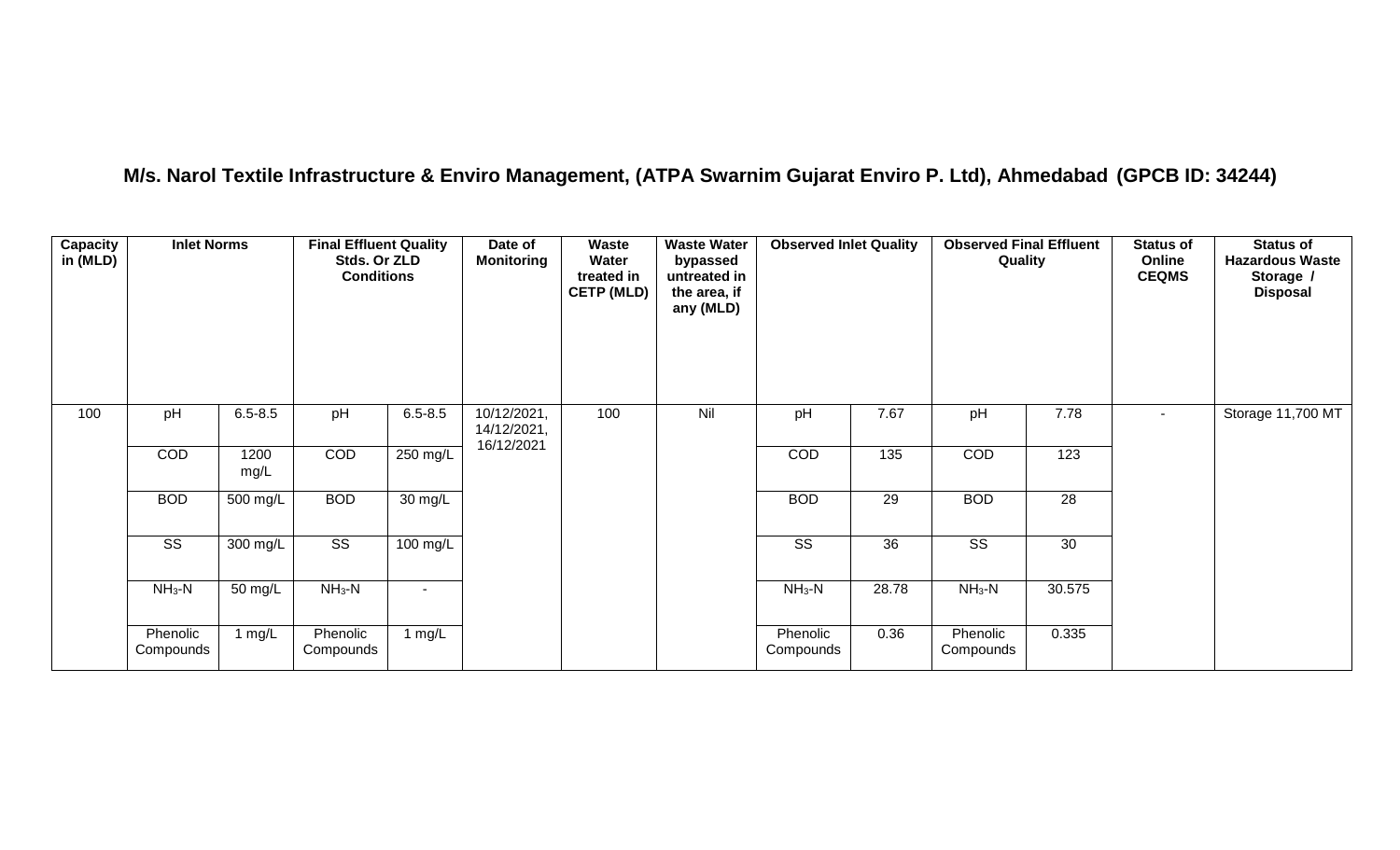## **M/s. Tata Motors Ltd Vendors Park, Sanand, Ahmedabad (GPCB ID: 13515)**

| Capacity<br>in (MLD) | <b>Inlet Norms</b>     |            | <b>Final Effluent Quality</b><br>Stds. Or ZLD<br><b>Conditions</b> |                      | Date of<br><b>Monitoring</b> | Waste<br>Water<br>treated in<br><b>CETP (MLD)</b> | <b>Waste Water</b><br>bypassed<br>untreated in<br>the area, if<br>any (MLD) | <b>Observed Inlet Quality</b> |                          | <b>Observed Final Effluent</b><br>Quality |                          | <b>Status of</b><br>Online<br><b>CEQMS</b> | <b>Status of</b><br><b>Hazardous Waste</b><br>Storage /<br><b>Disposal</b> |
|----------------------|------------------------|------------|--------------------------------------------------------------------|----------------------|------------------------------|---------------------------------------------------|-----------------------------------------------------------------------------|-------------------------------|--------------------------|-------------------------------------------|--------------------------|--------------------------------------------|----------------------------------------------------------------------------|
| 1.5                  | pH                     | $6 - 10.5$ | pH                                                                 | $6.5 - 8.5$          | Not visited in<br>this month | 0.10                                              | Nil                                                                         | pH                            |                          | pH                                        |                          | pH, DO<br>meter, TOC<br>meter, Flow        | ۰                                                                          |
|                      | COD                    | 900 mg/L   | COD                                                                | 100 mg/L             |                              |                                                   |                                                                             | COD                           | $\sim$                   | COD                                       | ٠                        | meter                                      |                                                                            |
|                      | <b>BOD</b>             | 250 mg/L   | <b>BOD</b>                                                         | $\overline{30}$ mg/L |                              |                                                   |                                                                             | <b>BOD</b>                    | $\overline{\phantom{a}}$ | <b>BOD</b>                                | ٠                        |                                            |                                                                            |
|                      | $\overline{\text{ss}}$ | 100 mg/L   | $\overline{\text{SS}}$                                             | $100$ mg/L           |                              |                                                   |                                                                             | $\overline{\text{ss}}$        | $\sim$                   | $\overline{\text{ss}}$                    | $\sim$                   |                                            |                                                                            |
|                      | $NH3-N$                |            | $NH3-N$                                                            | 50 mg/L              |                              |                                                   |                                                                             | $NH3-N$                       | $\sim$                   | $NH3-N$                                   | $\overline{\phantom{a}}$ |                                            |                                                                            |
|                      | Phenolic<br>Compounds  | $\sim$     | Phenolic<br>Compounds                                              | $\sim$               |                              |                                                   |                                                                             | Phenolic<br>Compounds         | $\sim$                   | Phenolic<br>Compounds                     | $\sim$                   |                                            |                                                                            |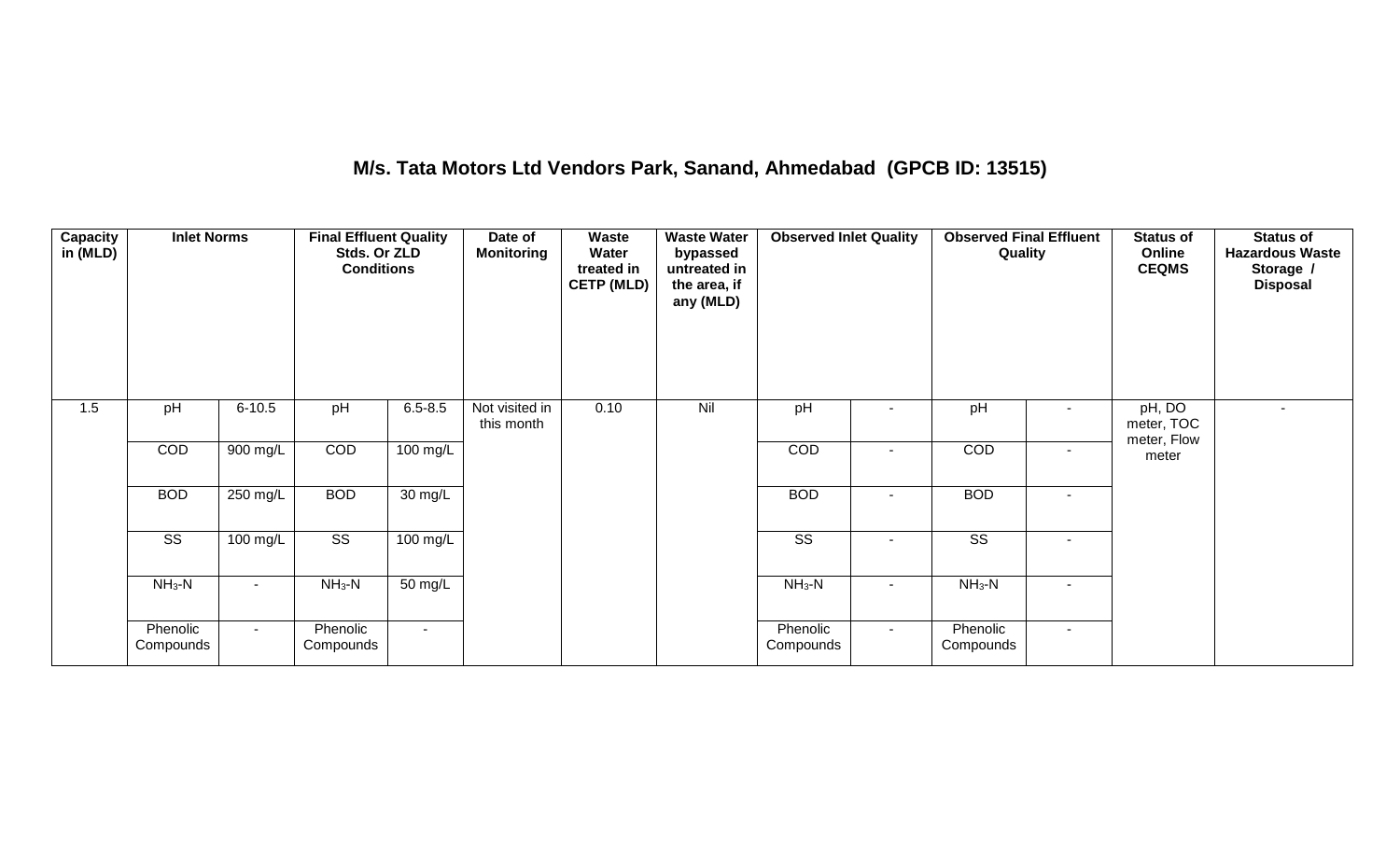## **M/s. Zydus Infrastructure Pvt.Ltd, Changodar, Ahmedabad (GPCB ID: 14802)**

| <b>Capacity</b><br>in (MLD) | <b>Inlet Norms</b>                              |                    | <b>Final Effluent Quality</b><br>Stds. Or ZLD<br><b>Conditions</b> |                           | Date of<br><b>Monitoring</b> | Waste<br>Water<br>treated in<br><b>CETP (MLD)</b> | <b>Waste Water</b><br>bypassed<br>untreated in<br>the area, if<br>any (MLD) | <b>Observed Inlet Quality</b>                   |            | <b>Observed Final Effluent</b><br>Quality       |            | <b>Status of</b><br>Online<br><b>CEQMS</b> | <b>Status of</b><br><b>Hazardous Waste</b><br>Storage /<br><b>Disposal</b> |
|-----------------------------|-------------------------------------------------|--------------------|--------------------------------------------------------------------|---------------------------|------------------------------|---------------------------------------------------|-----------------------------------------------------------------------------|-------------------------------------------------|------------|-------------------------------------------------|------------|--------------------------------------------|----------------------------------------------------------------------------|
| $\overline{3.5}$            | pH                                              | $6 - 8$            | pH                                                                 | No outlet<br>norms<br>are | 03/12/2021                   | 1.8                                               | Nil                                                                         | pH                                              | 6.91       | pH                                              | 6.64       | pH, TOC<br>meter                           | Storage 50 MT                                                              |
|                             | COD                                             | 850 mg/L           | COD                                                                | prescribe<br>d as it is   |                              |                                                   |                                                                             | COD                                             | 823        | COD                                             | 30         |                                            |                                                                            |
|                             | BOD <sub>(5</sub><br>days at<br>$20^{\circ}$ C) | 400 mg/L           | BOD <sub>(5</sub><br>days at<br>$20^{\circ}$ C)                    | a ZLD<br>based<br>CETP by |                              |                                                   |                                                                             | BOD <sub>(3</sub><br>days at<br>$27^{\circ}C$ ) | 221        | BOD <sub>(3</sub><br>days at<br>$27^{\circ}C$ ) | 4.80       |                                            |                                                                            |
|                             | SS                                              | 300 mg/L           | SS                                                                 | the<br>means of<br>MEE    |                              |                                                   |                                                                             | SS                                              | 108        | SS                                              | 6          |                                            |                                                                            |
|                             | $NH3-N$                                         | 50 mg/L            | $NH_3-N$                                                           |                           |                              |                                                   |                                                                             | $NH_3-N$                                        | 19.20      | $NH3-N$                                         | 7.50       |                                            |                                                                            |
|                             | Phenolic<br>Compounds                           | $0.3 \text{ mg/L}$ | Phenolic<br>Compounds                                              |                           |                              |                                                   |                                                                             | Phenolic<br>Compounds                           | <b>BDL</b> | Phenolic<br>Compounds                           | <b>BDL</b> |                                            |                                                                            |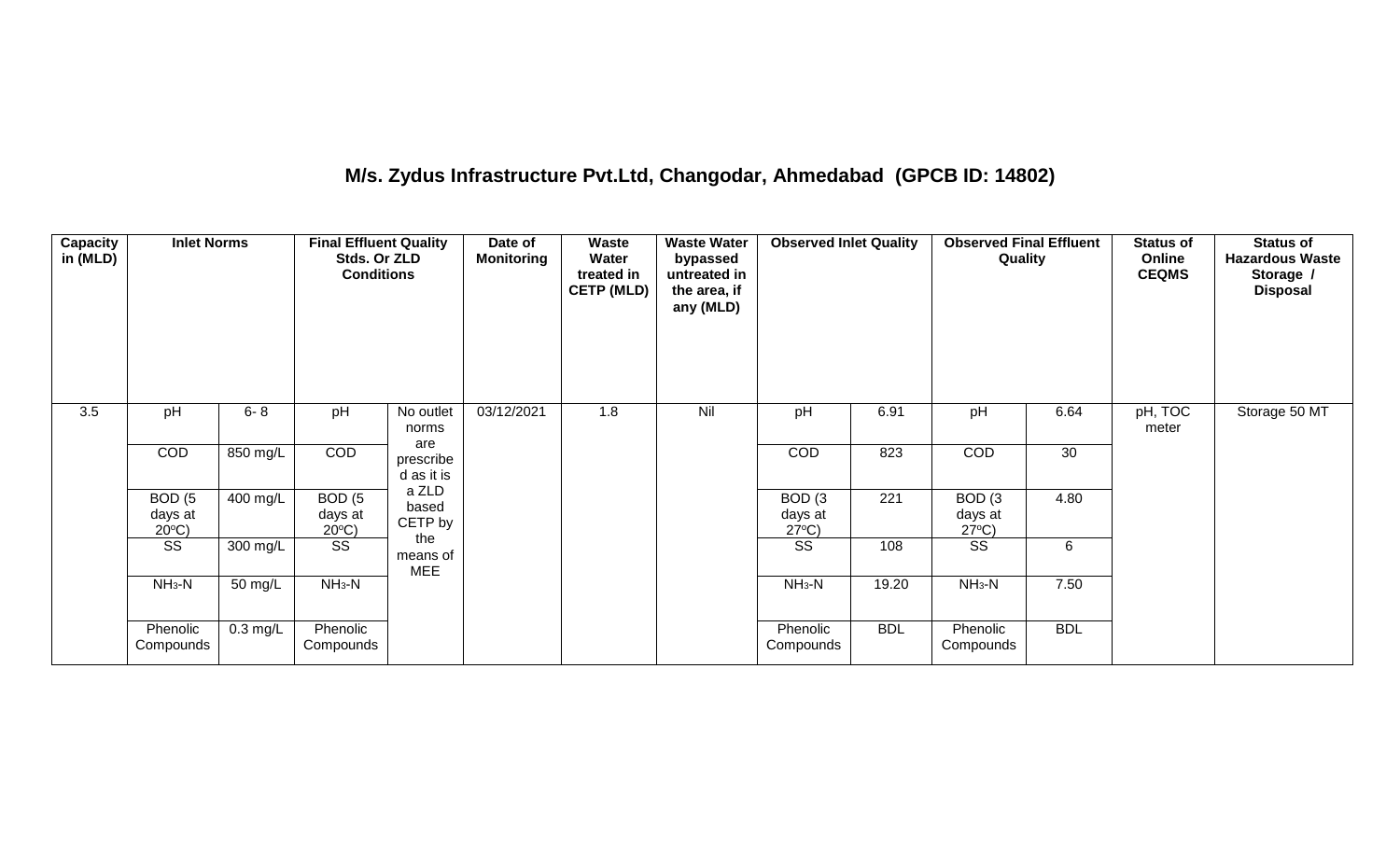## **M/s. Bavla Eco Project Ltd., Bavla, Ahmedabad (GPCB ID: 10653)**

| <b>Capacity</b><br>in (MLD) | <b>Inlet Norms</b>     |              | <b>Final Effluent Quality</b><br>Stds. Or ZLD<br><b>Conditions</b> |                    | Date of<br><b>Monitoring</b> | Waste<br>Water<br>treated in<br><b>CETP (MLD)</b> | <b>Waste Water</b><br>bypassed<br>untreated in<br>the area, if<br>any (MLD) | <b>Observed Inlet Quality</b> |                | <b>Observed Final Effluent</b><br>Quality |        | <b>Status of</b><br>Online<br><b>CEQMS</b> | <b>Status of</b><br><b>Hazardous Waste</b><br>Storage /<br><b>Disposal</b> |
|-----------------------------|------------------------|--------------|--------------------------------------------------------------------|--------------------|------------------------------|---------------------------------------------------|-----------------------------------------------------------------------------|-------------------------------|----------------|-------------------------------------------|--------|--------------------------------------------|----------------------------------------------------------------------------|
| 1.00                        | pH                     | $5.5 - 8.5$  | pH                                                                 | $6 - 10.5$         | 03/12/2021                   | 0.3                                               | Nil                                                                         | pH                            |                | pH                                        | 7.57   | $\overline{\phantom{a}}$                   |                                                                            |
|                             | COD                    | 4500<br>mg/L | COD                                                                | 250 mg/L           |                              |                                                   |                                                                             | COD                           | ۰              | COD                                       | 668    |                                            |                                                                            |
|                             | <b>BOD</b>             | 1500<br>mg/L | <b>BOD</b>                                                         | $100 \text{ mg/L}$ |                              |                                                   |                                                                             | <b>BOD</b>                    | ۰              | <b>BOD</b>                                | 227    |                                            |                                                                            |
|                             | $\overline{\text{ss}}$ | 300 mg/L     | $\overline{\text{ss}}$                                             | 100 mg/L           |                              |                                                   |                                                                             | $\overline{\text{ss}}$        | $\blacksquare$ | $\overline{\text{SS}}$                    | 268    |                                            |                                                                            |
|                             | $NH3-N$                | $\sim$       | $NH3-N$                                                            | 50 mg/L            |                              |                                                   |                                                                             | $NH3-N$                       | ٠              | $NH3-N$                                   | 15.46  |                                            |                                                                            |
|                             | Phenolic<br>Compounds  | $\sim$       | Phenolic<br>Compounds                                              | $\sim$             |                              |                                                   |                                                                             | Phenolic<br>Compounds         | $\sim$         | Phenolic<br>Compounds                     | $\sim$ |                                            |                                                                            |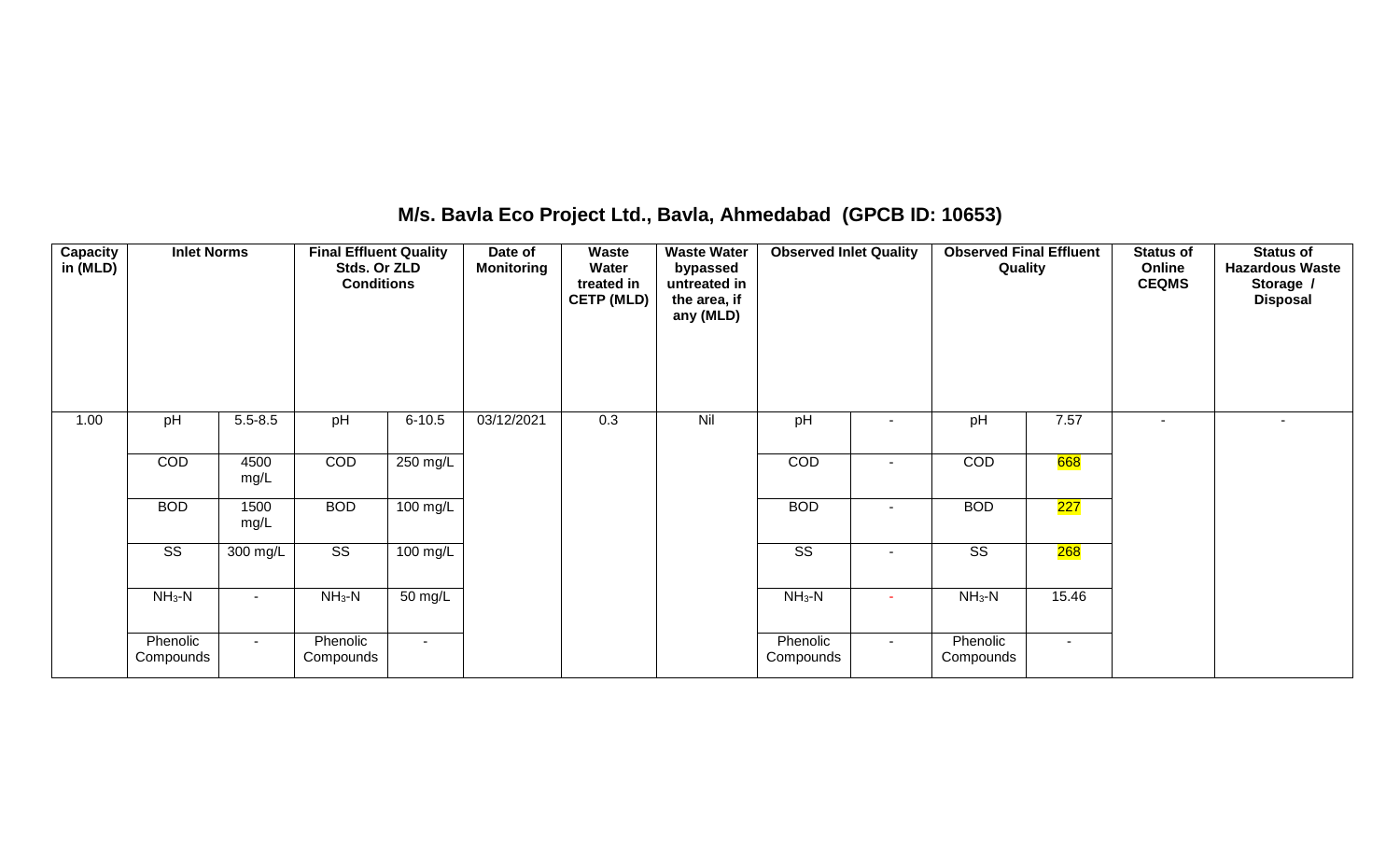#### **M/s. Vinayak Jal SudhikaranSahakariMandali Ltd, Bavla, Ahmedabad (GPCB ID: 14686)**

| Capacity<br>in (MLD) | <b>Inlet Norms</b>     |              | <b>Final Effluent Quality</b><br>Stds. Or ZLD<br><b>Conditions</b> |                      | Date of<br><b>Monitoring</b> | Waste<br>Water<br>treated in<br><b>CETP (MLD)</b> | <b>Waste Water</b><br>bypassed<br>untreated in<br>the area, if<br>any (MLD) | <b>Observed Inlet Quality</b> |        | <b>Observed Final Effluent</b><br>Quality |                 | <b>Status of</b><br>Online<br><b>CEQMS</b> | <b>Status of</b><br><b>Hazardous Waste</b><br>Storage /<br><b>Disposal</b> |
|----------------------|------------------------|--------------|--------------------------------------------------------------------|----------------------|------------------------------|---------------------------------------------------|-----------------------------------------------------------------------------|-------------------------------|--------|-------------------------------------------|-----------------|--------------------------------------------|----------------------------------------------------------------------------|
| 1.50                 | pH                     | $5.5 - 8.5$  | pH                                                                 | 6 to 10.5            | 03/12/2021                   | 4                                                 | Nil                                                                         | pH                            |        | pH                                        | 7.82            |                                            | $\sim$                                                                     |
|                      | COD                    | 4500<br>mg/L | COD                                                                | 250 mg/L             |                              |                                                   |                                                                             | COD                           |        | COD                                       | 136             |                                            |                                                                            |
|                      | <b>BOD</b>             | 1500<br>mg/L | <b>BOD</b>                                                         | 100 mg/L             |                              |                                                   |                                                                             | <b>BOD</b>                    | $\sim$ | <b>BOD</b>                                | $\overline{26}$ |                                            |                                                                            |
|                      | $\overline{\text{SS}}$ | 300 mg/L     | $\overline{\text{SS}}$                                             | $100 \text{ mg/L}$   |                              |                                                   |                                                                             | $\overline{\text{ss}}$        |        | $\overline{\text{ss}}$                    | 38              |                                            |                                                                            |
|                      | $NH3-N$                |              | $NH3-N$                                                            | $\overline{50}$ mg/L |                              |                                                   |                                                                             | $NH3-N$                       | $\sim$ | $NH3-N$                                   | 11.37           |                                            |                                                                            |
|                      | Phenolic<br>Compounds  | $\sim$       | Phenolic<br>Compounds                                              | $\sim$               |                              |                                                   |                                                                             | Phenolic<br>Compounds         | $\sim$ | Phenolic<br>Compounds                     | $\sim$          |                                            |                                                                            |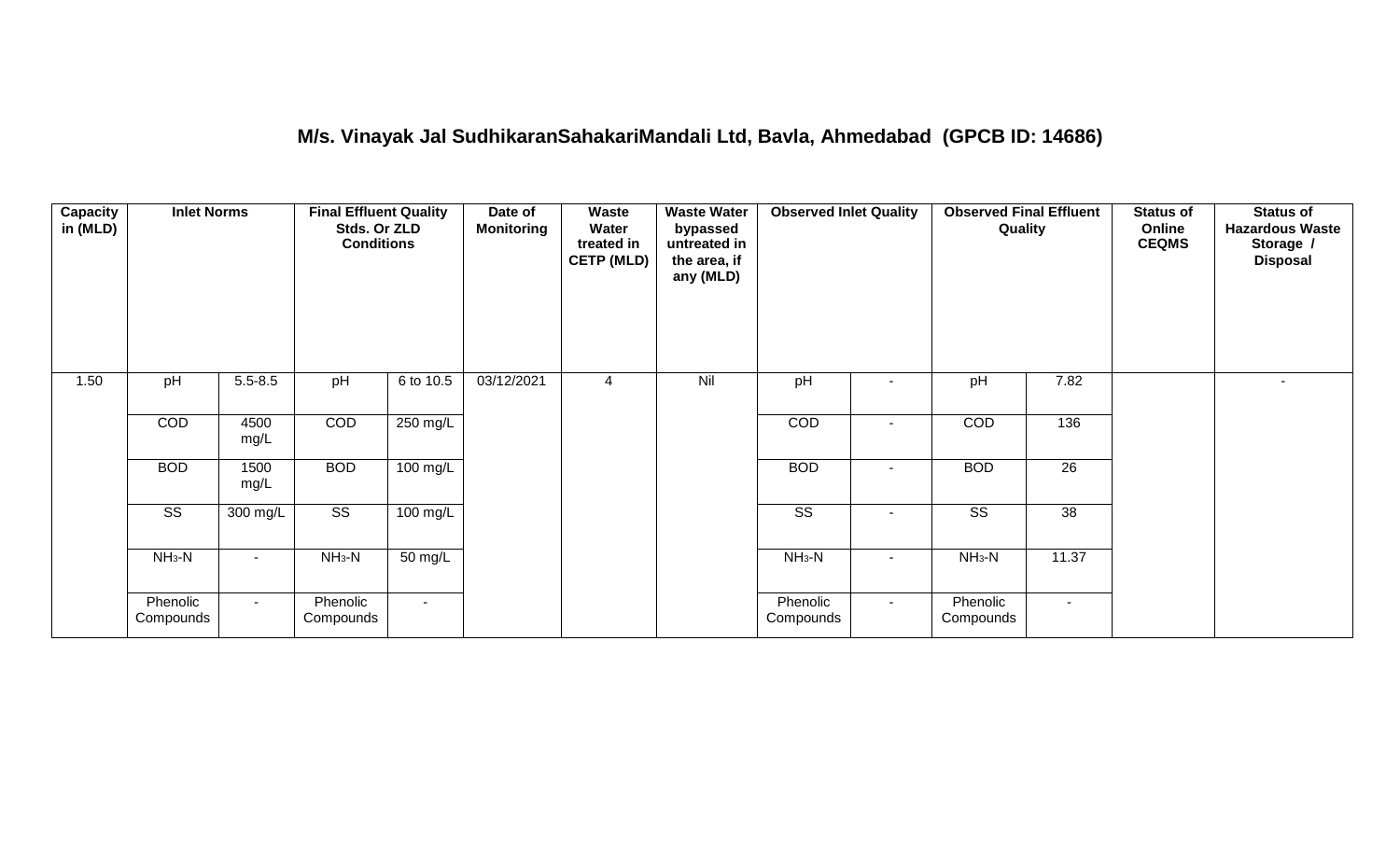## **M/s. Nandesari Industrial Association (CETP), GIDC-Nandesari, Vadodara (GPCB ID: 22336)**

| Capacity<br>in (MLD) | <b>Inlet Norms</b>     |              | <b>Final Effluent Quality</b><br>Stds. Or ZLD<br><b>Conditions</b> |                      | Date of<br><b>Monitoring</b> | <b>Waste</b><br>Water<br>treated in<br><b>CETP (MLD)</b> | <b>Waste Water</b><br>bypassed<br>untreated in<br>the area, if<br>any (MLD) | <b>Observed Inlet Quality</b> |      | <b>Observed Final Effluent</b><br>Quality |                 | <b>Status of</b><br>Online<br><b>CEQMS</b>          | <b>Status of</b><br><b>Hazardous Waste</b><br>Storage /<br><b>Disposal</b> |
|----------------------|------------------------|--------------|--------------------------------------------------------------------|----------------------|------------------------------|----------------------------------------------------------|-----------------------------------------------------------------------------|-------------------------------|------|-------------------------------------------|-----------------|-----------------------------------------------------|----------------------------------------------------------------------------|
| 12                   | pH                     | 5 to 9       | pH                                                                 | 6.5 to 8.5           | 08/12/2021                   | 6.4                                                      | Nil                                                                         | pH                            | 6.71 | pH                                        | 7.41            | pH, COD,<br>BOD, TSS,<br>NH <sub>3</sub> -N, Color, | $\sim$                                                                     |
|                      | COD                    | 1500<br>mg/L | COD                                                                | 250 mg/L             |                              |                                                          |                                                                             | COD                           | 827  | COD                                       | 216             | TOC,<br>Temperature                                 |                                                                            |
|                      | <b>BOD</b>             | 500 mg/L     | <b>BOD</b>                                                         | $100$ mg/L           |                              |                                                          |                                                                             | <b>BOD</b>                    | 150  | <b>BOD</b>                                | $\overline{38}$ |                                                     |                                                                            |
|                      | $\overline{\text{ss}}$ | 600 mg/L     | $\overline{\text{ss}}$                                             | $100$ mg/L           |                              |                                                          |                                                                             | $\overline{\text{ss}}$        | 68   | $\overline{\text{ss}}$                    | 60              |                                                     |                                                                            |
|                      | $NH_3-N$               | 50 mg/L      | $NH3-N$                                                            | $\overline{50}$ mg/L |                              |                                                          |                                                                             | $NH3-N$                       | 1.57 | $NH_3-N$                                  | 4.93            |                                                     |                                                                            |
|                      | Phenolic<br>Compounds  | 5 mg/L       | Phenolic<br>Compounds                                              | 1 mg/L               |                              |                                                          |                                                                             | Phenolic<br>Compounds         | 0.32 | Phenolic<br>Compounds                     | 0.16            |                                                     |                                                                            |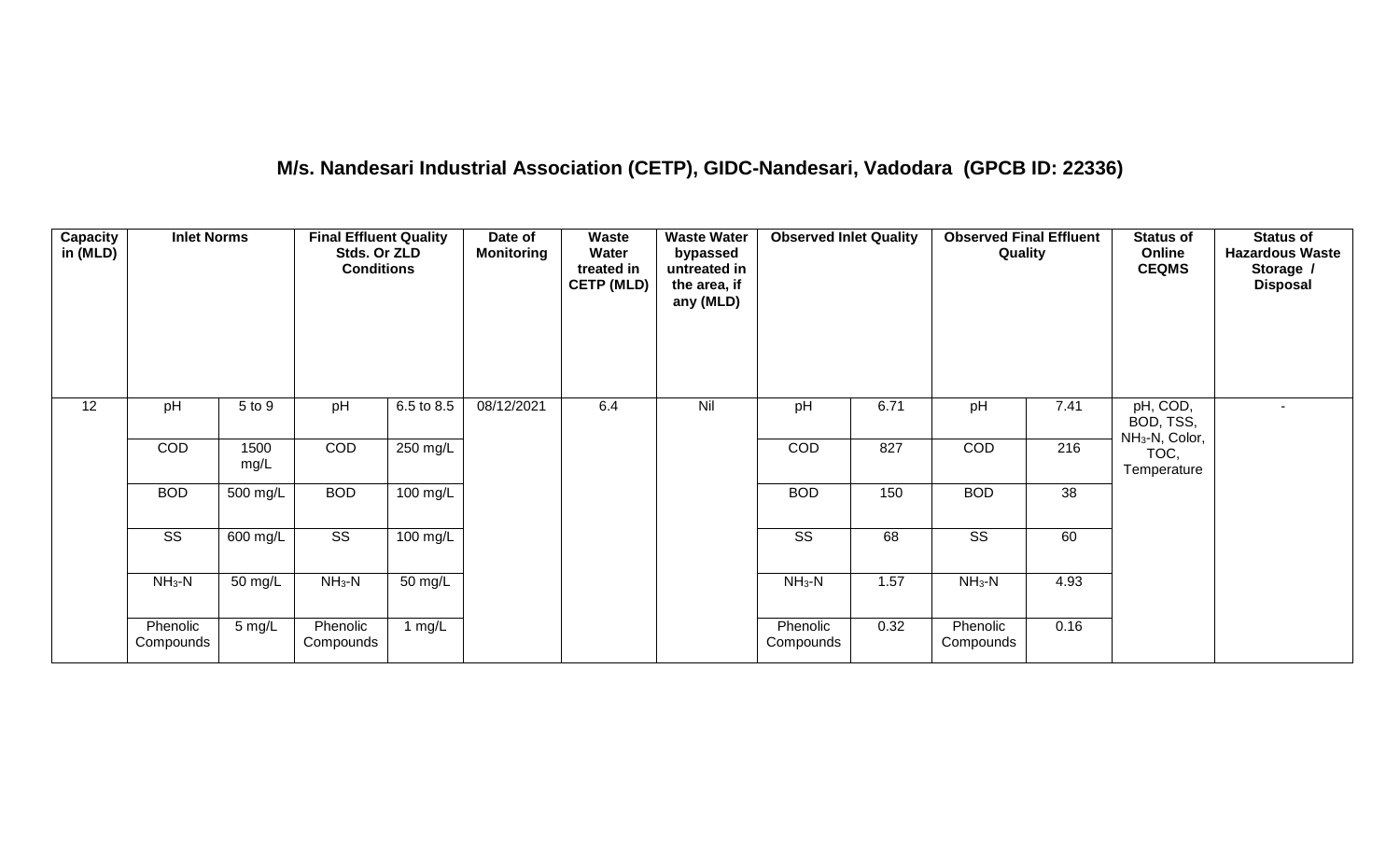| Capacity<br>in (MLD) | <b>Inlet Norms</b>     |              | <b>Final Effluent Quality</b><br>Stds. Or ZLD<br><b>Conditions</b> |                    | Date of<br><b>Monitoring</b> | Waste<br>Water<br>treated in<br><b>CETP (MLD)</b> | <b>Waste Water</b><br>bypassed<br>untreated in<br>the area, if<br>any (MLD) | <b>Observed Inlet Quality</b> |       | <b>Observed Final Effluent</b><br>Quality |                  | <b>Status of</b><br>Online<br><b>CEQMS</b> | <b>Status of</b><br><b>Hazardous Waste</b><br>Storage /<br><b>Disposal</b> |
|----------------------|------------------------|--------------|--------------------------------------------------------------------|--------------------|------------------------------|---------------------------------------------------|-----------------------------------------------------------------------------|-------------------------------|-------|-------------------------------------------|------------------|--------------------------------------------|----------------------------------------------------------------------------|
| 4.50                 | pH                     | 5 to 9       | pH                                                                 | 6.5 to 8.5         | 20/12/2021                   | 2.2                                               | Nil                                                                         | pH                            | 7.21  | pH                                        | 6.95             | pH, Flow<br>Meter, TOC,<br>TSS, Color,     | Storage 100 MT,<br>Disposal 16.905<br>MT                                   |
|                      | COD                    | 2000<br>mg/L | <b>COD</b>                                                         | $250 \text{ mg/L}$ |                              |                                                   |                                                                             | COD                           | 800   | COD                                       | $\overline{223}$ | $NH3-N$                                    |                                                                            |
|                      | <b>BOD</b>             | 500 mg/L     | <b>BOD</b>                                                         | 100 mg/L           |                              |                                                   |                                                                             | <b>BOD</b>                    | 185   | <b>BOD</b>                                | 45               |                                            |                                                                            |
|                      | $\overline{\text{ss}}$ | 600 mg/L     | $\overline{\text{ss}}$                                             | $100$ mg/L         |                              |                                                   |                                                                             | $\overline{\text{ss}}$        | 134   | $\overline{\text{ss}}$                    | 88               |                                            |                                                                            |
|                      | $NH_3-N$               | 50 mg/L      | $NH3-N$                                                            | 50 mg/L            |                              |                                                   |                                                                             | $NH_3-N$                      | 30.86 | $NH3-N$                                   | 6.38             |                                            |                                                                            |
|                      | Phenolic<br>Compounds  | 5 mg/L       | Phenolic<br>Compounds                                              | 1 mg/L             |                              |                                                   |                                                                             | Phenolic<br>Compounds         | 0.18  | Phenolic<br>Compounds                     | 0.1              |                                            |                                                                            |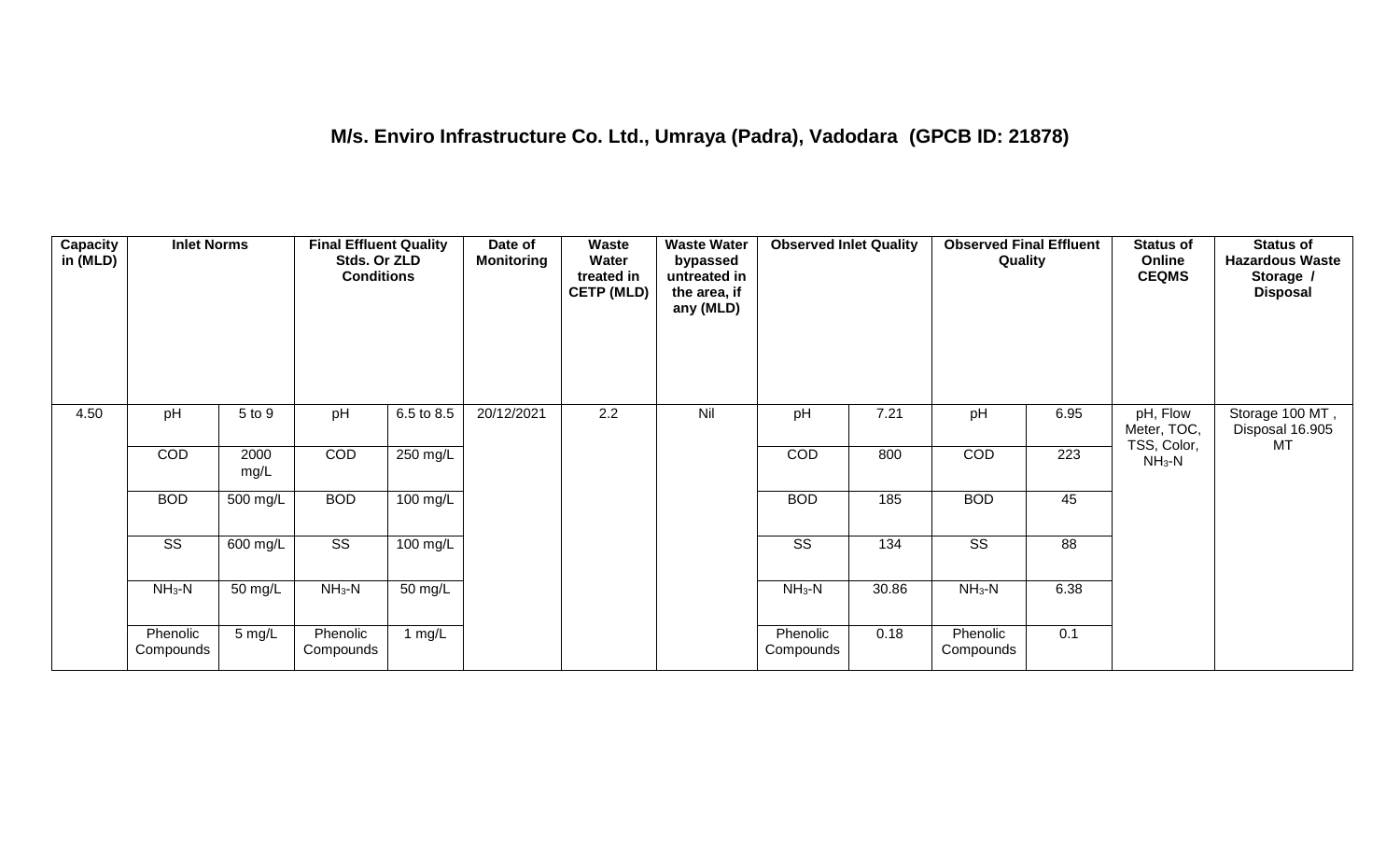## **M/s. Enviro Technology Ltd., GIDC-Ankleshwar, Bharuch (GPCB ID: 15074)**

| Capacity<br>in (MLD) | <b>Inlet Norms</b>     |                     | <b>Final Effluent Quality</b><br>Stds. Or ZLD<br><b>Conditions</b> |                  | Date of<br><b>Monitoring</b> | <b>Waste</b><br>Water<br>treated in<br><b>CETP (MLD)</b> | <b>Waste Water</b><br>bypassed<br>untreated in<br>the area, if<br>any (MLD) | <b>Observed Inlet Quality</b>                   |        | <b>Observed Final Effluent</b><br>Quality       |      | <b>Status of</b><br>Online<br><b>CEQMS</b> | <b>Status of</b><br><b>Hazardous Waste</b><br>Storage /<br><b>Disposal</b> |
|----------------------|------------------------|---------------------|--------------------------------------------------------------------|------------------|------------------------------|----------------------------------------------------------|-----------------------------------------------------------------------------|-------------------------------------------------|--------|-------------------------------------------------|------|--------------------------------------------|----------------------------------------------------------------------------|
| 3.5                  | pH                     | $6.5 - 8.5$         | pH                                                                 | $6.5 - 8.5$      | 06/12/2021                   | 2.31                                                     | Nil                                                                         | pH                                              | 7.625  | pH                                              | 7.75 | pH, Flow,<br>COD, BOD,<br>TSS, TOC         |                                                                            |
|                      | COD                    | 11000<br>mg/L       | COD                                                                | 1000<br>mg/L     |                              |                                                          |                                                                             | <b>COD</b>                                      | 3636.5 | <b>COD</b>                                      | 512  |                                            |                                                                            |
|                      | <b>BOD</b>             | 3600<br>mg/L        | <b>BOD</b>                                                         | 200 mg/L         |                              |                                                          |                                                                             | BOD <sub>(3</sub><br>days at<br>$27^{\circ}C$ ) | 808    | BOD <sub>(3</sub><br>days at<br>$27^{\circ}C$ ) | 26   |                                            |                                                                            |
|                      | $\overline{\text{ss}}$ |                     | $\overline{\text{SS}}$                                             | 150 mg/L         |                              |                                                          |                                                                             | SS                                              | 295    | SS                                              | 46   |                                            |                                                                            |
|                      | $NH3-N$                | $NH_3-N$<br>50 mg/L |                                                                    | $NH3-N$          | 293.44                       | $NH_3-N$                                                 | 40.88                                                                       |                                                 |        |                                                 |      |                                            |                                                                            |
|                      | Phenolic<br>Compounds  | 1 mg/ $L$           | Phenolic<br>Compounds                                              | $5 \text{ mg/L}$ |                              |                                                          |                                                                             | Phenolic<br>Compounds                           | 3.81   | Phenolic<br>Compounds                           | 0.11 |                                            |                                                                            |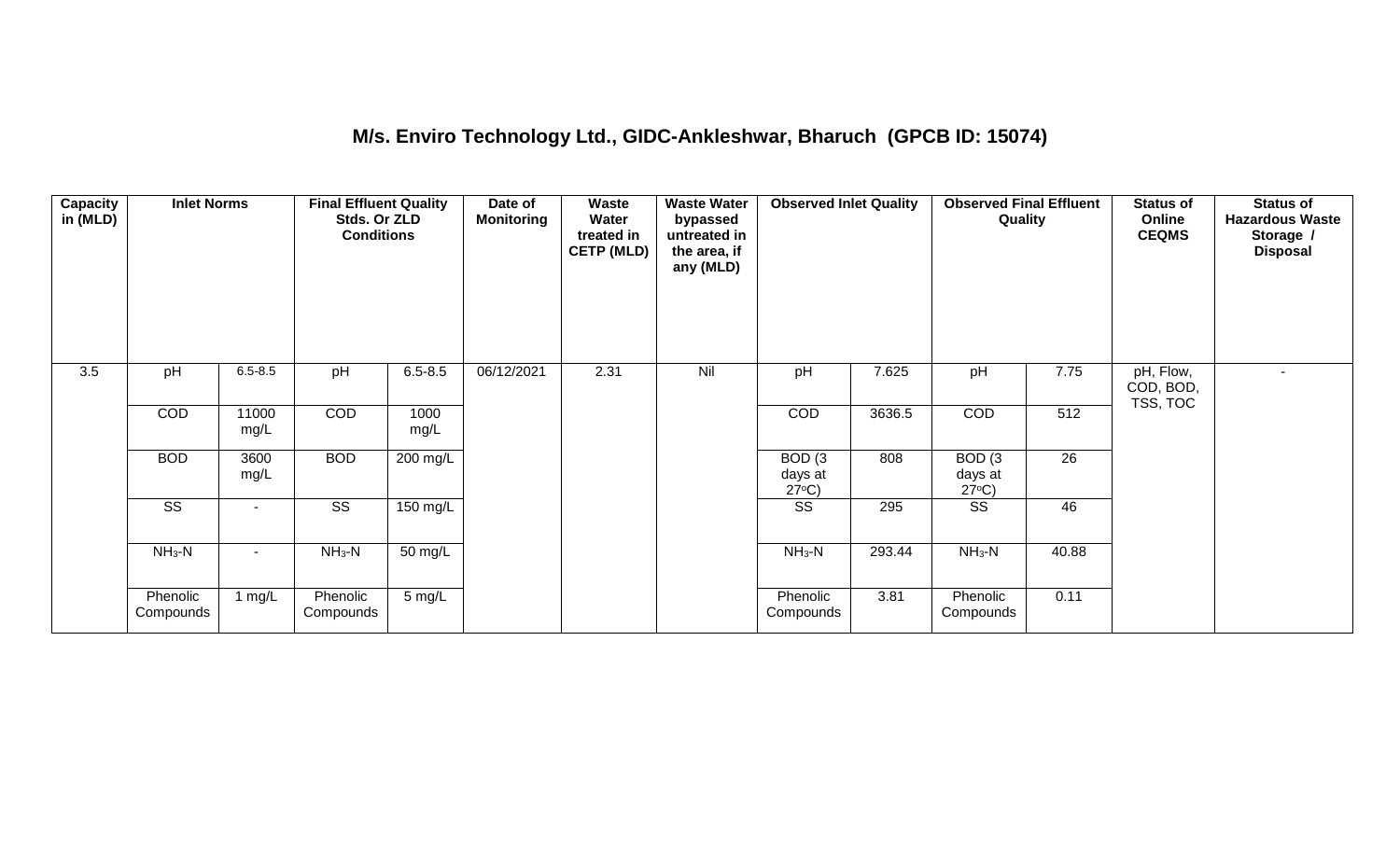#### **M/s. Narmada Clean Tech Ltd., (Bharuch Eco-Aqua Infrastructure Ltd.,) (BEAIL), Ankleshwar (GPCB ID: 27833)**

| Capacity<br>in (MLD) | <b>Inlet Norms</b>    |                     | <b>Final Effluent Quality</b><br>Stds. Or ZLD<br><b>Conditions</b> |                  | Date of<br><b>Monitoring</b> | Waste<br>Water<br>treated in<br><b>CETP (MLD)</b> | <b>Waste Water</b><br>bypassed<br>untreated in<br>the area, if<br>any (MLD) | <b>Observed Inlet Quality</b> |       | <b>Observed Final Effluent</b><br>Quality |        | <b>Status of</b><br>Online<br><b>CEQMS</b> | <b>Status of</b><br><b>Hazardous Waste</b><br>Storage /<br><b>Disposal</b> |
|----------------------|-----------------------|---------------------|--------------------------------------------------------------------|------------------|------------------------------|---------------------------------------------------|-----------------------------------------------------------------------------|-------------------------------|-------|-------------------------------------------|--------|--------------------------------------------|----------------------------------------------------------------------------|
| 40                   | pH                    | $6.5 - 8.5$         | pH                                                                 | $6-9$            | 01/12/2021                   | 31.92                                             | Nil                                                                         | pH                            | 7.32  | pH                                        | 7.1    | pH, Flow<br>Meter, TOC,                    |                                                                            |
|                      | <b>COD</b>            | 1000<br>mg/L        | COD                                                                | 500 mg/L         |                              |                                                   |                                                                             | <b>COD</b>                    | 766   | <b>COD</b>                                | 570    | <b>TSS</b>                                 |                                                                            |
|                      | <b>BOD</b>            | 200 mg/L            | <b>BOD</b>                                                         | 100 mg/L         |                              |                                                   |                                                                             | <b>BOD</b>                    | 180   | <b>BOD</b>                                | 102    |                                            |                                                                            |
|                      | <b>SS</b>             | 150 mg/L            | $\overline{\text{ss}}$                                             | 100 mg/L         |                              |                                                   |                                                                             | <b>SS</b>                     | 221   | SS                                        | 80     |                                            |                                                                            |
|                      | $NH3-N$               | 50 mg/L             | $NH3-N$                                                            | 50 mg/L          |                              |                                                   |                                                                             | $NH3-N$                       | 58.52 | $NH3-N$                                   | 104.16 |                                            |                                                                            |
|                      | Phenolic<br>Compounds | <mark>5 mg/L</mark> | Phenolic<br>Compounds                                              | $5 \text{ mg/L}$ |                              |                                                   |                                                                             | Phenolic<br>Compounds         | 0.545 | Phenolic<br>Compounds                     | 0.85   |                                            |                                                                            |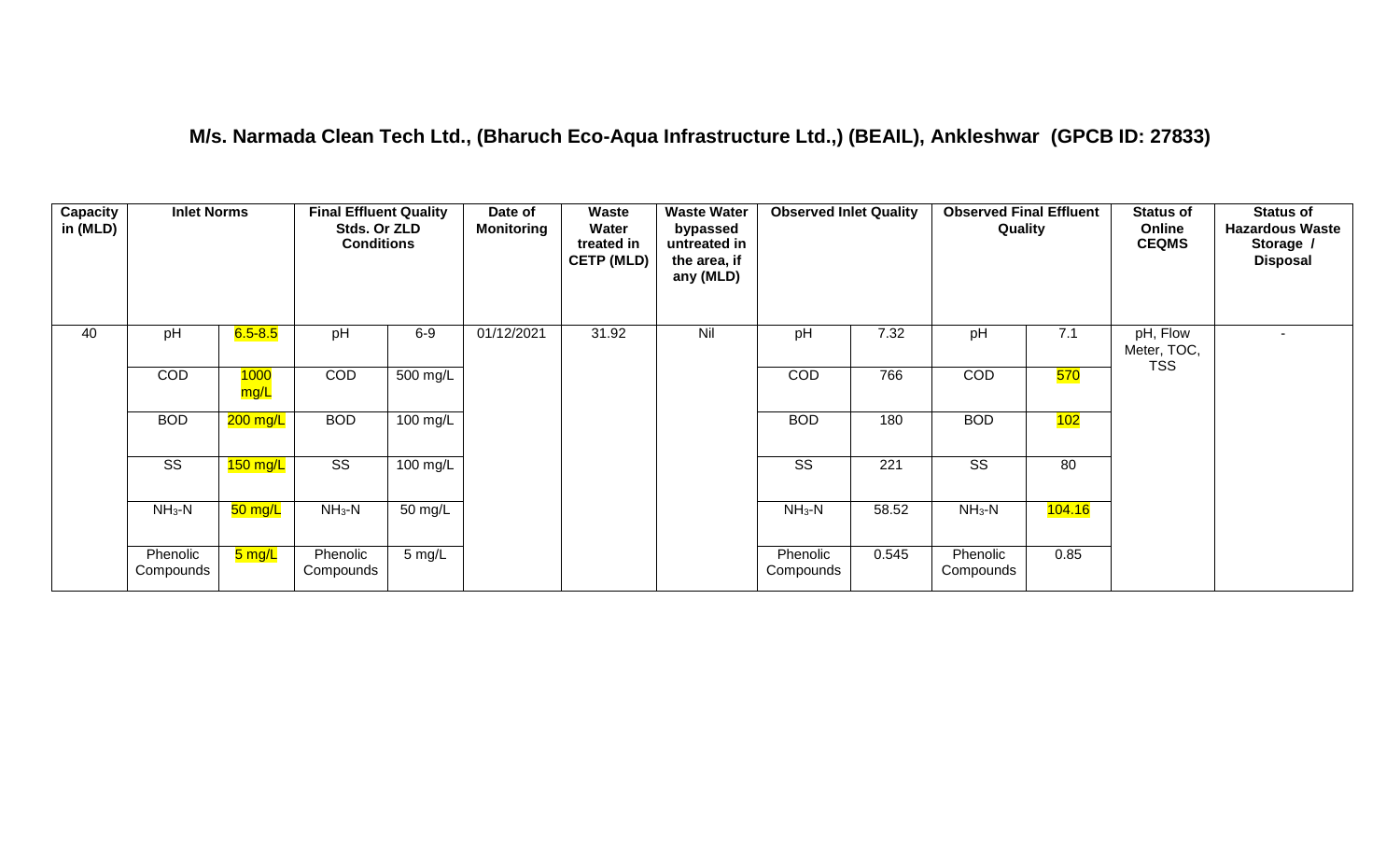#### **M/s. Panoli Enviro Technology Ltd., GIDC-Panoli, Bharuch (GPCB ID: 15460)**

| Capacity<br>in (MLD) | <b>Inlet Norms</b>    |                          | <b>Final Effluent Quality</b><br>Stds. Or ZLD<br><b>Conditions</b> |              | Date of<br><b>Monitoring</b> | Waste<br>Water<br>treated in<br><b>CETP (MLD)</b> | <b>Waste Water</b><br>bypassed<br>untreated in<br>the area, if<br>any (MLD) | <b>Observed Inlet Quality</b> |      | <b>Observed Final Effluent</b><br>Quality |      | <b>Status of</b><br>Online<br><b>CEQMS</b> | <b>Status of</b><br><b>Hazardous Waste</b><br>Storage /<br><b>Disposal</b> |
|----------------------|-----------------------|--------------------------|--------------------------------------------------------------------|--------------|------------------------------|---------------------------------------------------|-----------------------------------------------------------------------------|-------------------------------|------|-------------------------------------------|------|--------------------------------------------|----------------------------------------------------------------------------|
| 1.02                 | pH                    | $6.5 - 8.5$              | pH                                                                 | $6.5 - 8.5$  | 04/12/2021                   | 0.45                                              | Nil                                                                         | pH                            | 7.47 | pH                                        | 7.84 | pH, Flow<br>Meter, TOC                     | Storage 125 MT                                                             |
|                      | COD                   | 10000<br>mg/L            | <b>COD</b>                                                         | 1000<br>mg/L |                              |                                                   |                                                                             | COD                           | 2495 | <b>COD</b>                                | 656  |                                            |                                                                            |
|                      | <b>BOD</b>            | 3000<br>mg/L             | <b>BOD</b>                                                         | 200 mg/L     |                              |                                                   |                                                                             | <b>BOD</b>                    | 598  | <b>BOD</b>                                | 142  |                                            |                                                                            |
|                      | SS                    | $\overline{\phantom{a}}$ | SS                                                                 | 150 mg/L     |                              |                                                   |                                                                             | <b>SS</b>                     | 608  | SS                                        | 58   |                                            |                                                                            |
|                      | $NH3-N$               | 50 mg/L                  | $NH3-N$                                                            | 50 mg/L      |                              |                                                   |                                                                             | $NH3-N$                       | 14   | $NH3-N$                                   | 8.4  |                                            |                                                                            |
|                      | Phenolic<br>Compounds | 1 $mg/L$                 | Phenolic<br>Compounds                                              | 5 mg/L       |                              |                                                   |                                                                             | Phenolic<br>Compounds         | 2.96 | Phenolic<br>Compounds                     | 0.50 |                                            |                                                                            |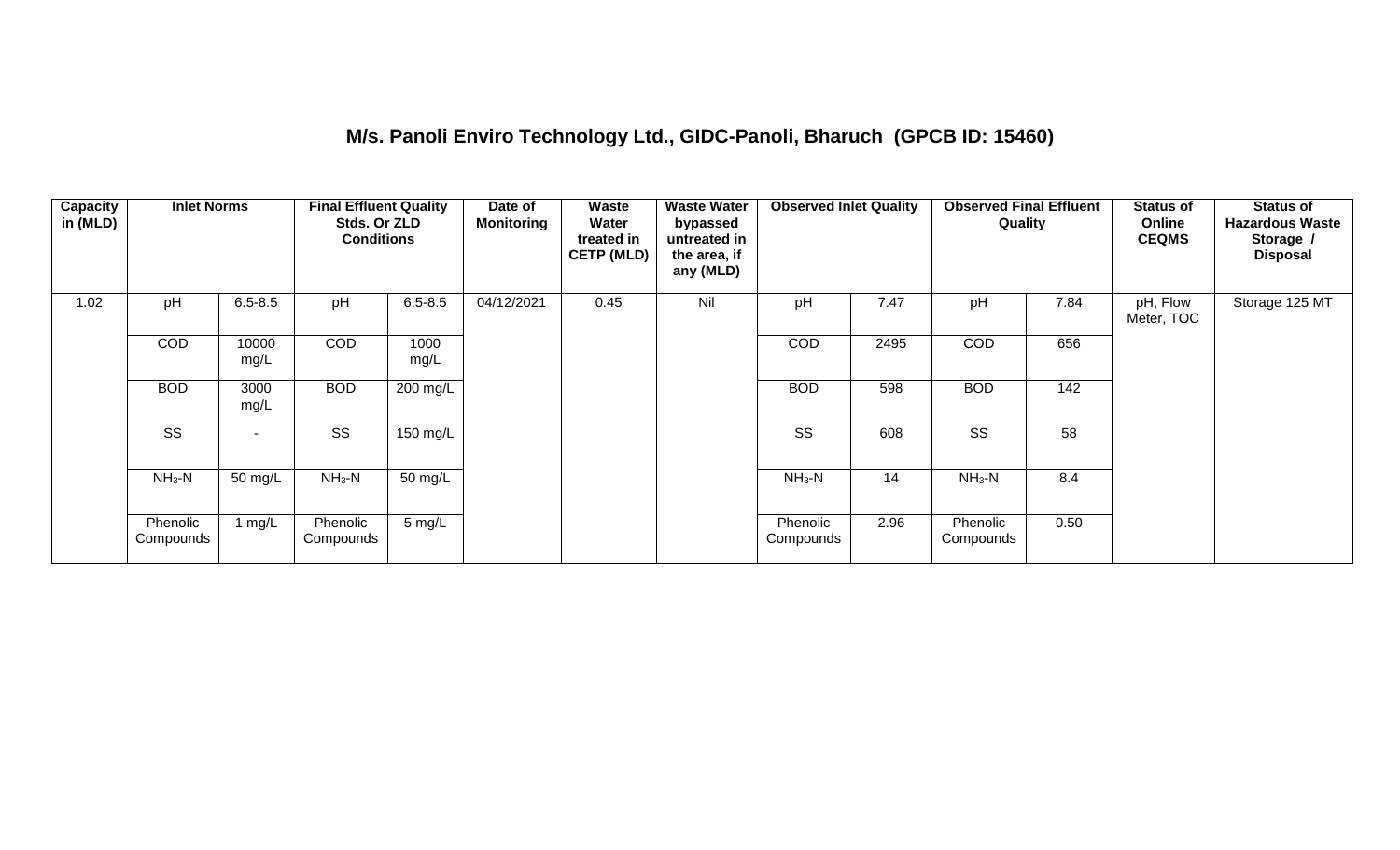#### **M/s. Globe Enviro Care Ltd. [chemical units], GIDC-Sachin, Surat (GPCB ID: 20721)**

| Capacity<br>in (MLD) | <b>Inlet Norms</b>     |                      | <b>Final Effluent Quality</b><br>Stds. Or ZLD<br><b>Conditions</b> |                          | Date of<br>Monitoring | <b>Waste</b><br>Water<br>treated in<br><b>CETP (MLD)</b> | <b>Waste Water</b><br>bypassed<br>untreated in<br>the area, if<br>any (MLD) | <b>Observed Inlet Quality</b> |      | <b>Observed Final Effluent</b><br>Quality |      | <b>Status of</b><br>Online<br><b>CEQMS</b> | <b>Status of</b><br><b>Hazardous Waste</b><br>Storage /<br><b>Disposal</b> |
|----------------------|------------------------|----------------------|--------------------------------------------------------------------|--------------------------|-----------------------|----------------------------------------------------------|-----------------------------------------------------------------------------|-------------------------------|------|-------------------------------------------|------|--------------------------------------------|----------------------------------------------------------------------------|
|                      | pH                     | 6.5 to 8.5           | pH                                                                 | 6.5 <sub>to</sub><br>8.5 | 07/12/2021            | 0.236                                                    | Nil                                                                         | pH                            | 7.79 | pH                                        | 7.82 | pH, TOC,<br>TSS, Flow<br>meter             | Storage 1297.65<br>MT                                                      |
|                      | COD                    | 3000<br>mg/L         | COD                                                                | 250<br>mg/L              |                       |                                                          |                                                                             | COD                           | 1159 | COD                                       | 170  |                                            |                                                                            |
|                      | <b>BOD</b>             | 1200<br>mg/L         | <b>BOD</b>                                                         | $30 \text{ mg/L}$        |                       |                                                          |                                                                             | <b>BOD</b>                    | 290  | <b>BOD</b>                                | 24   |                                            |                                                                            |
|                      | $\overline{\text{ss}}$ | 300 mg/L             | $\overline{\text{ss}}$                                             | 100<br>mg/L              |                       |                                                          |                                                                             | $\overline{\text{ss}}$        | 298  | $\overline{\text{ss}}$                    | 68   |                                            |                                                                            |
|                      | $NH3-N$                | $\overline{50}$ mg/L | $NH3-N$                                                            | 50 mg/L                  |                       |                                                          |                                                                             | $NH3-N$                       | 80.1 | $NH3-N$                                   | 49   |                                            |                                                                            |
|                      | Phenolic<br>Compounds  | 1 $mg/L$             | Phenolic<br>Compounds                                              | 1 $mg/L$                 |                       |                                                          |                                                                             | Phenolic<br>Compounds         | 0.95 | Phenolic<br>Compounds                     | 0.66 |                                            |                                                                            |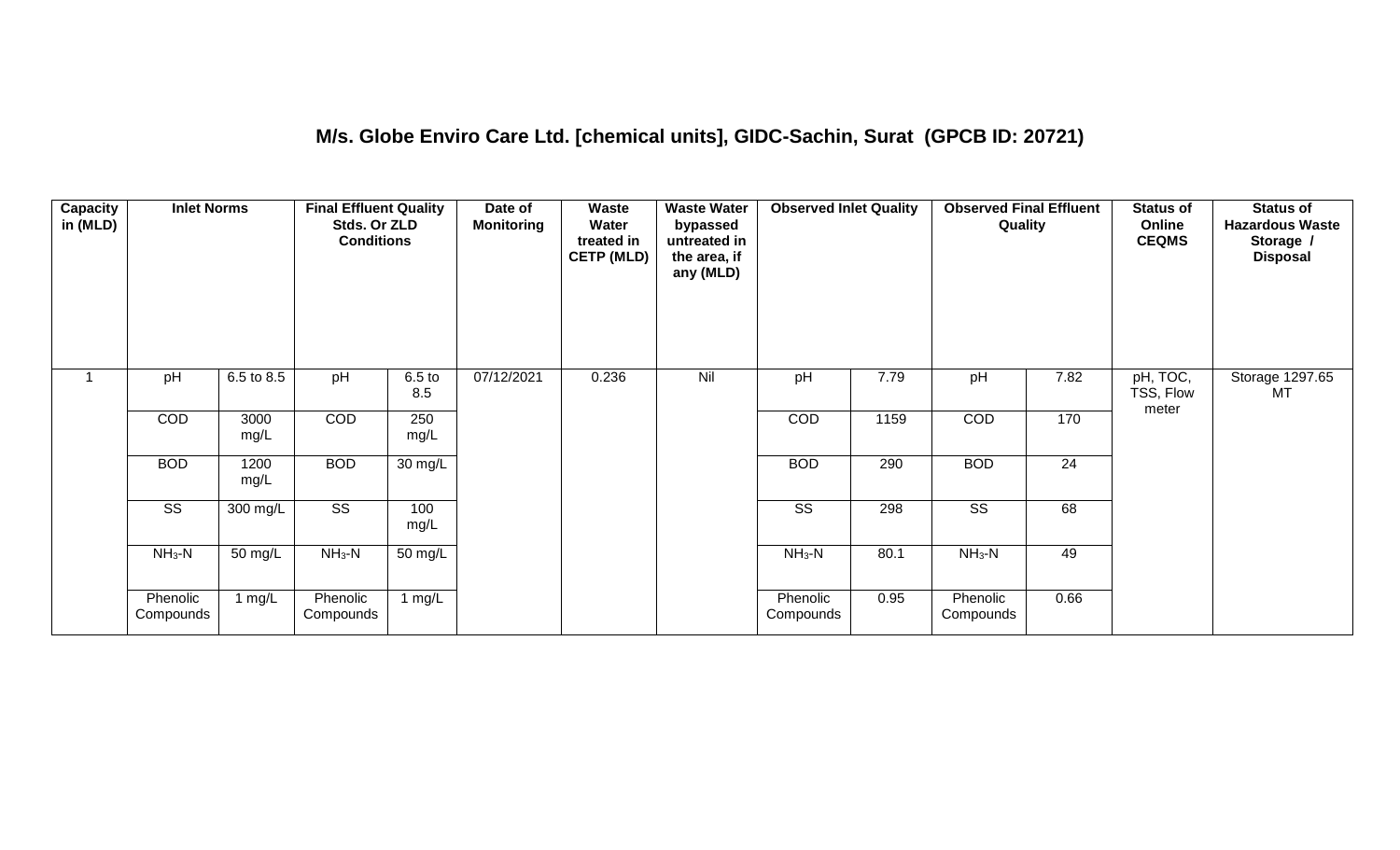#### **M/s. Sachin Infra Environment Ltd., GIDC-Sachin, Surat (GPCB ID: 21204)**

| Capacity<br>in (MLD) | <b>Inlet Norms</b>     |                     | <b>Final Effluent Quality</b><br>Stds. Or ZLD<br><b>Conditions</b> |             | Date of<br><b>Monitoring</b> | Waste<br>Water<br>treated in<br><b>CETP (MLD)</b> | <b>Waste Water</b><br>bypassed<br>untreated in<br>the area, if<br>any (MLD) | <b>Observed Inlet Quality</b> |                 | <b>Observed Final Effluent</b><br>Quality |                  | <b>Status of</b><br>Online<br><b>CEQMS</b> | <b>Status of</b><br><b>Hazardous Waste</b><br>Storage /<br><b>Disposal</b> |
|----------------------|------------------------|---------------------|--------------------------------------------------------------------|-------------|------------------------------|---------------------------------------------------|-----------------------------------------------------------------------------|-------------------------------|-----------------|-------------------------------------------|------------------|--------------------------------------------|----------------------------------------------------------------------------|
| 50                   | pH                     | $6.5 - 8.5$         | pH                                                                 | $6.5 - 8.5$ | 07/12/2021                   | 32.83                                             | Nil                                                                         | pH                            | 7.35            | pH                                        | 7.71             | pH, Flow<br>Meter, TOC                     | $\overline{\phantom{0}}$                                                   |
|                      | COD                    | <b>1000</b><br>mg/L | COD                                                                | 250 mg/L    |                              |                                                   |                                                                             | COD                           | 708             | COD                                       | $\overline{246}$ |                                            |                                                                            |
|                      | <b>BOD</b>             | 400 mg/L            | <b>BOD</b>                                                         | 30 mg/L     |                              |                                                   |                                                                             | <b>BOD</b>                    | $\frac{1}{172}$ | <b>BOD</b>                                | 28               |                                            |                                                                            |
|                      | $\overline{\text{SS}}$ | 300 mg/L            | $\overline{\text{SS}}$                                             | 100 mg/L    |                              |                                                   |                                                                             | $\overline{\text{SS}}$        | 244             | $\overline{\text{SS}}$                    | 46               |                                            |                                                                            |
|                      | $NH3-N$                | 50 mg/L             | $NH3-N$                                                            | 50 mg/L     |                              |                                                   |                                                                             | $NH3-N$                       | 19.8            | $NH3-N$                                   | 14.3             |                                            |                                                                            |
|                      | Phenolic<br>Compounds  | <mark>1 mg/L</mark> | Phenolic<br>Compounds                                              | 1 mg/L      |                              |                                                   |                                                                             | Phenolic<br>Compounds         | 0.51            | Phenolic<br>Compounds                     | 0.39             |                                            |                                                                            |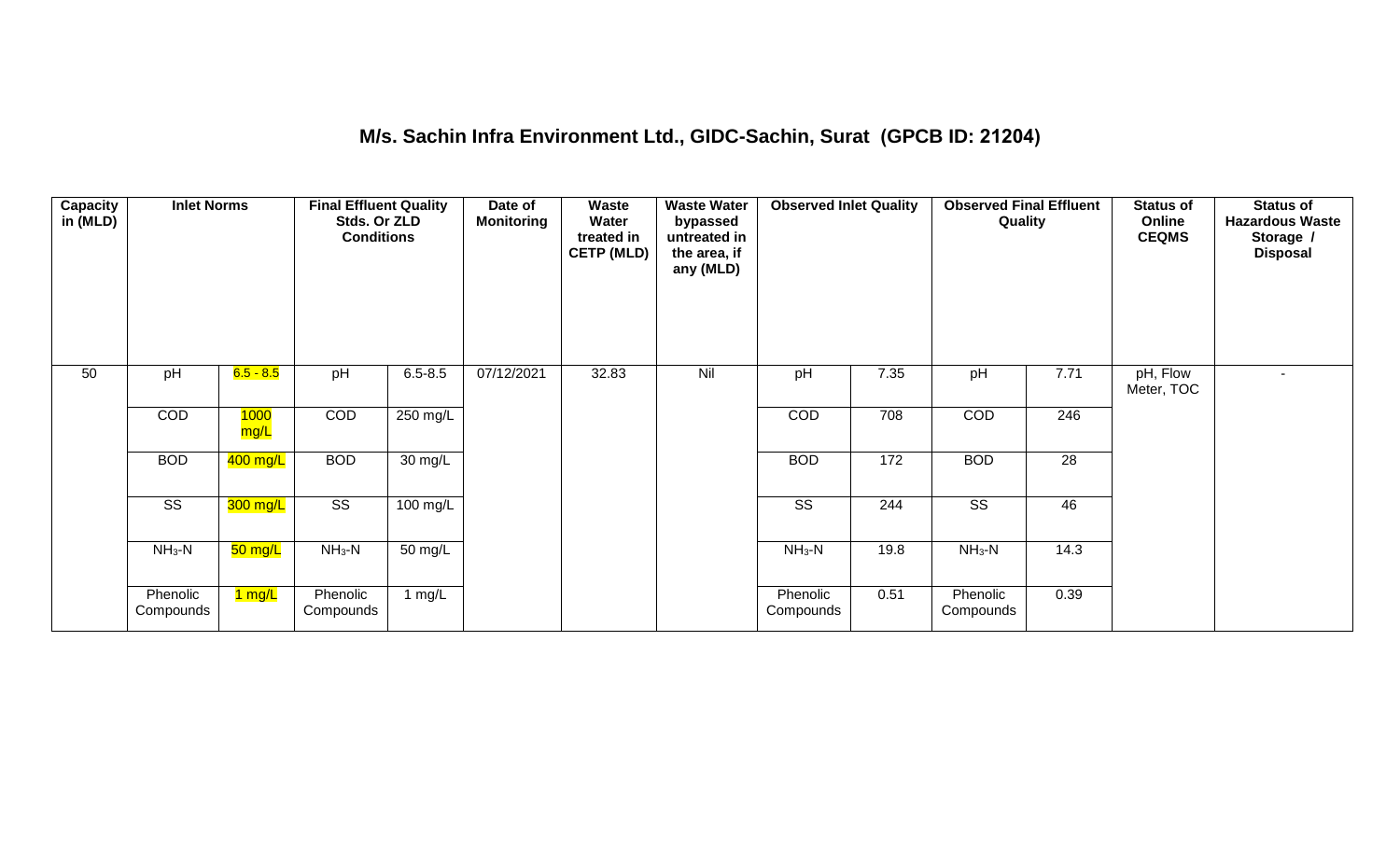#### **M/s. Palsana Enviro Protection Ltd., (PEPL), Kadodara, Surat (GPCB ID: 21044)**

| Capacity<br>in (MLD) | <b>Inlet Norms</b>     |              | <b>Final Effluent Quality</b><br>Stds. Or ZLD<br><b>Conditions</b> |            | Date of<br>Monitoring | Waste<br>Water<br>treated in<br><b>CETP (MLD)</b> | <b>Waste Water</b><br>bypassed<br>untreated in<br>the area, if<br>any (MLD) | <b>Observed Inlet Quality</b> |      | <b>Observed Final Effluent</b><br>Quality |                 | <b>Status of</b><br>Online<br><b>CEQMS</b> | <b>Status of</b><br><b>Hazardous Waste</b><br>Storage /<br><b>Disposal</b> |
|----------------------|------------------------|--------------|--------------------------------------------------------------------|------------|-----------------------|---------------------------------------------------|-----------------------------------------------------------------------------|-------------------------------|------|-------------------------------------------|-----------------|--------------------------------------------|----------------------------------------------------------------------------|
| 150                  | pH                     | 6.5 to 8.5   | pH                                                                 | 6.5 to 8.5 | 07/12/2021            | 98                                                | Nil                                                                         | pH                            | 7.32 | pH                                        | 7.92            | pH, Flow<br>Meter, COD,<br>BOD, TSS        | Storage 531.261<br>MT ,                                                    |
|                      | COD                    | 1000<br>mg/L | COD                                                                | 250 mg/L   |                       |                                                   |                                                                             | COD                           | 1051 | COD                                       | 248             |                                            | Disposal 290.06<br>MT                                                      |
|                      | <b>BOD</b>             | 400 mg/L     | <b>BOD</b>                                                         | 30 mg/L    |                       |                                                   |                                                                             | <b>BOD</b>                    | 258  | <b>BOD</b>                                | 27              |                                            |                                                                            |
|                      | $\overline{\text{SS}}$ | 300 mg/L     | $\overline{\text{ss}}$                                             | $100$ mg/L |                       |                                                   |                                                                             | $\overline{\text{ss}}$        | 128  | $\overline{\text{SS}}$                    | $\overline{72}$ |                                            |                                                                            |
|                      | $NH3-N$                | 50 mg/L      | $NH3-N$                                                            | 50 mg/L    |                       |                                                   |                                                                             | $NH_3-N$                      | 21.3 | $NH_3-N$                                  | 15.4            |                                            |                                                                            |
|                      | Phenolic<br>Compounds  | 1 mg/L       | Phenolic<br>Compounds                                              | 1 mg/L     |                       |                                                   |                                                                             | Phenolic<br>Compounds         | 0.52 | Phenolic<br>Compounds                     | 0.36            |                                            |                                                                            |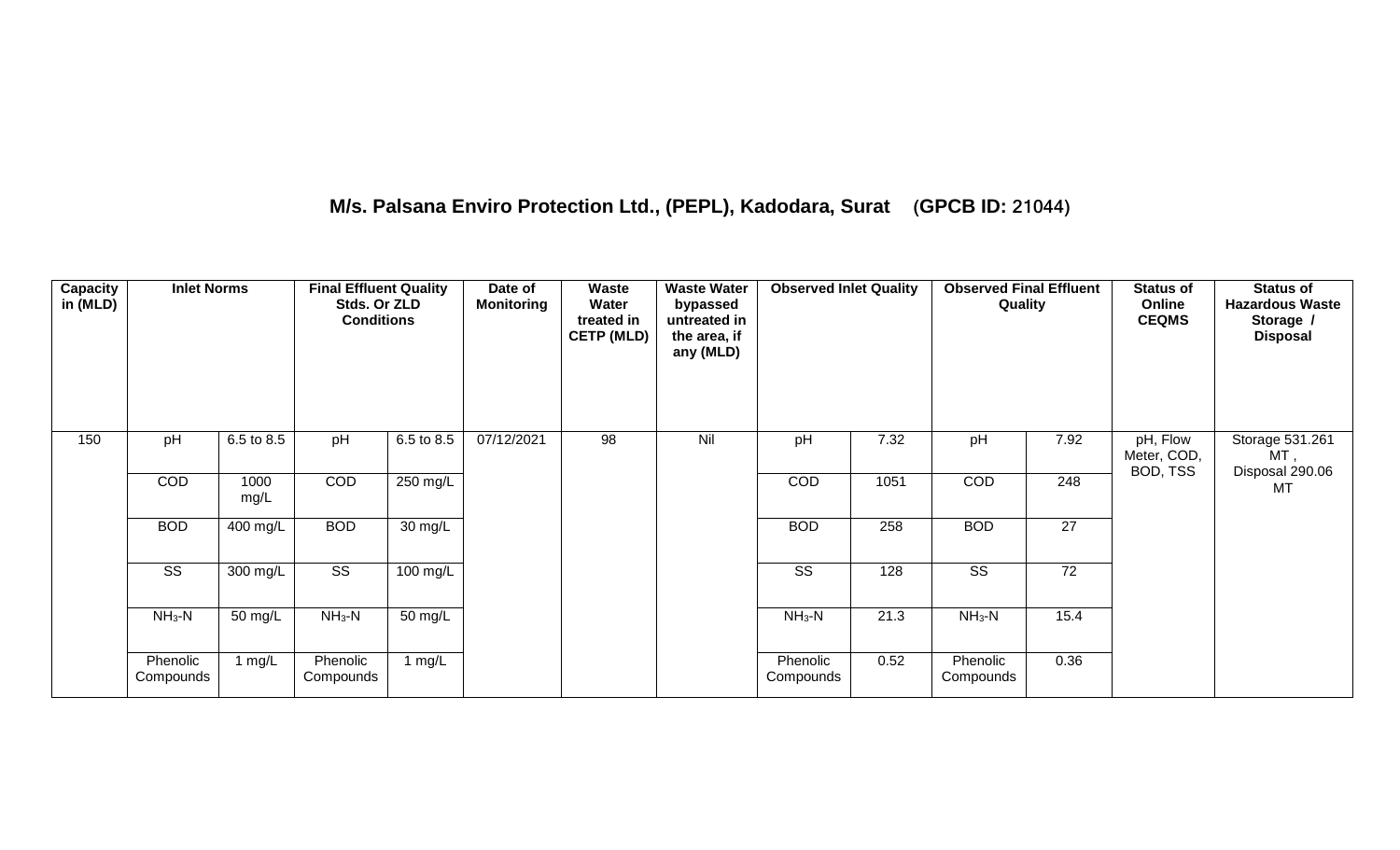#### **M/s. Pandesara Infrastructure Ltd., GIDC-Pandesara, Surat (GPCB ID: 11142)**

| <b>Capacity</b><br>in (MLD) | <b>Inlet Norms</b>    |              | <b>Final Effluent Quality</b><br>Stds. Or ZLD<br><b>Conditions</b> |                    | Date of<br><b>Monitoring</b> | <b>Waste</b><br>Water<br>treated in<br><b>CETP (MLD)</b> | <b>Waste Water</b><br>bypassed<br>untreated in<br>the area, if<br>any (MLD) | <b>Observed Inlet Quality</b> |      | <b>Observed Final Effluent</b><br>Quality |      | <b>Status of</b><br>Online<br><b>CEQMS</b> | <b>Status of</b><br><b>Hazardous Waste</b><br>Storage /<br><b>Disposal</b> |
|-----------------------------|-----------------------|--------------|--------------------------------------------------------------------|--------------------|------------------------------|----------------------------------------------------------|-----------------------------------------------------------------------------|-------------------------------|------|-------------------------------------------|------|--------------------------------------------|----------------------------------------------------------------------------|
| 100                         | pH                    | $6.5 - 8.5$  | pH                                                                 | $6.5 - 8.5$        | 07/12/2021                   | 81.5                                                     | Nil                                                                         | pH                            | 7.30 | pH                                        | 7.66 | pH, Flow<br>Meter, TOC,<br><b>COD</b>      | Storage 1500 MT,<br>Disposal 364.82<br>MT                                  |
|                             | COD                   | 1000<br>mg/L | COD                                                                | $250$ mg/L         |                              |                                                          |                                                                             | COD                           | 1008 | COD                                       | 172  |                                            |                                                                            |
|                             | <b>BOD</b>            | 400 mg/L     | <b>BOD</b>                                                         | 30 mg/L            |                              |                                                          |                                                                             | <b>BOD</b>                    | 260  | <b>BOD</b>                                | 20   |                                            |                                                                            |
|                             | SS                    | 300 mg/L     | $\overline{\text{ss}}$                                             | $100 \text{ mg/L}$ |                              |                                                          |                                                                             | SS                            | 240  | SS                                        | 64   |                                            |                                                                            |
|                             | $NH3-N$               | 50 mg/L      | $NH_3-N$                                                           | 50 mg/L            |                              |                                                          |                                                                             | $NH3-N$                       | 13.7 | $NH_3-N$                                  | 8.7  |                                            |                                                                            |
|                             | Phenolic<br>Compounds | 1 mg/L       | Phenolic<br>Compounds                                              | 1 $mg/L$           |                              |                                                          |                                                                             | Phenolic<br>Compounds         | 0.52 | Phenolic<br>Compounds                     | 0.33 |                                            |                                                                            |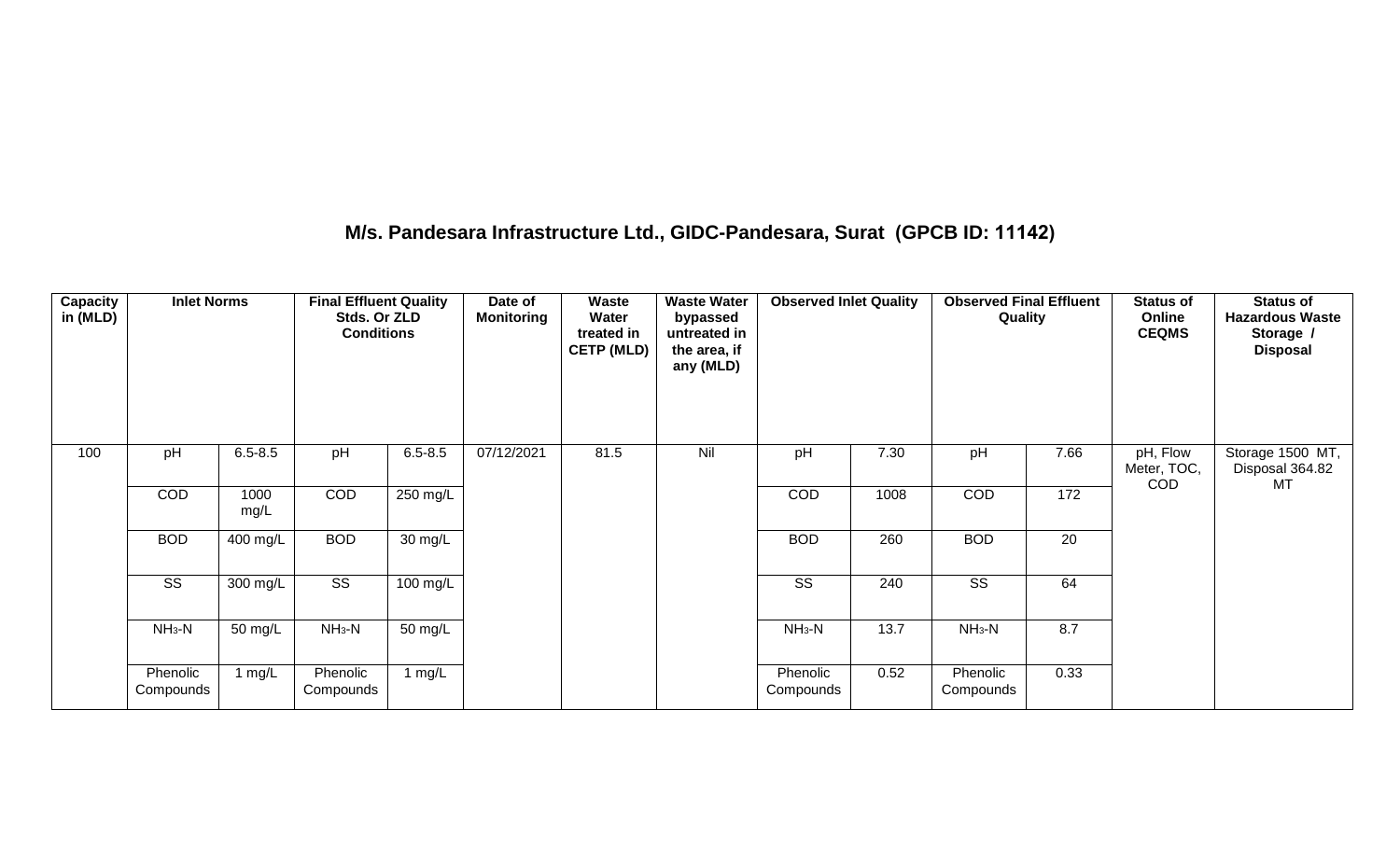#### **M/s. CETP of Kejriwal Integrated Textile Park Ltd – KITPL (GPCB ID: 41302)**

| Capacity<br>in (MLD) | <b>Inlet Norms</b>     |               | <b>Final Effluent Quality</b><br>Stds. Or ZLD<br><b>Conditions</b> |                | Date of<br><b>Monitoring</b> | Waste<br>Water<br>treated in<br><b>CETP (MLD)</b> | <b>Waste Water</b><br>bypassed<br>untreated in<br>the area, if<br>any (MLD) | <b>Observed Inlet Quality</b> |                          | <b>Observed Final Effluent</b><br>Quality |            | <b>Status of</b><br>Online<br><b>CEQMS</b> | <b>Status of</b><br><b>Hazardous Waste</b><br>Storage /<br><b>Disposal</b> |
|----------------------|------------------------|---------------|--------------------------------------------------------------------|----------------|------------------------------|---------------------------------------------------|-----------------------------------------------------------------------------|-------------------------------|--------------------------|-------------------------------------------|------------|--------------------------------------------|----------------------------------------------------------------------------|
| 1.25                 | pH                     | $6.5 - 8.5$   | pH                                                                 | $6.5 - 8.5$    | 08/12/2021                   | 0.1                                               | Nil                                                                         | pH                            |                          | pH                                        | 7.82       | $\overline{\phantom{a}}$                   | $\overline{\phantom{a}}$                                                   |
|                      | COD                    | $500$<br>mg/L | COD                                                                | $<$ 20 mg/L    |                              |                                                   |                                                                             | <b>COD</b>                    |                          | <b>COD</b>                                | 18         |                                            |                                                                            |
|                      | <b>BOD</b>             | $200$<br>mg/L | <b>BOD</b>                                                         | $<$ 5 mg/L     |                              |                                                   |                                                                             | <b>BOD</b>                    | $\blacksquare$           | <b>BOD</b>                                | $< 5$      |                                            |                                                                            |
|                      | $\overline{\text{SS}}$ | < 150<br>mg/L | $\overline{\text{ss}}$                                             | $<$ 5 mg/L     |                              |                                                   |                                                                             | $\overline{\text{ss}}$        | $\overline{\phantom{a}}$ | $\overline{\text{ss}}$                    | 10         |                                            |                                                                            |
|                      | $NH3-N$                |               | $NH3-N$                                                            | $\blacksquare$ |                              |                                                   |                                                                             | $NH3-N$                       | $\overline{\phantom{0}}$ | $NH3-N$                                   | 5.3        |                                            |                                                                            |
|                      | Phenolic<br>Compounds  | $\sim$        | Phenolic<br>Compounds                                              | $\sim$         |                              |                                                   |                                                                             | Phenolic<br>Compounds         | $\sim$                   | Phenolic<br>Compounds                     | <b>BDL</b> |                                            |                                                                            |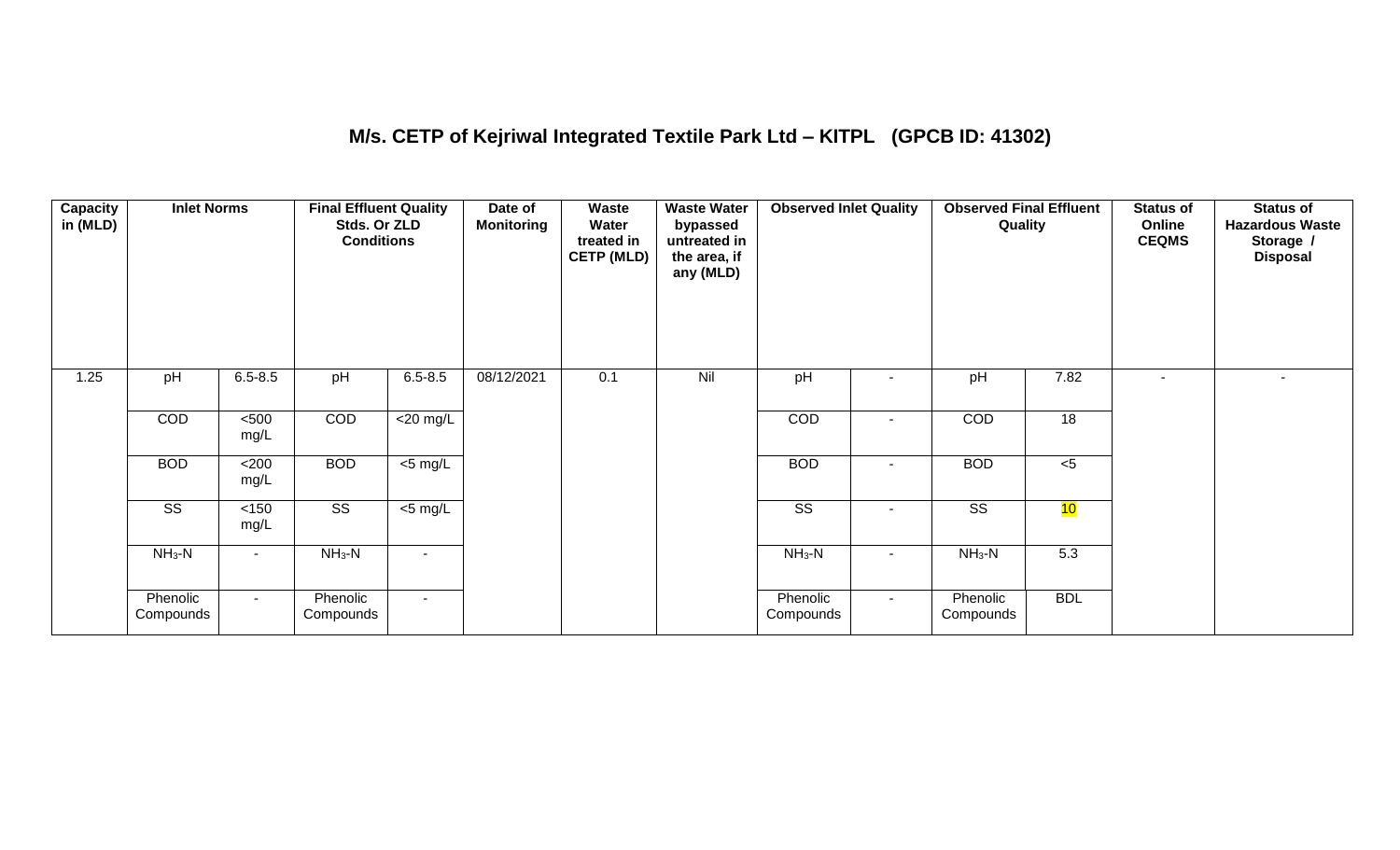#### **M/s. Gujarat Eco Textile Park Pvt Ltd, Palsana, Surat (GPCB ID: 31233)**

| Capacity<br>in (MLD) | <b>Inlet Norms</b>    |              | <b>Final Effluent Quality</b><br>Stds. Or ZLD<br><b>Conditions</b> |                    | Date of<br><b>Monitoring</b> | Waste<br>Water<br>treated in<br><b>CETP (MLD)</b> | <b>Waste Water</b><br>bypassed<br>untreated in<br>the area, if<br>any (MLD) |                       |      | <b>Observed Final Effluent</b><br>Quality |       | <b>Status of</b><br>Online<br><b>CEQMS</b> | <b>Status of</b><br><b>Hazardous Waste</b><br>Storage /<br><b>Disposal</b> |
|----------------------|-----------------------|--------------|--------------------------------------------------------------------|--------------------|------------------------------|---------------------------------------------------|-----------------------------------------------------------------------------|-----------------------|------|-------------------------------------------|-------|--------------------------------------------|----------------------------------------------------------------------------|
| 60                   | pH                    | $6.5 - 8.5$  | pH                                                                 | 6.5 to 8.5         | 07/12/2021                   | 29                                                | Nil                                                                         | pH                    | 6.47 | pH                                        | 7.54  | pH, Flow<br>Meter, COD                     | Storage 1200 MT,<br>Disposal 22.09 MT                                      |
|                      | <b>COD</b>            | 1000<br>mg/L | <b>COD</b>                                                         | 250 mg/L           |                              |                                                   |                                                                             | COD                   | 1018 | <b>COD</b>                                | 241.6 | Meter<br>including<br><b>TOC</b>           |                                                                            |
|                      | <b>BOD</b>            | 400 mg/L     | <b>BOD</b>                                                         | 30 mg/L            |                              |                                                   |                                                                             | <b>BOD</b>            | 285  | <b>BOD</b>                                | 29    |                                            |                                                                            |
|                      | SS                    | 300 mg/L     | SS                                                                 | $100 \text{ mg/L}$ |                              |                                                   |                                                                             | SS                    | 296  | SS                                        | 92    |                                            |                                                                            |
|                      | $NH3-N$               | 50 mg/L      | $NH3-N$                                                            | 50 mg/L            |                              |                                                   |                                                                             | $NH3-N$               | 22.7 | $NH_3-N$                                  | 18.2  |                                            |                                                                            |
|                      | Phenolic<br>Compounds | 1 $mg/L$     | Phenolic<br>Compounds                                              | 1 $mg/L$           |                              |                                                   |                                                                             | Phenolic<br>Compounds | 0.96 | Phenolic<br>Compounds                     | 0.67  |                                            |                                                                            |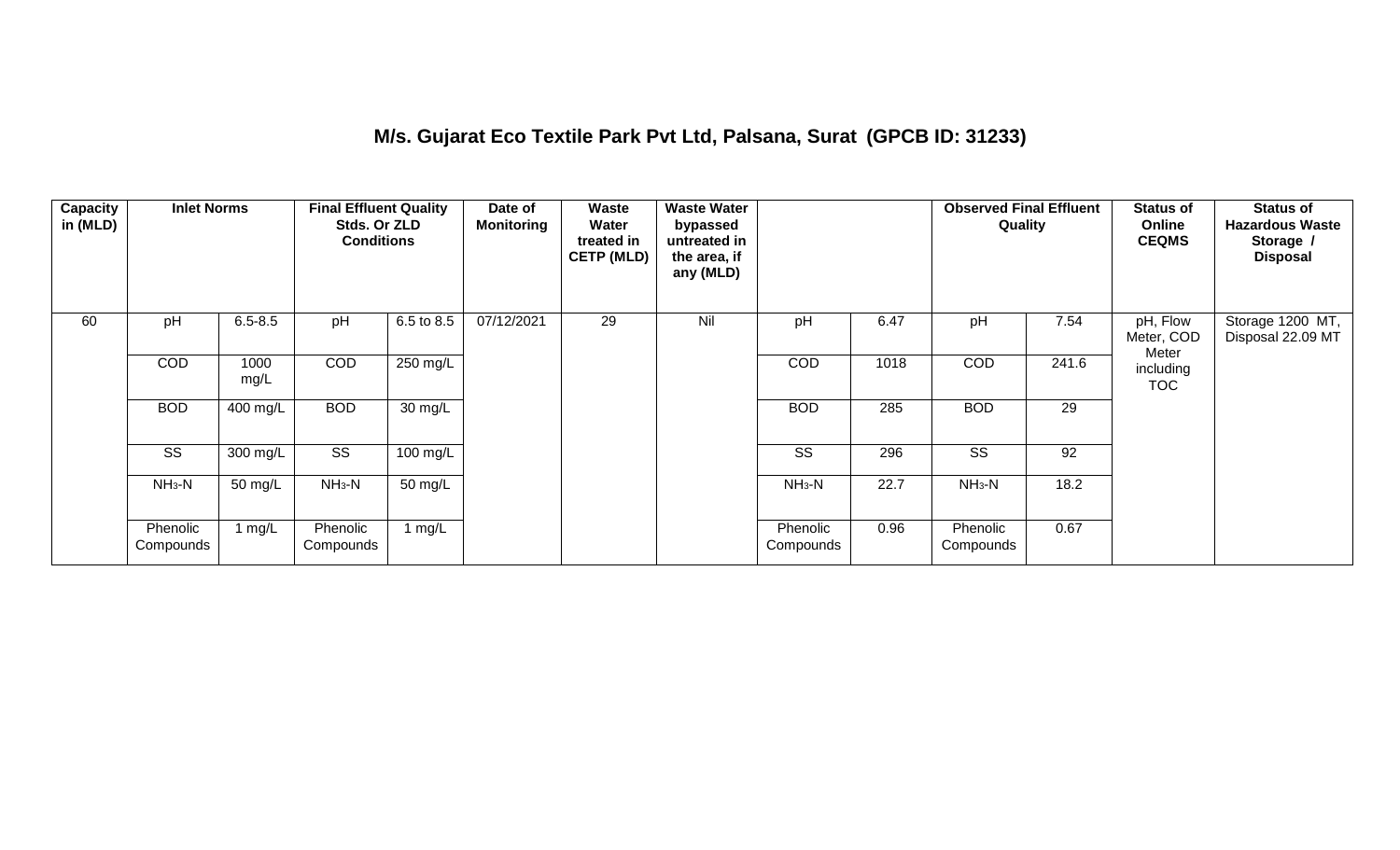#### **M/s. Fairdeal Textile Parks Pvt. Ltd, Kosamaba, Surat (GPCB ID:34209 )**

| Capacity<br>in (MLD) | <b>Inlet Norms</b>    |             | <b>Final Effluent Quality</b><br>Stds. Or ZLD<br><b>Conditions</b> |                       | Date of<br><b>Monitoring</b> | Waste<br>Water<br>treated in<br><b>CETP (MLD)</b> | <b>Waste Water</b><br>bypassed<br>untreated in<br>the area, if<br>any (MLD) | <b>Observed Inlet Quality</b> |                          | <b>Observed Final Effluent</b><br>Quality |                | <b>Status of</b><br>Online<br><b>CEQMS</b> | <b>Status of</b><br><b>Hazardous Waste</b><br>Storage /<br><b>Disposal</b> |
|----------------------|-----------------------|-------------|--------------------------------------------------------------------|-----------------------|------------------------------|---------------------------------------------------|-----------------------------------------------------------------------------|-------------------------------|--------------------------|-------------------------------------------|----------------|--------------------------------------------|----------------------------------------------------------------------------|
| 2.25                 | pH                    | $6.5 - 7.5$ | pH                                                                 | 7 to 8                | 08/12/2021                   | 1.39                                              | Nil                                                                         | pH                            |                          | pH                                        | 7.34           | pH, Flow<br>Meter                          | Storage 7 MT                                                               |
|                      | COD                   | 500 mg/L    | COD                                                                | $<$ 100<br>mg/L       |                              |                                                   |                                                                             | COD                           |                          | COD                                       | 94             |                                            |                                                                            |
|                      | <b>BOD</b>            | $200$ mg/L  | <b>BOD</b>                                                         | $<$ 30 mg/L           |                              |                                                   |                                                                             | <b>BOD</b>                    | $\overline{\phantom{a}}$ | <b>BOD</b>                                | 22             |                                            |                                                                            |
|                      | SS                    | 100 mg/L    | SS                                                                 | $\overline{<}60$ mg/L |                              |                                                   |                                                                             | SS                            | $\overline{\phantom{a}}$ | SS                                        | 8              |                                            |                                                                            |
|                      | $NH_3-N$              | н.          | $NH_3-N$                                                           | $\blacksquare$        |                              |                                                   |                                                                             | $NH3-N$                       | $\overline{\phantom{a}}$ | $NH_3-N$                                  | 8.52           |                                            |                                                                            |
|                      | Phenolic<br>Compounds | $\sim$      | Phenolic<br>Compounds                                              | $\sim$                |                              |                                                   |                                                                             | Phenolic<br>Compounds         | $\sim$                   | Phenolic<br>Compounds                     | $\blacksquare$ |                                            |                                                                            |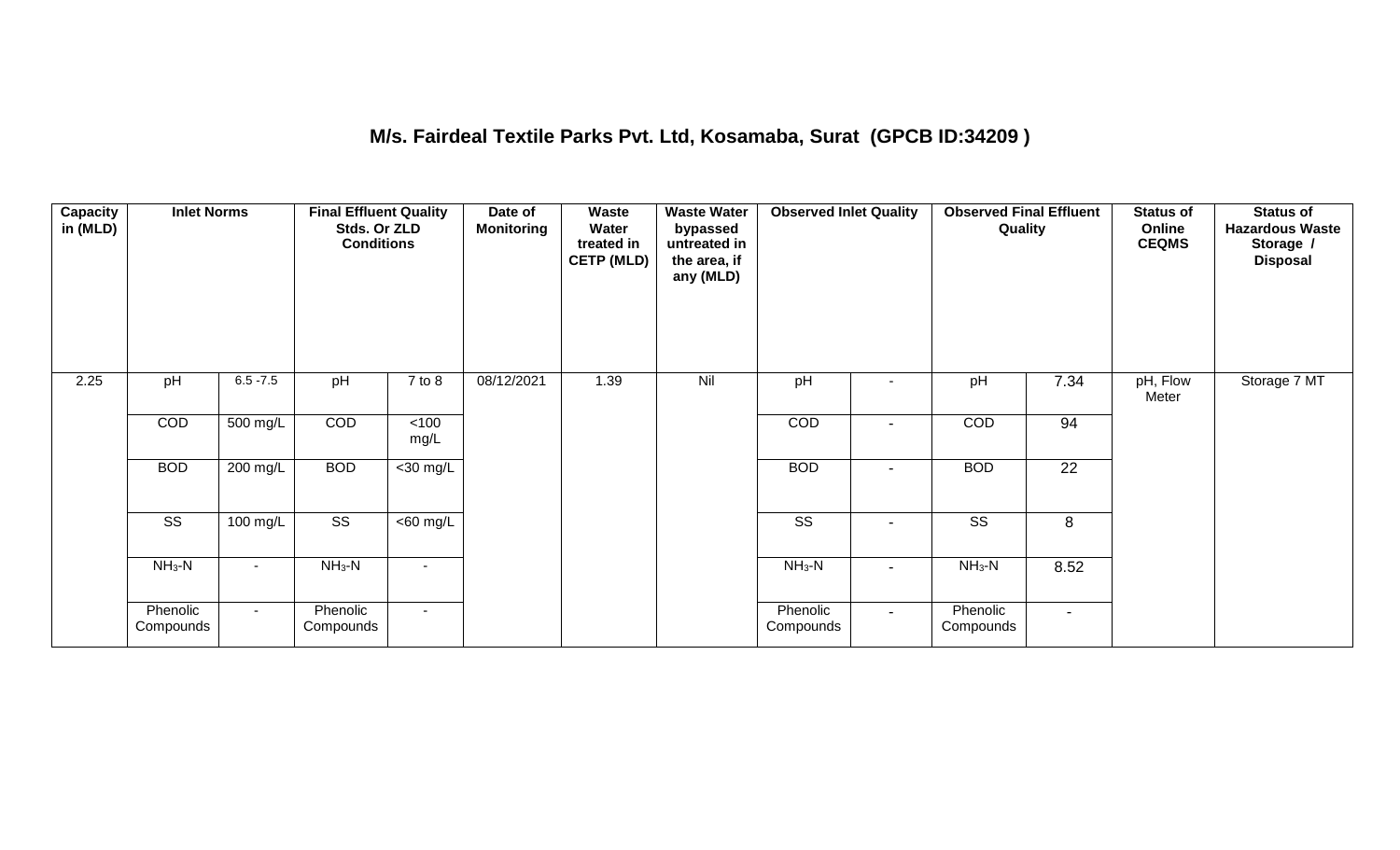## **M/s. New Palsana Industrial Co. Op. Society Ltd., Palsana, Surat (GPCB ID: 10462)**

| <b>Capacity</b><br>in (MLD) | <b>Inlet Norms</b>    |              | <b>Final Effluent Quality</b><br>Stds. Or ZLD<br><b>Conditions</b> |             | Date of<br><b>Monitoring</b> | Waste<br>Water<br>treated in<br><b>CETP (MLD)</b> | <b>Waste Water</b><br>bypassed<br>untreated in<br>the area, if<br>any (MLD) | <b>Observed Inlet Quality</b> |      | <b>Observed Final Effluent</b><br>Quality |      | <b>Status of</b><br>Online<br><b>CEQMS</b> | <b>Status of</b><br><b>Hazardous Waste</b><br>Storage /<br><b>Disposal</b> |
|-----------------------------|-----------------------|--------------|--------------------------------------------------------------------|-------------|------------------------------|---------------------------------------------------|-----------------------------------------------------------------------------|-------------------------------|------|-------------------------------------------|------|--------------------------------------------|----------------------------------------------------------------------------|
| 45                          | pH                    | $6.5 - 8.5$  | pH                                                                 | $6.5 - 8.5$ | 07/12/2021                   | 25                                                | Nil                                                                         | pH                            | 8.09 | pH                                        | 7.39 | pH, Flow<br>meter, COD,                    | Storage 700 MT                                                             |
|                             | <b>COD</b>            | 1000<br>mg/L | COD                                                                | 250 mg/L    |                              |                                                   |                                                                             | <b>COD</b>                    | 828  | COD                                       | 144  | BOD, TSS                                   |                                                                            |
|                             | <b>BOD</b>            | 400 mg/L     | <b>BOD</b>                                                         | 30 mg/L     |                              |                                                   |                                                                             | <b>BOD</b>                    | 195  | <b>BOD</b>                                | 19   |                                            |                                                                            |
|                             | SS                    | 300 mg/L     | SS                                                                 | $<$ 60 mg/L |                              |                                                   |                                                                             | SS                            | 108  | SS                                        | 42   |                                            |                                                                            |
|                             | $NH3-N$               | 50 mg/L      | $NH3-N$                                                            | 50 mg/L     |                              |                                                   |                                                                             | $NH3-N$                       | 18.8 | $NH3-N$                                   | 12.6 |                                            |                                                                            |
|                             | Phenolic<br>Compounds | 1 $mg/L$     | Phenolic<br>Compounds                                              | 1 mg/L      |                              |                                                   |                                                                             | Phenolic<br>Compounds         | 0.41 | Phenolic<br>Compounds                     | 0.21 |                                            |                                                                            |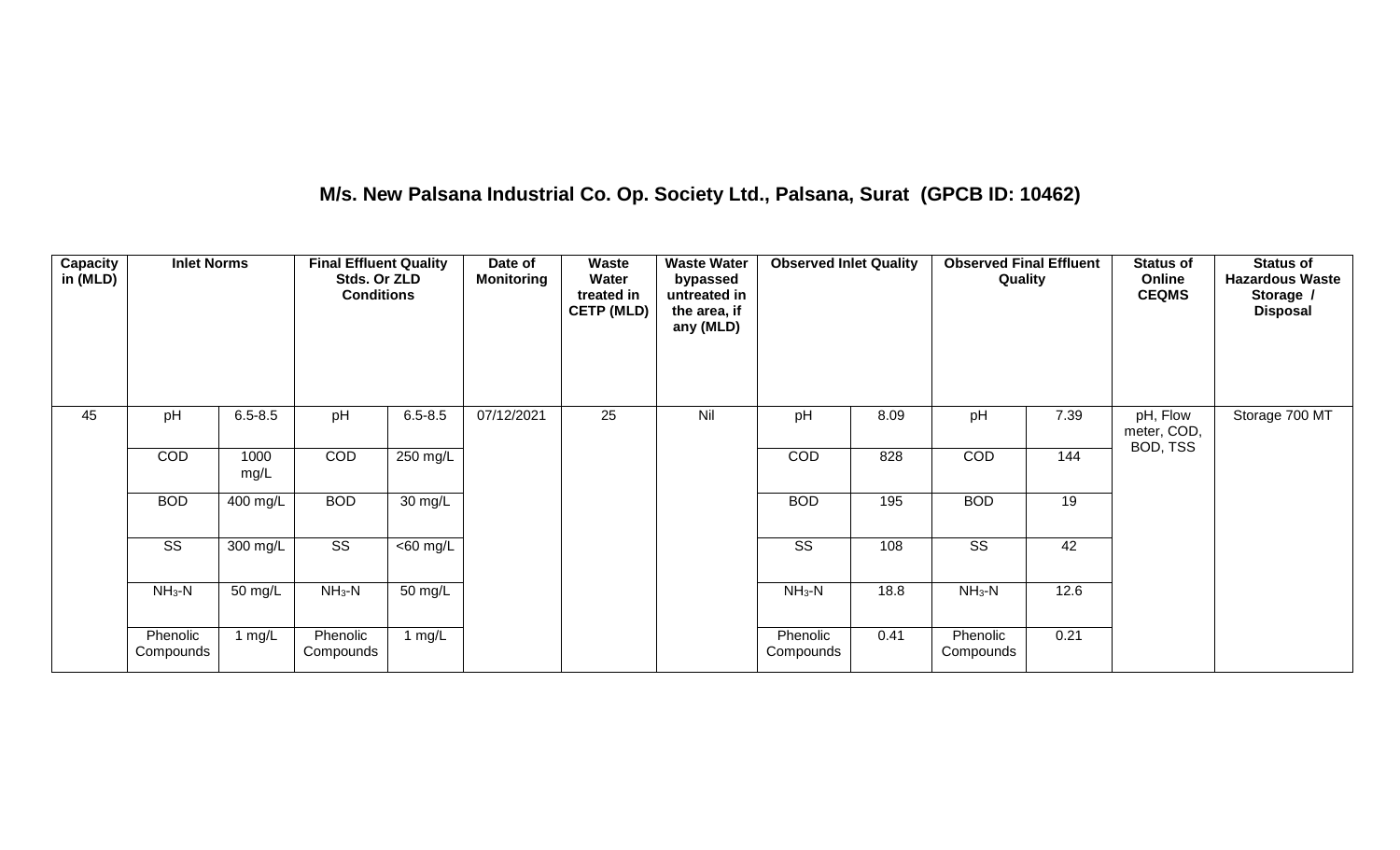| Capacity<br>in (MLD) | <b>Inlet Norms</b>     |              | <b>Final Effluent Quality</b><br>Stds. Or ZLD<br><b>Conditions</b> |             | Date of<br><b>Monitoring</b> | <b>Waste</b><br>Water<br>treated in<br><b>CETP (MLD)</b> | <b>Waste Water</b><br>bypassed<br>untreated in<br>the area, if<br>any (MLD) | <b>Observed Inlet Quality</b> |       | <b>Observed Final Effluent</b><br>Quality |       | <b>Status of</b><br>Online<br><b>CEQMS</b> | <b>Status of</b><br><b>Hazardous Waste</b><br>Storage /<br><b>Disposal</b> |
|----------------------|------------------------|--------------|--------------------------------------------------------------------|-------------|------------------------------|----------------------------------------------------------|-----------------------------------------------------------------------------|-------------------------------|-------|-------------------------------------------|-------|--------------------------------------------|----------------------------------------------------------------------------|
| 55                   | pH                     | $6.5 - 8.5$  | pH.                                                                | $6.5 - 8.5$ | 04/12/2021,<br>16/12/2021    | 54                                                       | Nil                                                                         | pH                            | 7.71  | pH                                        | 7.26  | pH, Flow<br>Meter, TOC &<br>DO Meter       | Storage 12,750 MT                                                          |
|                      | COD                    | 1000<br>mg/L | COD                                                                | 250 mg/L    |                              |                                                          |                                                                             | COD                           | 971.5 | COD                                       | 304   |                                            |                                                                            |
|                      | <b>BOD</b>             | 400 mg/L     | <b>BOD</b>                                                         | 30 mg/L     |                              |                                                          |                                                                             | <b>BOD</b>                    | 204   | <b>BOD</b>                                | 37    |                                            |                                                                            |
|                      | $\overline{\text{ss}}$ | 300 mg/L     | $\overline{\text{ss}}$                                             | 100 mg/L    |                              |                                                          |                                                                             | $\overline{\text{SS}}$        | 304   | $\overline{\text{SS}}$                    | 109   |                                            |                                                                            |
|                      | $NH3-N$                | 50 mg/L      | $NH3-N$                                                            | 50 mg/L     |                              |                                                          |                                                                             | $NH3-N$                       | 91.28 | $NH3-N$                                   | 72.24 |                                            |                                                                            |
|                      | Phenolic<br>Compounds  | 1 $mg/L$     | Phenolic<br>Compounds                                              | 1 $mg/L$    |                              |                                                          |                                                                             | Phenolic<br>Compounds         | 1.44  | Phenolic<br>Compounds                     | 0.515 |                                            |                                                                            |

#### **Vapi Green Enviro Ltd(VGEL,Vapi) (OldName-Vapi Waste & Effluent Management Co.Ltd) (GPCB ID: 24764)**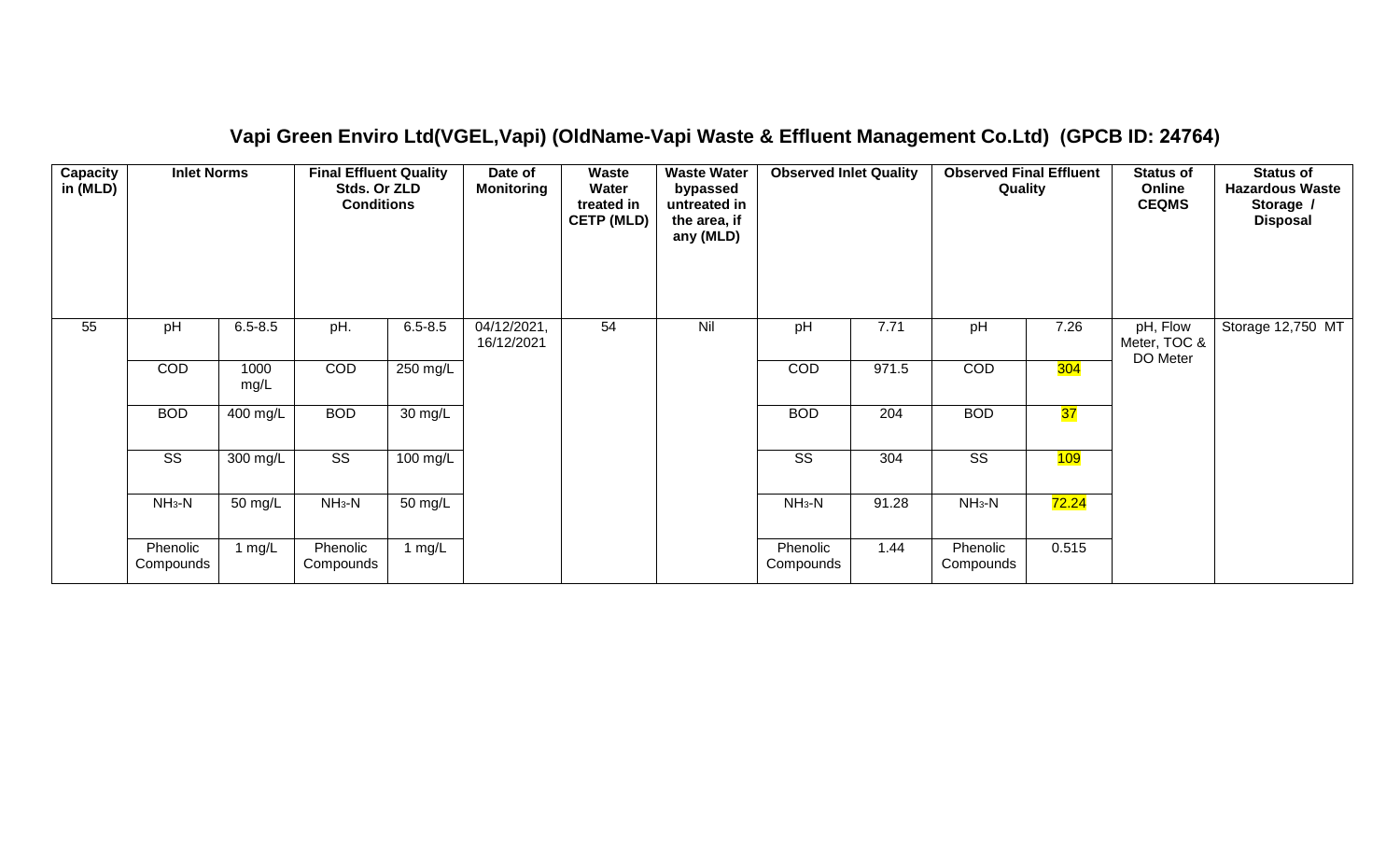#### **M/s. Sarigam Clean Initiative (Old Name-Gujarat Industrial Development Corporation), Sarigam (GPCB ID: 43677)**

| Capacity<br>in (MLD) | <b>Inlet Norms</b>     |                       | <b>Final Effluent Quality</b><br>Stds. Or ZLD<br><b>Conditions</b> |                      | Date of<br><b>Monitoring</b>             | Waste<br>Water<br>treated in<br><b>CETP (MLD)</b> | <b>Waste Water</b><br>bypassed<br>untreated in<br>the area, if<br>any (MLD) | <b>Observed Inlet Quality</b>        |        | <b>Observed Final Effluent</b><br>Quality |                  | <b>Status of</b><br>Online<br><b>CEQMS</b> | <b>Status of</b><br><b>Hazardous Waste</b><br>Storage /<br><b>Disposal</b> |
|----------------------|------------------------|-----------------------|--------------------------------------------------------------------|----------------------|------------------------------------------|---------------------------------------------------|-----------------------------------------------------------------------------|--------------------------------------|--------|-------------------------------------------|------------------|--------------------------------------------|----------------------------------------------------------------------------|
| 12.5                 | pH                     | $6.5 - 8.5$           | pH                                                                 | $6.5 - 8.5$          | 07/12/2021,<br>16/12/2021,<br>30/12/2021 | 9                                                 | Nil                                                                         | pH                                   | 7.356  | pH                                        | 7.266            | Flow Meter,<br><b>TOC</b> meter            | Storage 850 MT                                                             |
|                      | COD                    | 1000<br>mg/L          | COD                                                                | 250 mg/L             |                                          |                                                   |                                                                             | COD                                  | 720    | COD                                       | 597.66           |                                            |                                                                            |
|                      | <b>BOD</b>             | $\overline{400}$ mg/L | <b>BOD</b>                                                         | 30 mg/L              |                                          |                                                   |                                                                             | BOD(3)<br>days at<br>$27^{\circ}C$ ) | 145.66 | BOD (3 days<br>at $27^{\circ}$ C)         | 84.66            |                                            |                                                                            |
|                      | $\overline{\text{ss}}$ | 300 mg/L              | $\overline{\text{ss}}$                                             | $100$ mg/L           |                                          |                                                   |                                                                             | $\overline{\text{ss}}$               | 309    | $\overline{\text{ss}}$                    | <mark>480</mark> |                                            |                                                                            |
|                      | $NH3-N$                | 50 mg/L               | $NH3-N$                                                            | $\overline{50}$ mg/L |                                          |                                                   |                                                                             | $NH3-N$                              | 34.16  | $NH3-N$                                   | 28               |                                            |                                                                            |
|                      | Phenolic<br>Compounds  | 1 $mg/L$              | Phenolic<br>Compounds                                              | 1 $mg/L$             |                                          |                                                   |                                                                             | Phenolic<br>Compounds                | 0.966  | Phenolic<br>Compounds                     | 0.466            |                                            |                                                                            |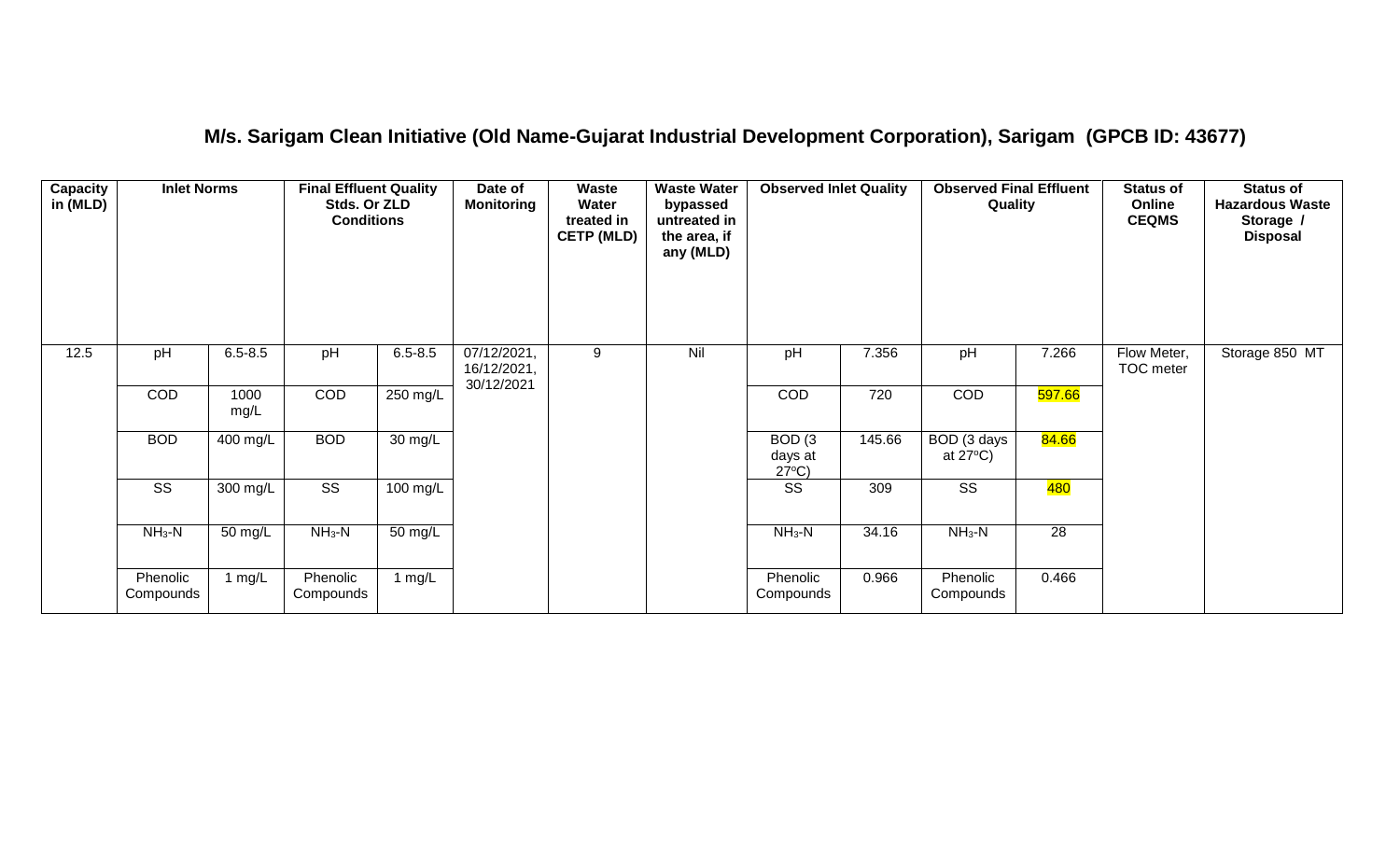## **M/s. Veraval Industries Association, Veraval, Junagadh (GPCB ID: 17197)**

| <b>Capacity</b><br>in (MLD) | <b>Inlet Norms</b>     |                      | <b>Final Effluent Quality</b><br>Stds. Or ZLD<br><b>Conditions</b> |                | Date of<br><b>Monitoring</b> | Waste<br>Water<br>treated in<br><b>CETP (MLD)</b> | <b>Waste Water</b><br>bypassed<br>untreated in<br>the area, if<br>any (MLD) | <b>Observed Inlet Quality</b> |                  | <b>Observed Final Effluent</b><br>Quality |                   | <b>Status of</b><br>Online<br><b>CEQMS</b> | <b>Status of</b><br><b>Hazardous Waste</b><br>Storage /<br><b>Disposal</b> |
|-----------------------------|------------------------|----------------------|--------------------------------------------------------------------|----------------|------------------------------|---------------------------------------------------|-----------------------------------------------------------------------------|-------------------------------|------------------|-------------------------------------------|-------------------|--------------------------------------------|----------------------------------------------------------------------------|
| $5\phantom{.0}$             | pH                     | 5.5 to 9             | pH                                                                 | 5.5 to 9.5     | 02/12/2021,                  | 5                                                 | Nil                                                                         | pH                            | 8.13             | pH                                        | 7.85              |                                            | Storage 2.839 MT                                                           |
|                             | COD                    | 3500<br>mg/L         | COD                                                                | 250 mg/L       |                              |                                                   |                                                                             | COD                           | 1466             | COD                                       | <mark>1224</mark> |                                            |                                                                            |
|                             | <b>BOD</b>             | 1000<br>mg/L         | <b>BOD</b>                                                         | 100 mg/L       |                              |                                                   |                                                                             | <b>BOD</b>                    | 459              | <b>BOD</b>                                | <mark>393</mark>  |                                            |                                                                            |
|                             | $\overline{\text{ss}}$ | 200 mg/L             | $\overline{\text{ss}}$                                             | 100 mg/L       |                              |                                                   |                                                                             | $\overline{\text{ss}}$        | $\overline{512}$ | $\overline{\text{ss}}$                    | 328               |                                            |                                                                            |
|                             | $NH3-N$                | $\overline{50}$ mg/L | $NH3-N$                                                            | 50 mg/L        |                              |                                                   |                                                                             | $NH3-N$                       | $\overline{224}$ | $NH3-N$                                   | 112               |                                            |                                                                            |
|                             | Phenol                 | $\sim$               | Phenol                                                             | $\blacksquare$ |                              |                                                   |                                                                             | Phenolic<br>Compounds         | $\sim$           | Phenolic<br>Compounds                     | $\sim$            |                                            |                                                                            |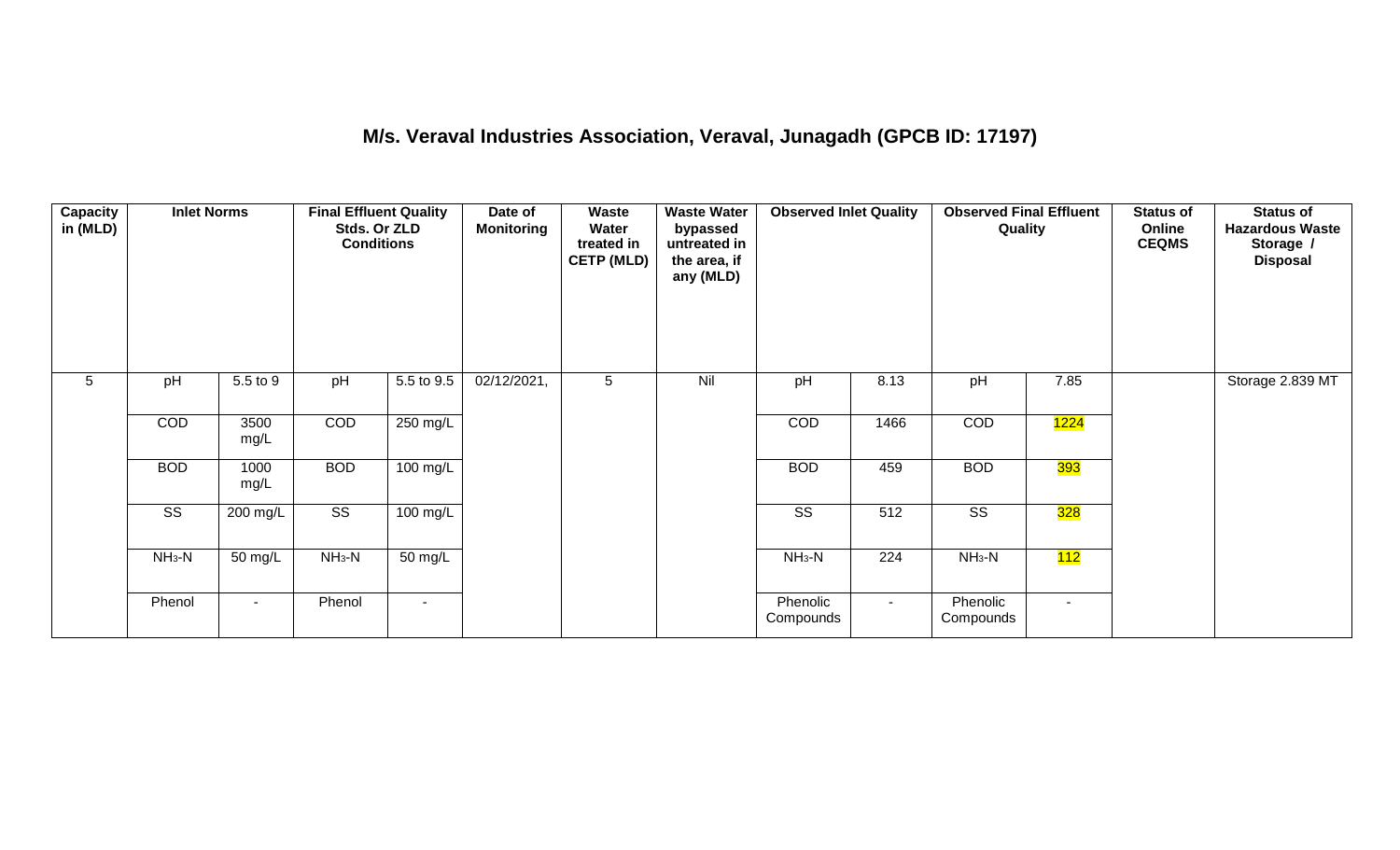#### **M/s. Bhatgam Washing GhatSuddhikaranYojana Pvt. Ltd., Bhatgam,Rajkot (GPCB ID: 23674 )**

| Capacity<br>in (MLD) | <b>Inlet Norms</b>     |                      | <b>Final Effluent Quality</b><br>Stds. Or ZLD<br><b>Conditions</b> |                      | Date of<br><b>Monitoring</b> | Waste<br>Water<br>treated in<br><b>CETP (MLD)</b> | <b>Waste Water</b><br>bypassed<br>untreated in<br>the area, if<br>any (MLD) | <b>Observed Inlet Quality</b> |       | <b>Observed Final Effluent</b><br>Quality |                  | <b>Status of</b><br>Online<br><b>CEQMS</b> | <b>Status of</b><br><b>Hazardous Waste</b><br>Storage /<br><b>Disposal</b> |
|----------------------|------------------------|----------------------|--------------------------------------------------------------------|----------------------|------------------------------|---------------------------------------------------|-----------------------------------------------------------------------------|-------------------------------|-------|-------------------------------------------|------------------|--------------------------------------------|----------------------------------------------------------------------------|
| 30                   | pH                     | $10.5 - 12$          | pH                                                                 | $6-9$                | 13/12/2021                   | 10                                                | Nil                                                                         | pH                            | 10.82 | pH                                        | 9.03             | pH, Flow<br>meter, SS,<br>Color, MLSS,     | Storage 1020 MT                                                            |
|                      | COD                    | 1000<br>mg/L         | COD                                                                | $250$ mg/L           |                              |                                                   |                                                                             | COD                           | 560   | COD                                       | <mark>418</mark> | COD                                        |                                                                            |
|                      | <b>BOD</b>             | 350 mg/L             | <b>BOD</b>                                                         | 100 mg/L             |                              |                                                   |                                                                             | <b>BOD</b>                    | 182   | <b>BOD</b>                                | 133              |                                            |                                                                            |
|                      | $\overline{\text{ss}}$ | 2000<br>mg/L         | $\overline{\text{SS}}$                                             | $100$ mg/L           |                              |                                                   |                                                                             | $\overline{\text{SS}}$        | 234   | $\overline{\text{SS}}$                    | $\overline{26}$  |                                            |                                                                            |
|                      | $NH3-N$                | $\overline{75}$ mg/L | $NH3-N$                                                            | $\overline{50}$ mg/L |                              |                                                   |                                                                             | $NH3-N$                       | 19.6  | $NH3-N$                                   | 7.0              |                                            |                                                                            |
|                      | Phenolic<br>Compounds  | $5 \text{ mg/L}$     | Phenolic<br>Compounds                                              | 1 mg/L               |                              |                                                   |                                                                             | Phenolic<br>Compounds         | 0.76  | Phenolic<br>Compounds                     | <b>BDL</b>       |                                            |                                                                            |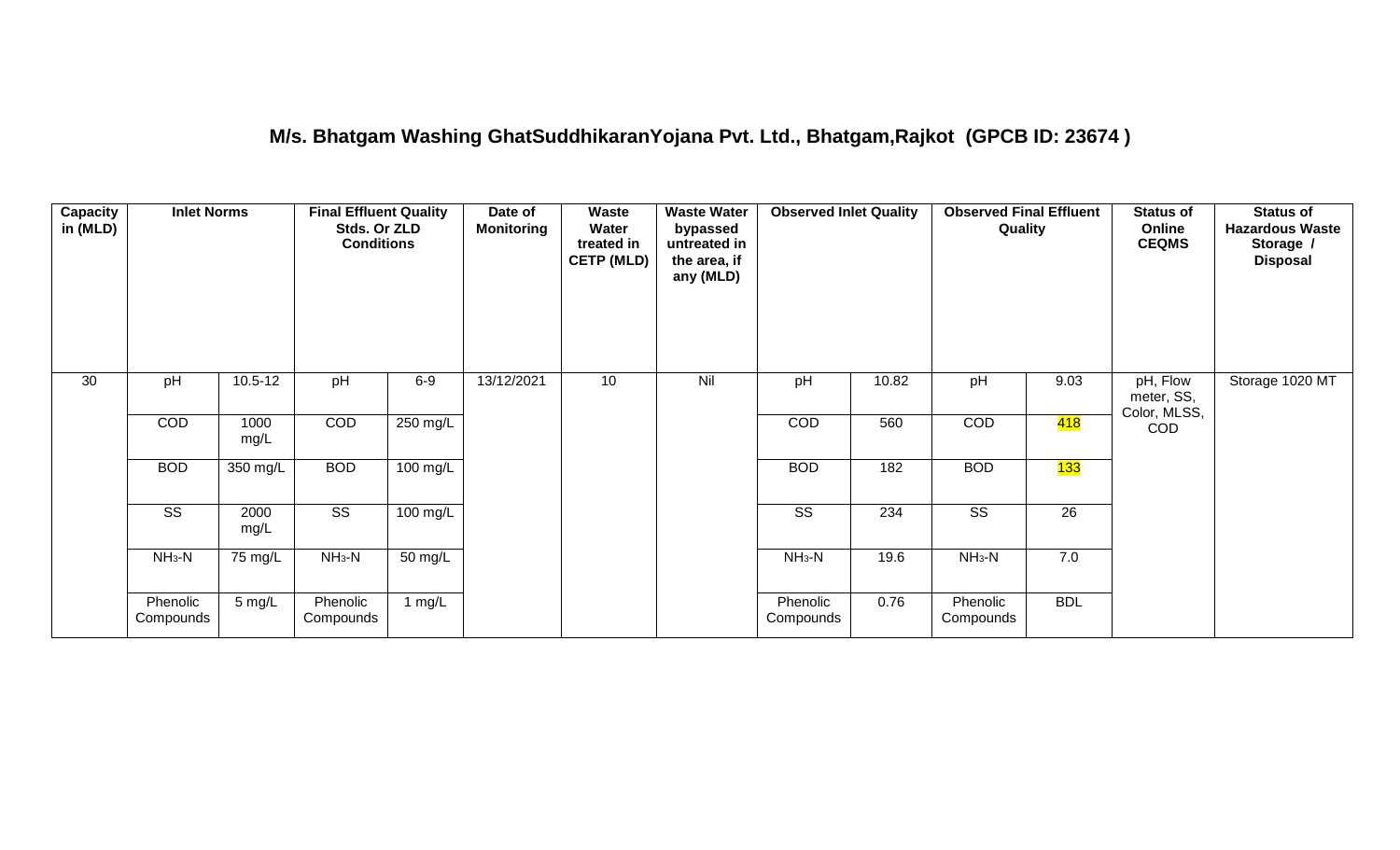## **M/s. Jetpur Dyeing & Printing Association, Jetpur, Rajkot (GPCB ID: 19722)**

| Capacity<br>in (MLD) | <b>Inlet Norms</b>     |              | <b>Final Effluent Quality</b><br>Stds. Or ZLD<br><b>Conditions</b> |                    | Date of<br><b>Monitoring</b> | Waste<br>Water<br>treated in<br><b>CETP (MLD)</b> | <b>Waste Water</b><br>bypassed<br>untreated in<br>the area, if<br>any (MLD) | <b>Observed Inlet Quality</b> |        | <b>Observed Final Effluent</b><br>Quality |        | <b>Status of</b><br>Online<br><b>CEQMS</b> | <b>Status of</b><br><b>Hazardous Waste</b><br>Storage /<br><b>Disposal</b> |
|----------------------|------------------------|--------------|--------------------------------------------------------------------|--------------------|------------------------------|---------------------------------------------------|-----------------------------------------------------------------------------|-------------------------------|--------|-------------------------------------------|--------|--------------------------------------------|----------------------------------------------------------------------------|
| $\overline{7}$       | pH                     | 10.5-12.0    | pH                                                                 | $6.5 - 9$          | 07/12/2021                   | 7.00                                              | Nil                                                                         | pH                            | 9.75   | pH                                        | 7.93   | pH, Flow<br>meter                          | Storage 508 MT                                                             |
|                      | <b>COD</b>             | 1000<br>mg/L | COD                                                                | 250 mg/L           |                              |                                                   |                                                                             | <b>COD</b>                    | 3517.5 | <b>COD</b>                                | 669    |                                            |                                                                            |
|                      | <b>BOD</b>             | 350 mg/L     | <b>BOD</b>                                                         | $100 \text{ mg/L}$ |                              |                                                   |                                                                             | <b>BOD</b>                    | 1089   | <b>BOD</b>                                | 212    |                                            |                                                                            |
|                      | $\overline{\text{SS}}$ | 2000<br>mg/L | $\overline{\text{SS}}$                                             | $100 \text{ mg/L}$ |                              |                                                   |                                                                             | $\overline{\text{SS}}$        | 345    | $\overline{\text{SS}}$                    | 82     |                                            |                                                                            |
|                      | $NH3-N$                | 75 mg/L      | $NH3-N$                                                            | $50 \text{ mg/L}$  |                              |                                                   |                                                                             | $NH3-N$                       | 12.6   | $NH3-N$                                   | 9.8    |                                            |                                                                            |
|                      | Phenolic<br>Compounds  | 5 mg/L       | Phenolic<br>Compounds                                              | 1 $mg/L$           |                              |                                                   |                                                                             | Phenolic<br>Compounds         | $\sim$ | Phenolic<br>Compounds                     | $\sim$ |                                            |                                                                            |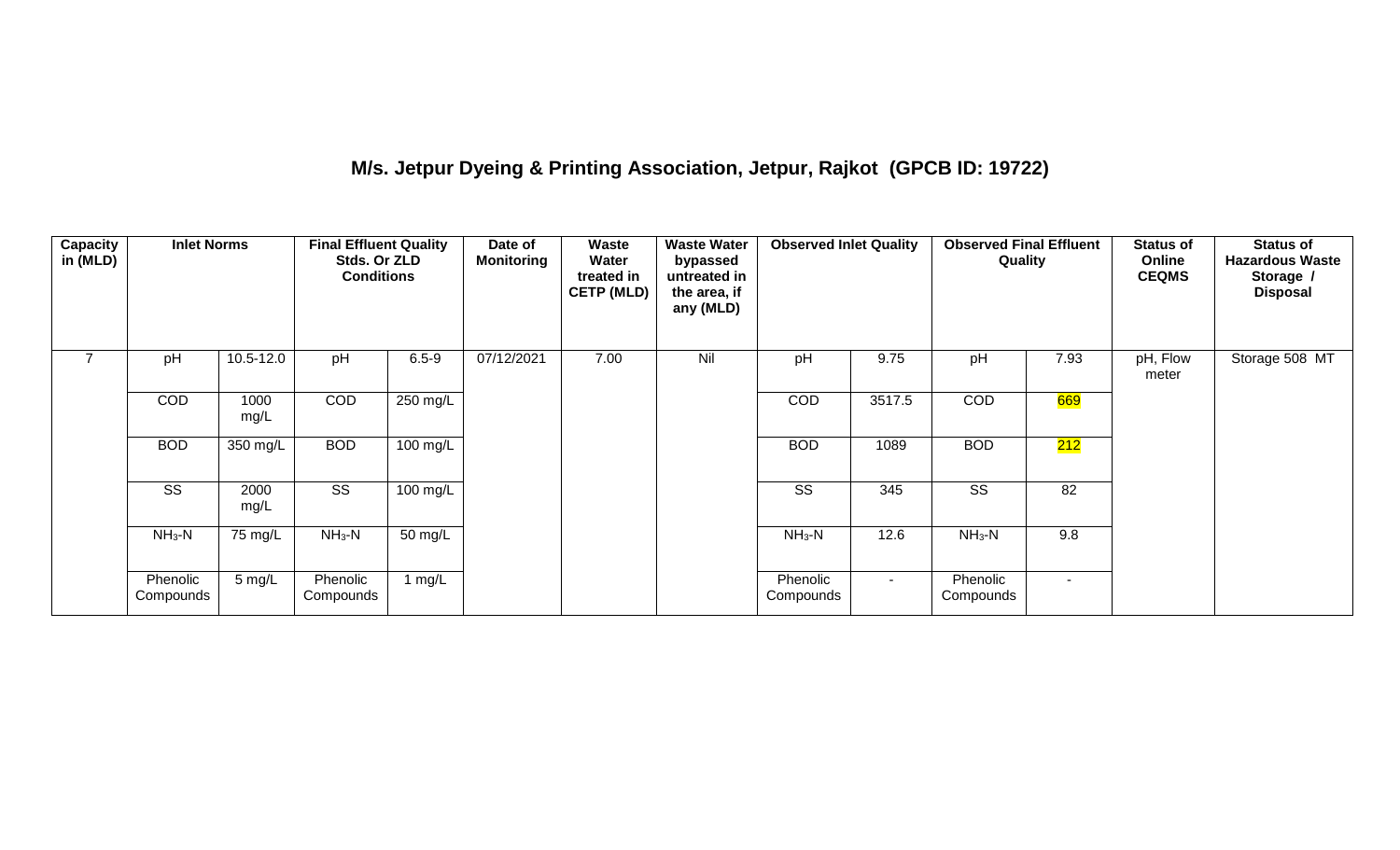#### **M/s. Shri Dhareshwar GIDC VistarAssociation,Dhareshwar, Rajkot (GPCB ID: 20111)**

| Capacity<br>in (MLD) | <b>Inlet Norms</b>    |              | <b>Final Effluent Quality</b><br>Stds. Or ZLD<br><b>Conditions</b> |          | Date of<br><b>Monitoring</b> | Waste<br>Water<br>treated in<br><b>CETP (MLD)</b> | <b>Waste Water</b><br>bypassed<br>untreated in<br>the area, if<br>any (MLD) | <b>Observed Inlet Quality</b> |            | <b>Observed Final Effluent</b><br>Quality |            | <b>Status of</b><br>Online<br><b>CEQMS</b> | <b>Status of</b><br><b>Hazardous Waste</b><br>Storage /<br><b>Disposal</b> |
|----------------------|-----------------------|--------------|--------------------------------------------------------------------|----------|------------------------------|---------------------------------------------------|-----------------------------------------------------------------------------|-------------------------------|------------|-------------------------------------------|------------|--------------------------------------------|----------------------------------------------------------------------------|
| 0.09                 | pH                    | $10.5 - 12$  | pH                                                                 | 6.5 to 9 | 21/12/2021                   | 0.09                                              | Nil                                                                         | pH                            | 7.40       | pH                                        | 7.67       | pH, Flow Meter                             | Storage 22.05 MT                                                           |
|                      | COD                   | 1000<br>mg/L | COD                                                                | 250 mg/L |                              |                                                   |                                                                             | COD                           | 1104       | COD                                       | 554        |                                            |                                                                            |
|                      | <b>BOD</b>            | 350 mg/L     | <b>BOD</b>                                                         | 100 mg/L |                              |                                                   |                                                                             | <b>BOD</b>                    | 343        | <b>BOD</b>                                | <b>187</b> |                                            |                                                                            |
|                      | SS                    | 2000<br>mg/L | SS                                                                 | 100 mg/L |                              |                                                   |                                                                             | SS                            | 208        | SS                                        | 12         |                                            |                                                                            |
|                      | $NH_3-N$              | 75 mg/L      | $NH3-N$                                                            | 50 mg/L  |                              |                                                   |                                                                             | $NH3-N$                       | 28         | $NH3-N$                                   | 12.6       |                                            |                                                                            |
|                      | Phenolic<br>Compounds | 5 mg/L       | Phenolic<br>Compounds                                              | 1 $mg/L$ |                              |                                                   |                                                                             | Phenolic<br>Compounds         | <b>BDL</b> | Phenolic<br>Compounds                     | 0.26       |                                            |                                                                            |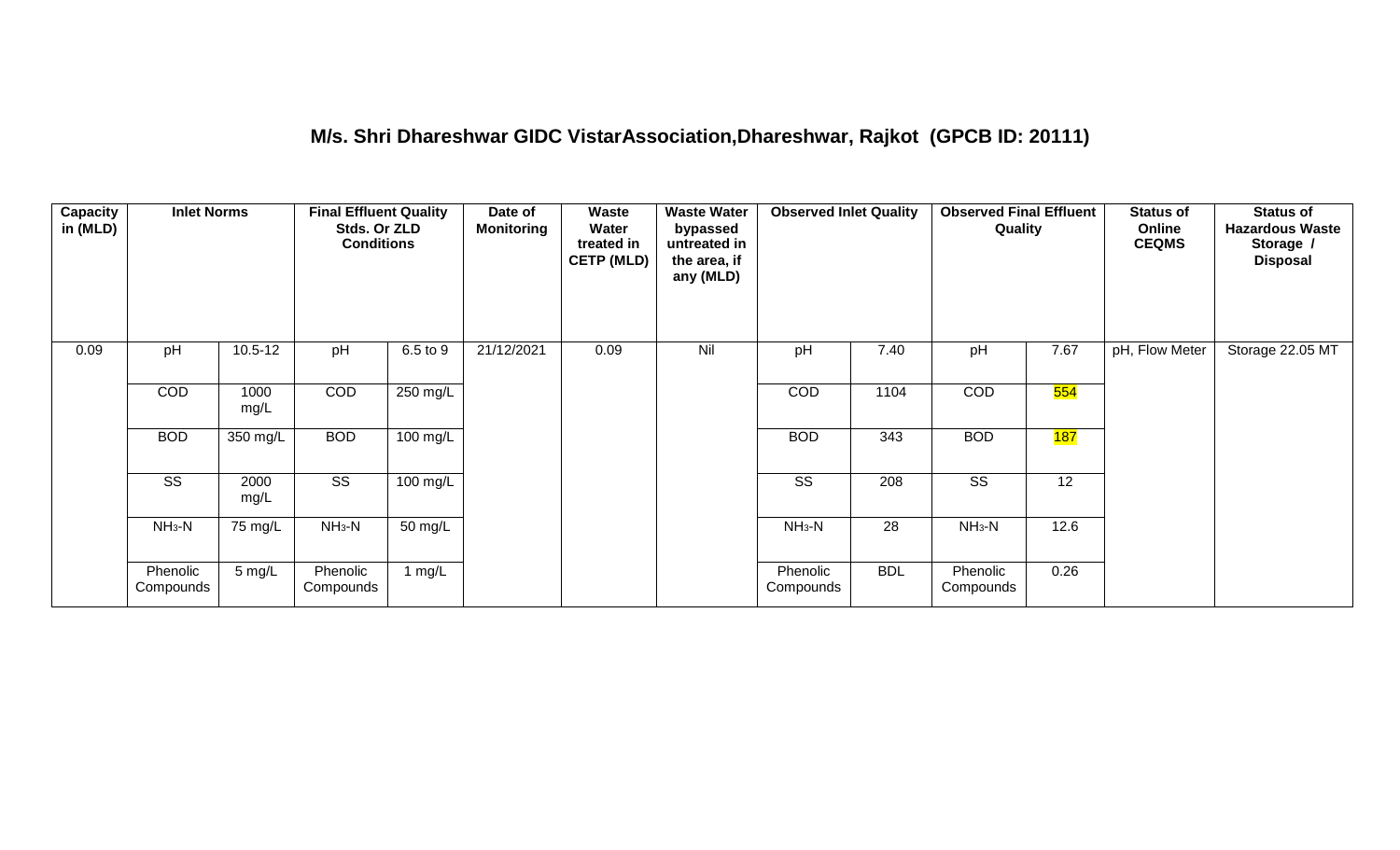## **M/s. Jay Khodiyar Enviro-Technologies Pvt. Ltd., Rajkot (GPCB ID: 19690)**

| <b>Capacity</b><br>in (MLD) | <b>Inlet Norms</b>     |            | <b>Final Effluent Quality</b><br>Stds. Or ZLD<br><b>Conditions</b> |                    | Date of<br><b>Monitoring</b> | Waste<br>Water<br>treated in<br><b>CETP (MLD)</b> | <b>Waste Water</b><br>bypassed<br>untreated in<br>the area, if<br>any (MLD) | <b>Observed Inlet Quality</b> |                | <b>Observed Final Effluent</b><br>Quality |            | <b>Status of</b><br>Online<br><b>CEQMS</b> | <b>Status of</b><br><b>Hazardous Waste</b><br>Storage /<br><b>Disposal</b> |
|-----------------------------|------------------------|------------|--------------------------------------------------------------------|--------------------|------------------------------|---------------------------------------------------|-----------------------------------------------------------------------------|-------------------------------|----------------|-------------------------------------------|------------|--------------------------------------------|----------------------------------------------------------------------------|
| 0.009                       | pH                     | Up to $5$  | pH                                                                 | 6.5 to 8.5         | 07/12/2021                   | 0.013                                             | Nil                                                                         | pH                            | $<$ 2          | pH                                        | 7.48       |                                            | $\sim$                                                                     |
|                             | COD                    | 250 mg/L   | COD                                                                | 100 mg/L           |                              |                                                   |                                                                             | <b>COD</b>                    | 154            | COD                                       | 42.2       |                                            |                                                                            |
|                             | <b>BOD</b>             | 100 mg/L   | <b>BOD</b>                                                         | 30 mg/L            |                              |                                                   |                                                                             | <b>BOD</b>                    | 51             | <b>BOD</b>                                | 13         |                                            |                                                                            |
|                             | $\overline{\text{ss}}$ | $250$ mg/L | $\overline{\text{ss}}$                                             | $100 \text{ mg/L}$ |                              |                                                   |                                                                             | $\overline{\text{ss}}$        | 142            | $\overline{\text{ss}}$                    | 14         |                                            |                                                                            |
|                             | $NH3-N$                |            | $NH3-N$                                                            | $\blacksquare$     |                              |                                                   |                                                                             | $NH3-N$                       | $\blacksquare$ | $NH3-N$                                   | $\sim$     |                                            |                                                                            |
|                             | Phenolic<br>Compounds  | $\sim$     | Phenolic<br>Compounds                                              | $\sim$             |                              |                                                   |                                                                             | Phenolic<br>Compounds         | <b>BDL</b>     | Phenolic<br>Compounds                     | <b>BDL</b> |                                            |                                                                            |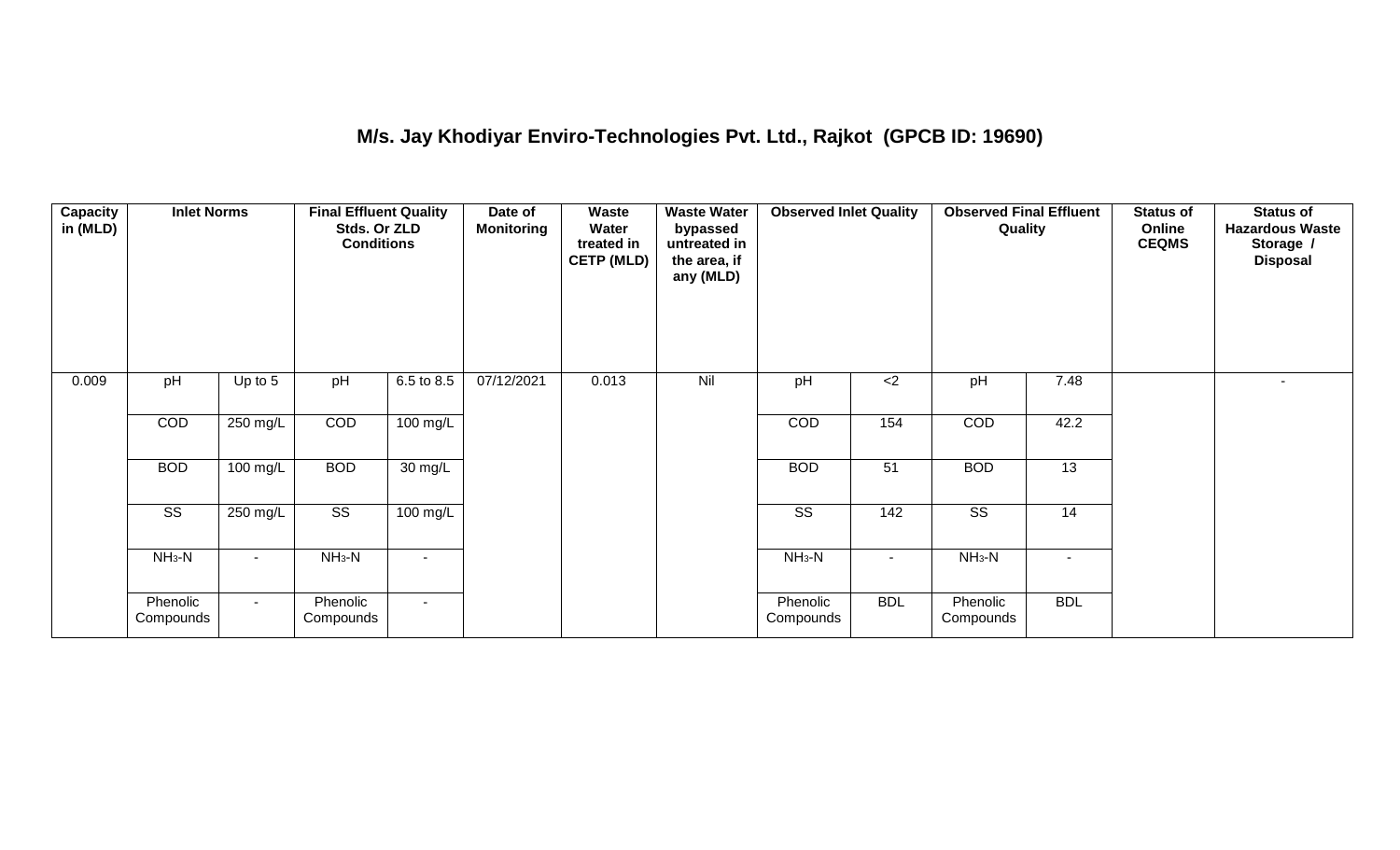## **M/s. Kalol GIDC Industries Association, Kadi, Gandhinagar (GPCB ID: 28811)**

| <b>Capacity</b><br>in (MLD) | <b>Inlet Norms</b>     |              | <b>Final Effluent Quality</b><br>Stds. Or ZLD<br><b>Conditions</b> |                    | Date of<br><b>Monitoring</b> | Waste<br>Water<br>treated in<br><b>CETP</b><br>(MLD) | <b>Waste Water</b><br>bypassed<br>untreated in<br>the area, if<br>any (MLD) | <b>Observed Inlet Quality</b> |       | <b>Observed Final Effluent</b><br>Quality |       | <b>Status of</b><br>Online<br><b>CEQMS</b> | <b>Status of</b><br><b>Hazardous Waste</b><br>Storage /<br><b>Disposal</b> |
|-----------------------------|------------------------|--------------|--------------------------------------------------------------------|--------------------|------------------------------|------------------------------------------------------|-----------------------------------------------------------------------------|-------------------------------|-------|-------------------------------------------|-------|--------------------------------------------|----------------------------------------------------------------------------|
| 0.04                        | pH                     | 6.5 to 8.5   | pH                                                                 | 6.5 to 8.5         | 04/12/2021                   | 0.35                                                 | Nil                                                                         | pH                            | 6.69  | pH                                        | 7.51  |                                            | Storage 80 MT                                                              |
|                             | COD                    | 2000<br>mg/L | COD                                                                | 250 mg/L           |                              |                                                      |                                                                             | COD                           | 945   | COD                                       | 245   |                                            |                                                                            |
|                             | <b>BOD</b>             | 700 mg/L     | <b>BOD</b>                                                         | 100 mg/L           |                              |                                                      |                                                                             | <b>BOD</b>                    | 282   | <b>BOD</b>                                | 53    |                                            |                                                                            |
|                             | $\overline{\text{ss}}$ | $\sim$       | $\overline{\text{ss}}$                                             | $100 \text{ mg/L}$ |                              |                                                      |                                                                             | $\overline{\text{ss}}$        | 304   | $\overline{\text{ss}}$                    | 48    |                                            |                                                                            |
|                             | $NH_3-N$               | 50 mg/L      | $NH3-N$                                                            | 50 mg/L            |                              |                                                      |                                                                             | $NH3-N$                       | 57.51 | $NH_3-N$                                  | 50.18 |                                            |                                                                            |
|                             | Phenolic<br>Compounds  | $\sim$       | Phenolic<br>Compounds                                              | 1 mg/L             |                              |                                                      |                                                                             | Phenolic<br>Compounds         | 0.42  | Phenolic<br>Compounds                     | 0.24  |                                            |                                                                            |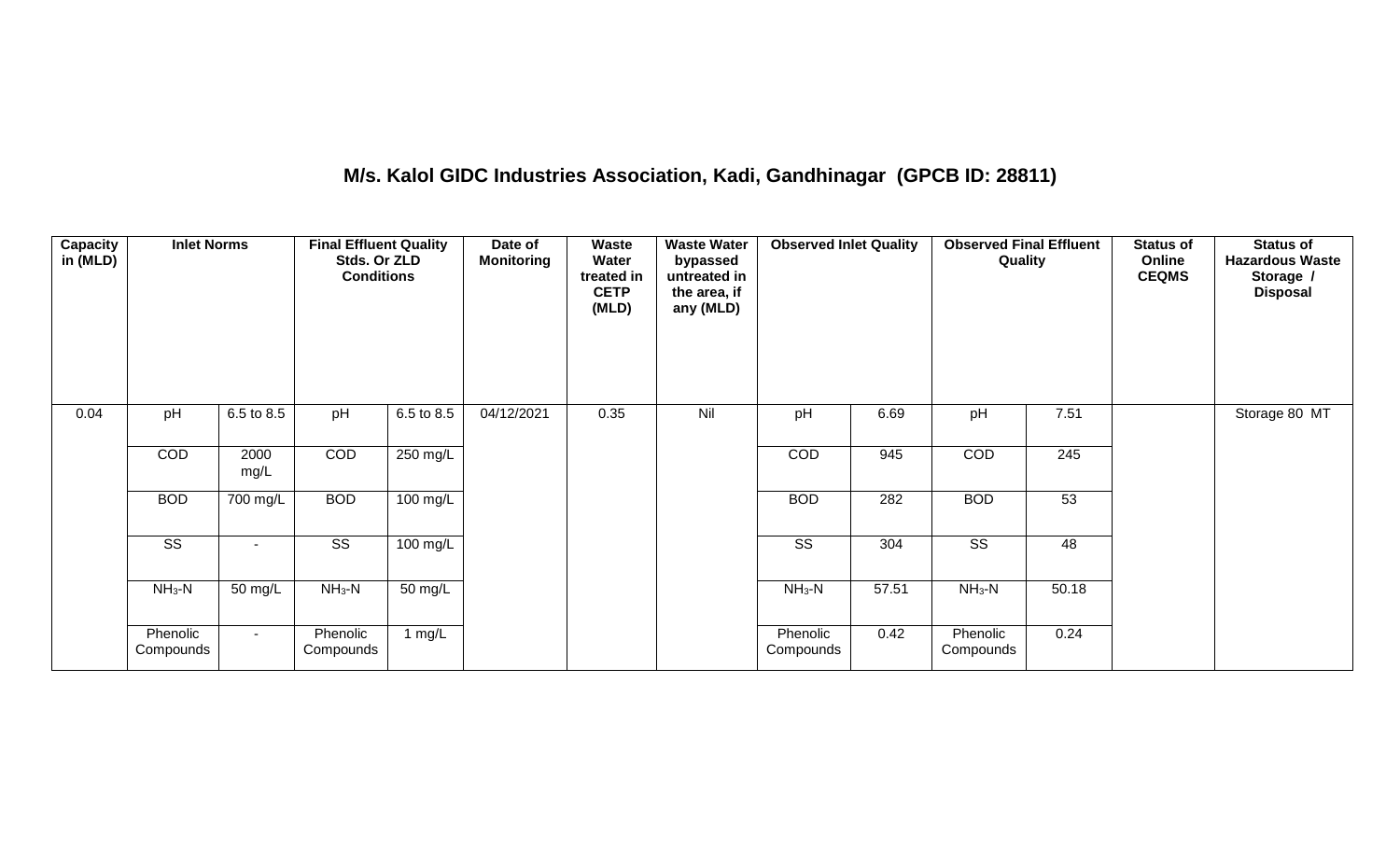## **M/s. MPSEZ Utilities (P) Limited, Mundra, Kutch (GPCB ID: 10605)**

| Capacity<br>in (MLD) | <b>Inlet Norms</b>     |              | <b>Final Effluent Quality</b><br>Stds. Or ZLD<br><b>Conditions</b> |            | Date of<br><b>Monitoring</b> | <b>Waste</b><br>Water<br>treated in<br><b>CETP (MLD)</b> | <b>Waste Water</b><br>bypassed<br>untreated in<br>the area, if<br>any (MLD) | <b>Observed Inlet Quality</b>    |       | <b>Observed Final Effluent</b><br>Quality |                 | <b>Status of</b><br>Online<br><b>CEQMS</b> | <b>Status of</b><br><b>Hazardous Waste</b><br>Storage /<br><b>Disposal</b> |
|----------------------|------------------------|--------------|--------------------------------------------------------------------|------------|------------------------------|----------------------------------------------------------|-----------------------------------------------------------------------------|----------------------------------|-------|-------------------------------------------|-----------------|--------------------------------------------|----------------------------------------------------------------------------|
| 2.5                  | pH                     | $6.5 - 8.5$  | pH                                                                 | $6-9$      | 02/12/2021                   | 0.15                                                     | Nil                                                                         | pH                               | 7.69  | pH                                        | 7.96            | pH, COD,<br>BOD, TSS,<br>Ammonical         |                                                                            |
|                      | COD                    | 2000<br>mg/L | COD                                                                | 250 mg/L   |                              |                                                          |                                                                             | COD                              | 521   | COD                                       | 73              | Nitrogen                                   |                                                                            |
|                      | <b>BOD</b>             | 1000<br>mg/L | <b>BOD</b>                                                         | $100$ mg/L |                              |                                                          |                                                                             | BOD(3 days<br>at $27^{\circ}$ C) | 169   | BOD(3 days<br>at $27^{\circ}$ C)          | $\overline{22}$ |                                            |                                                                            |
|                      | $\overline{\text{SS}}$ | 800 mg/L     | $\overline{\text{ss}}$                                             | 100 mg/L   |                              |                                                          |                                                                             | SS                               | 82    | $\overline{\text{SS}}$                    | 36              |                                            |                                                                            |
|                      | $NH3-N$                | 50 mg/L      | $NH_3-N$                                                           | 50 mg/L    |                              |                                                          |                                                                             | $NH3-N$                          | 17.92 | $NH3-N$                                   | 8.4             |                                            |                                                                            |
|                      | Phenolic<br>Compounds  | 2 mg/L       | Phenolic<br>Compounds                                              | 1 mg/L     |                              |                                                          |                                                                             | Phenolic<br>Compounds            | 0.0   | Phenolic<br>Compounds                     | 0.0             |                                            |                                                                            |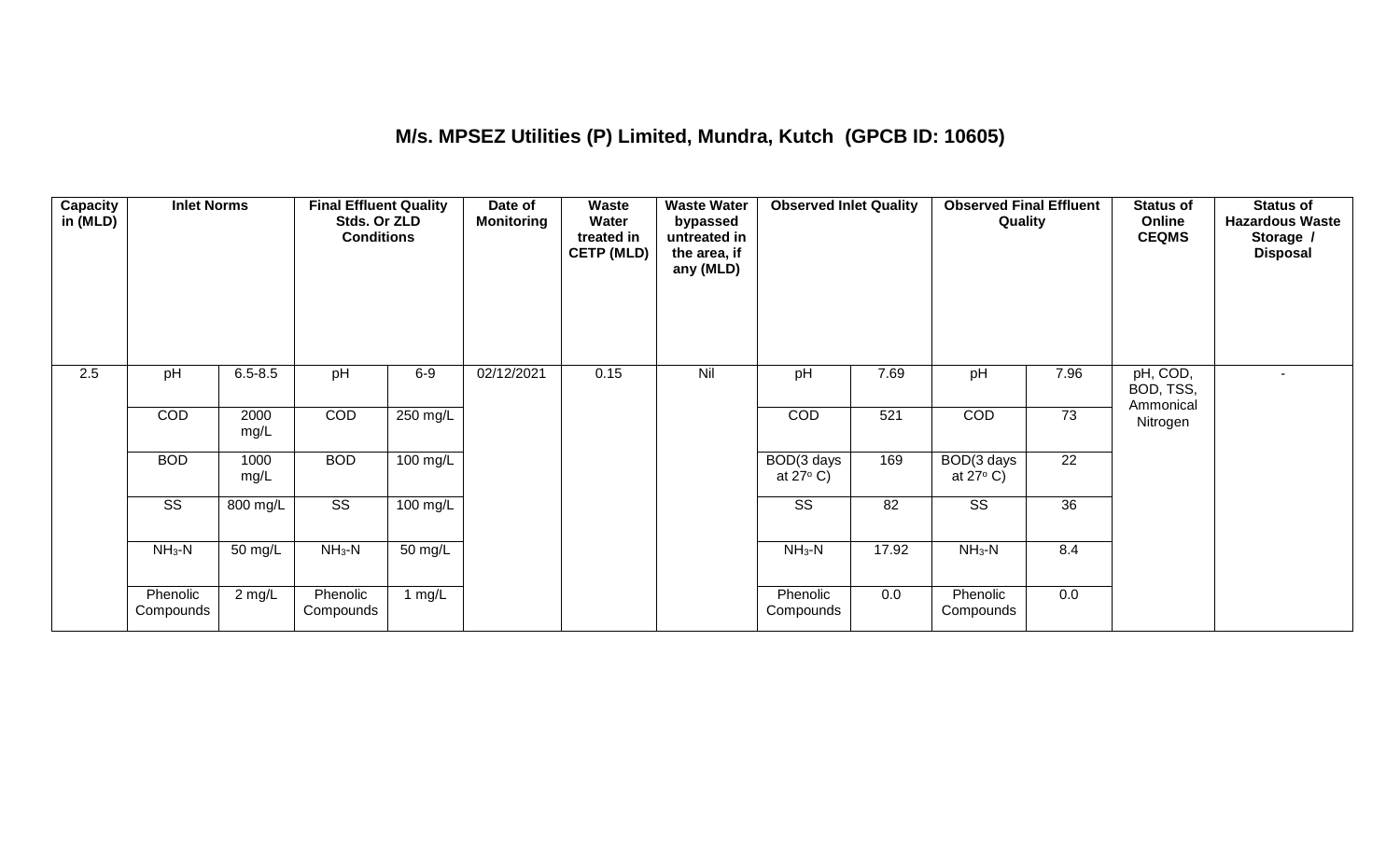## **M/s CETP of Dahej Industrial Estate (GPCB ID: 50837)**

| <b>Capacity</b><br>in (MLD) | <b>Inlet Norms</b>     |              |                           | <b>Final Effluent Quality</b><br>Stds. Or ZLD<br><b>Conditions</b> | Date of<br><b>Monitoring</b> | Waste<br>Water<br>treated in<br><b>CETP (MLD)</b> | <b>Waste Water</b><br>bypassed<br>untreated in<br>the area, if<br>any (MLD) | <b>Observed Inlet Quality</b> |                | <b>Observed Final Effluent</b><br>Quality |                  | <b>Status of</b><br>Online<br><b>CEQMS</b> | Status of<br><b>Hazardous Waste</b><br>Storage /<br><b>Disposal</b> |
|-----------------------------|------------------------|--------------|---------------------------|--------------------------------------------------------------------|------------------------------|---------------------------------------------------|-----------------------------------------------------------------------------|-------------------------------|----------------|-------------------------------------------|------------------|--------------------------------------------|---------------------------------------------------------------------|
| 40                          | pH                     | $6.5 - 8.5$  | pH                        | $6 - 9.0$                                                          | 10/12/2021                   | 0.66                                              | Nil                                                                         | pH                            |                | pH                                        | 7.6              | pH, Flow<br>Meter, TOC,                    |                                                                     |
|                             | COD                    | 3000<br>mg/L | COD                       | $250 \text{ mg/L}$                                                 |                              |                                                   |                                                                             | COD                           | $\blacksquare$ | COD                                       | <mark>807</mark> | COD, BOD,<br><b>TSS</b>                    |                                                                     |
|                             | <b>BOD</b>             | 1000<br>mg/L | <b>BOD</b>                | 100 mg/L                                                           |                              |                                                   |                                                                             | <b>BOD</b>                    |                | <b>BOD</b>                                | 184              |                                            |                                                                     |
|                             | $\overline{\text{ss}}$ | 300 mg/L     | $\overline{\text{SS}}$    | $100 \text{ mg/L}$                                                 |                              |                                                   |                                                                             | $\overline{\text{SS}}$        |                | $\overline{\text{SS}}$                    | 52               |                                            |                                                                     |
|                             | $NH3-N$                | 150 mg/L     | $NH3-N$                   | 50 mg/L                                                            |                              |                                                   |                                                                             | $NH3-N$                       | $\sim$         | $NH_3-N$                                  | 124.88           |                                            |                                                                     |
|                             | Phenolic<br>Compounds  | 3 mg/L       | Phenolic<br>Compoun<br>ds | 5 mg/L                                                             |                              |                                                   |                                                                             | Phenolic<br>Compounds         | $\sim$         | Phenolic<br>Compounds                     | 1.11             |                                            |                                                                     |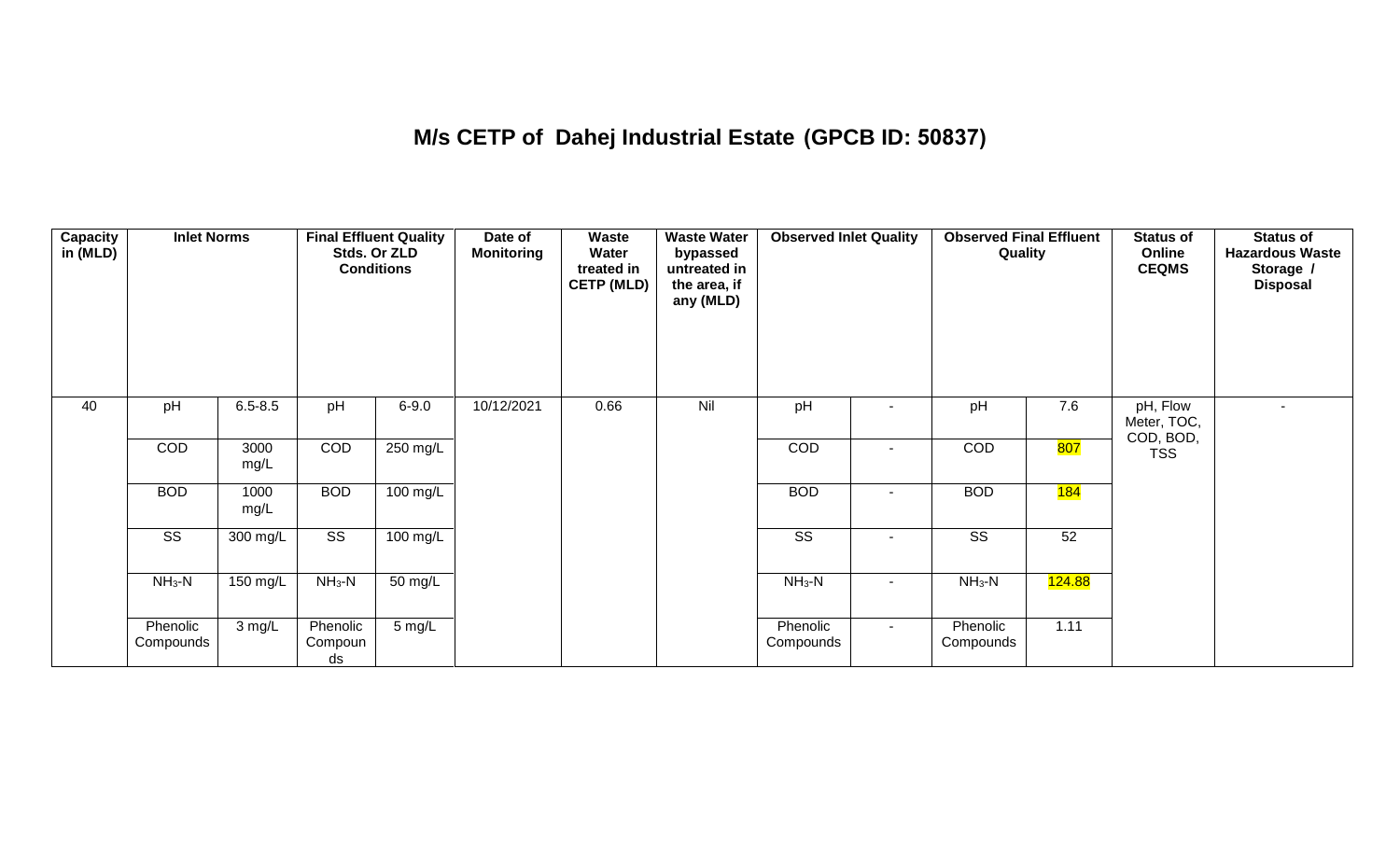## **M/s Mangrol Enviro Protection LLP (MEPL) (GPCB ID: 72852)**

| <b>Capacity</b><br>in (MLD) | <b>Inlet Norms</b>     |              |                           | <b>Final Effluent Quality</b><br>Stds. Or ZLD<br><b>Conditions</b> | Date of<br><b>Monitoring</b> | Waste<br>Water<br>treated in<br><b>CETP (MLD)</b> | <b>Waste Water</b><br>bypassed<br>untreated in<br>the area, if<br>any (MLD) | <b>Observed Inlet Quality</b> |        | <b>Observed Final Effluent</b><br>Quality |                 | <b>Status of</b><br>Online<br><b>CEQMS</b> | <b>Status of</b><br><b>Hazardous Waste</b><br>Storage /<br><b>Disposal</b> |
|-----------------------------|------------------------|--------------|---------------------------|--------------------------------------------------------------------|------------------------------|---------------------------------------------------|-----------------------------------------------------------------------------|-------------------------------|--------|-------------------------------------------|-----------------|--------------------------------------------|----------------------------------------------------------------------------|
| 1                           | pH                     | $6.5 - 7.5$  | pH                        | $6.5 - 8.5$                                                        | 08/12/2021                   |                                                   | Nil                                                                         | pH                            | 8.06   | pH                                        | 8.18            | pH, Flow<br>Meter, TOC,<br>COD, BOD,       | $\sim$                                                                     |
|                             | COD                    | 4000<br>mg/L | COD                       | 100 mg/L                                                           |                              |                                                   |                                                                             | COD                           | 279    | COD                                       | 90              | <b>TSS</b>                                 |                                                                            |
|                             | <b>BOD</b>             | 2500<br>mg/L | <b>BOD</b>                | 30 mg/L                                                            |                              |                                                   |                                                                             | <b>BOD</b>                    | 64     | <b>BOD</b>                                | $\overline{24}$ |                                            |                                                                            |
|                             | $\overline{\text{SS}}$ | 500 mg/L     | $\overline{\text{SS}}$    | <60 mg/L                                                           |                              |                                                   |                                                                             | $\overline{\text{SS}}$        | 126    | $\overline{\text{SS}}$                    | 52              |                                            |                                                                            |
|                             | $NH3-N$                | $\sim$       | $NH3-N$                   | 50 mg/L                                                            |                              |                                                   |                                                                             | $NH3-N$                       | 3.1    | $NH3-N$                                   | 2.24            |                                            |                                                                            |
|                             | Phenolic<br>Compounds  | $\sim$       | Phenolic<br>Compoun<br>ds | 1 $mg/L$                                                           |                              |                                                   |                                                                             | Phenolic<br>Compounds         | $\sim$ | Phenolic<br>Compounds                     | $\sim$ 10 $\,$  |                                            |                                                                            |